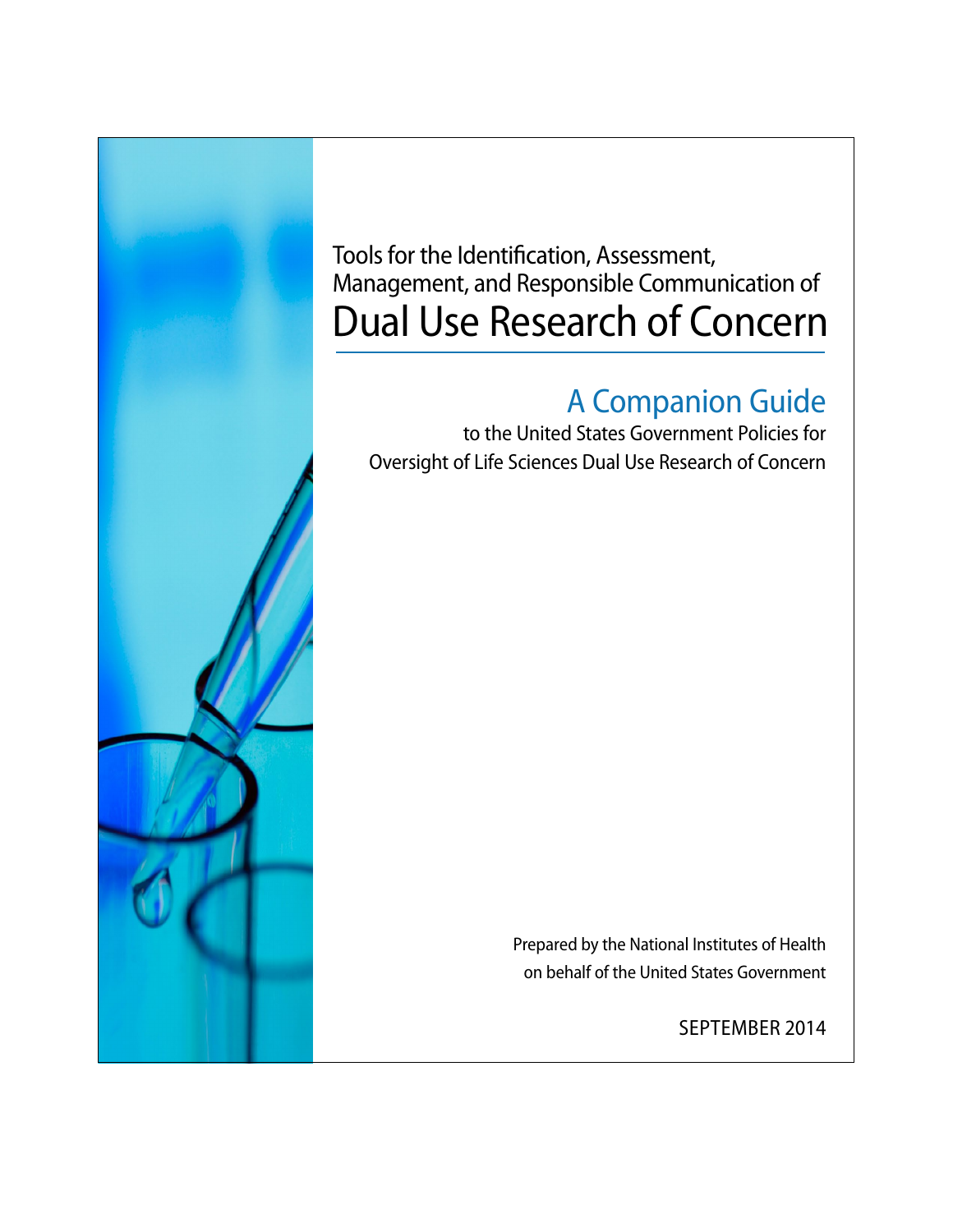# Table of Contents

|    |               | A. Qs & As on the U.S. Government Policies for Oversight of Life Sciences Dual Use                                                                                        |
|----|---------------|---------------------------------------------------------------------------------------------------------------------------------------------------------------------------|
|    |               |                                                                                                                                                                           |
| В. |               | Identification and Assessment of Research That Requires Institutional Review:                                                                                             |
|    |               |                                                                                                                                                                           |
|    |               | 1. Policy Requirements for the Identification and Assessment by PIs of Research That                                                                                      |
|    |               | 2. Identification and Assessment by PIs of Research That Requires Institutional Review  16                                                                                |
|    |               |                                                                                                                                                                           |
|    |               | B. Research Involving a Listed Agent That Also Produces, Aims to Produce, or Can Be<br>Reasonably Anticipated to Produce One or More of the Listed Experimental Effects17 |
|    |               |                                                                                                                                                                           |
| C. |               | Framework for Institutional Review: Guidance for Institutions and                                                                                                         |
|    |               |                                                                                                                                                                           |
|    | 1.            | Policy Requirements for Institutional Review of Life Sciences Research for DURC Potential. 21                                                                             |
|    |               |                                                                                                                                                                           |
|    |               |                                                                                                                                                                           |
|    | $\mathcal{L}$ |                                                                                                                                                                           |
|    |               | Step 1: Verify that the research directly involves nonattenuated forms of one or                                                                                          |
|    |               | Step 2: Assess whether the research produces, aims to produce, or can be reasonably<br>anticipated to produce one or more of the seven listed experimental effects25      |
|    |               | Step 3: Assess the risks of dual use and determine whether the research is DURC. 26                                                                                       |
|    |               |                                                                                                                                                                           |
|    |               |                                                                                                                                                                           |
|    |               | Step 6: Develop a draft risk mitigation plan for conducting the DURC and                                                                                                  |
|    |               | D. Developing a Draft Risk Mitigation Plan: Guidance for Institutional Review Entities 33                                                                                 |
|    | 1.            | Policy Requirements for Development of a Draft Risk Mitigation Plan 35                                                                                                    |
|    | 2.            |                                                                                                                                                                           |
|    |               |                                                                                                                                                                           |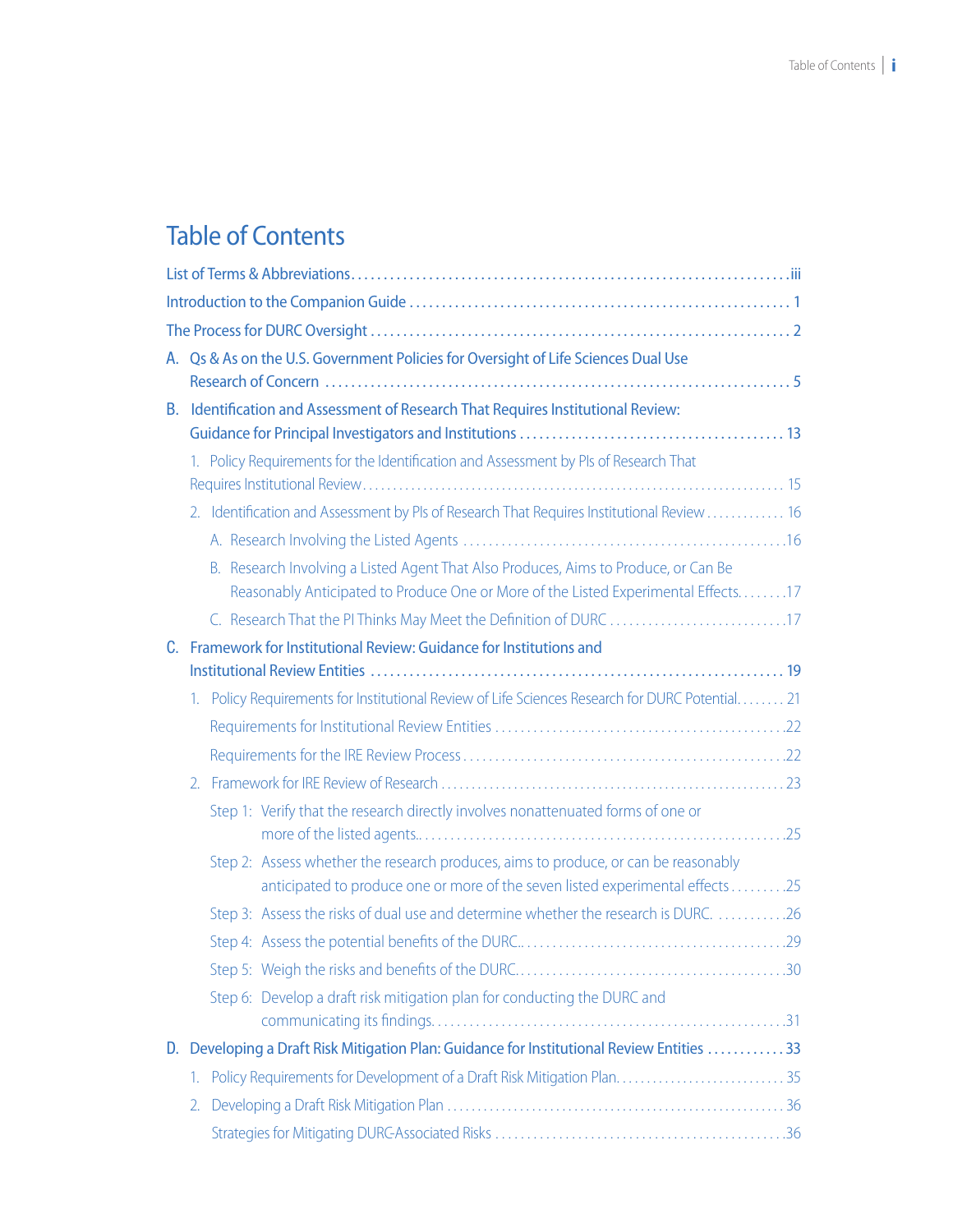| Е. |                  |                                                                                                                                                                      |  |
|----|------------------|----------------------------------------------------------------------------------------------------------------------------------------------------------------------|--|
|    |                  | 1. Policy Requirements for Institutional Review of Risk Mitigation Plans  43                                                                                         |  |
|    | $\overline{2}$ . |                                                                                                                                                                      |  |
|    |                  | Step 1: Review the research to verify that it still directly involves nonattenuated                                                                                  |  |
|    |                  | Step 2: Assess whether the research still produces, aims to produce, or can be<br>reasonably anticipated to produce one or more of the listed experimental effects45 |  |
|    |                  |                                                                                                                                                                      |  |
|    |                  | Step 4: Review and, as necessary, revise the risk mitigation plan46                                                                                                  |  |
| E. |                  |                                                                                                                                                                      |  |
|    |                  | 1. Points to Consider in Assessing the Risks and Benefits of Communicating DURC Findings 49                                                                          |  |
|    |                  |                                                                                                                                                                      |  |
|    |                  |                                                                                                                                                                      |  |
|    |                  |                                                                                                                                                                      |  |
|    |                  | Considerations for Weighing Risks and Benefits of Communicating DURC Findings  51                                                                                    |  |
|    |                  | Formulation of Recommendation(s) Regarding Responsible Communication of                                                                                              |  |
|    |                  |                                                                                                                                                                      |  |
|    |                  |                                                                                                                                                                      |  |
|    |                  | Appendix 1: Definitions to Assist in the Consideration of the Categories of                                                                                          |  |
|    |                  | Appendix 2 Template for Notifying the IRE of Research That Requires Institutional Review 59                                                                          |  |
|    |                  | Appendix 3: Template for Assessment by the IRE of Research                                                                                                           |  |
|    |                  | Appendix 4: Template for 30-Day Reporting of Research That Meets the Scope of the                                                                                    |  |
|    |                  | Appendix 5: Export Controls and DURC - Guidance for Institutions and                                                                                                 |  |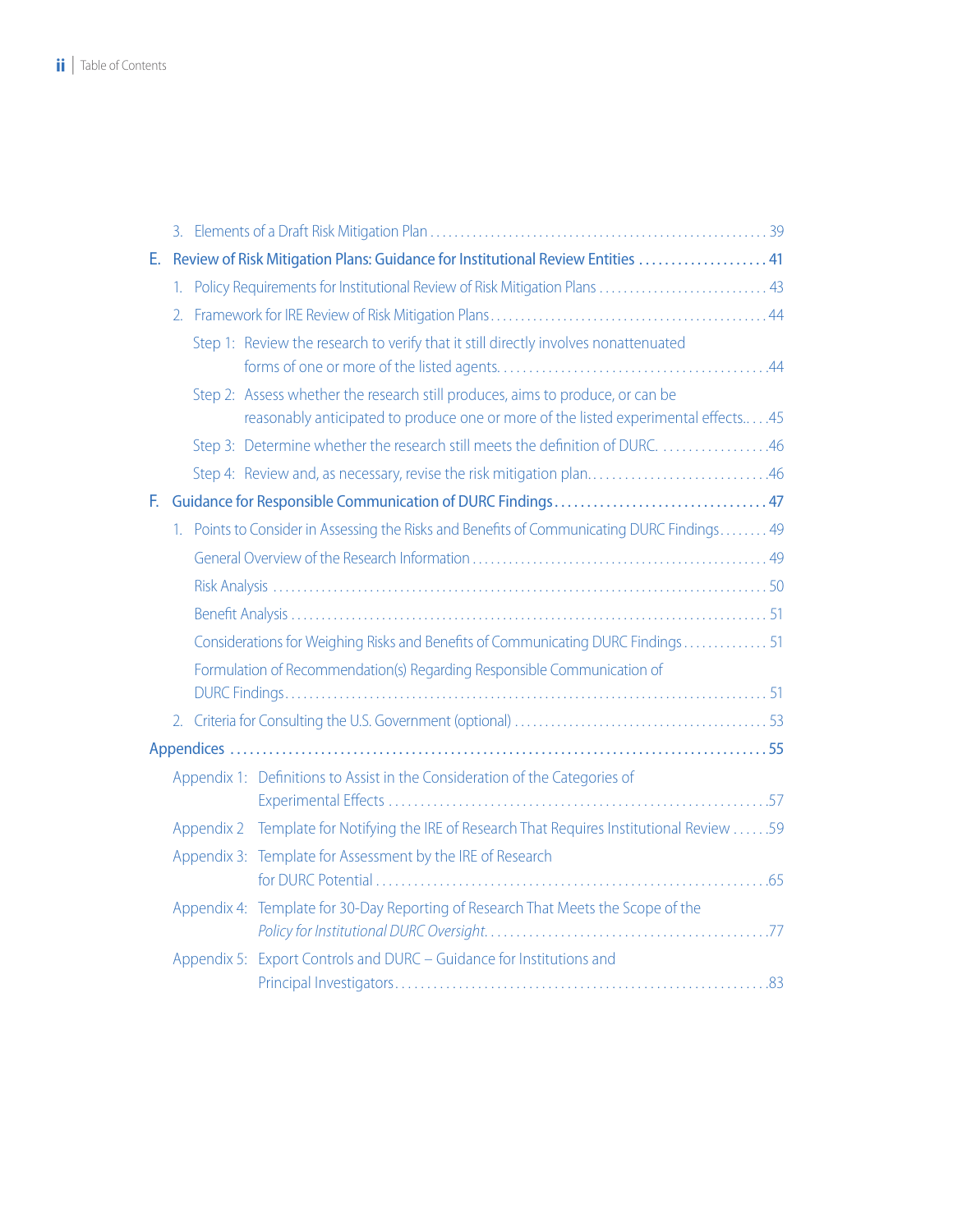# <span id="page-3-0"></span>List of Terms & Abbreviations

| <b>Companion Guide</b>                            | Tools for the Identification, Assessment, Management, and Responsible<br>Communication of Dual Use Research of Concern: A Companion Guide to the U.S.<br>Government Policies for Oversight of Life Sciences Dual Use Research of Concern                                                                    |
|---------------------------------------------------|-------------------------------------------------------------------------------------------------------------------------------------------------------------------------------------------------------------------------------------------------------------------------------------------------------------|
| <b>DURC</b>                                       | Dual use research of concern                                                                                                                                                                                                                                                                                |
| <b>DURC</b> policies                              | Collectively, the United States Government Policy for Institutional Oversight of Life<br>Sciences Dual Use Research of Concern (Policy for Institutional DURC Oversight) and<br>the United States Government Policy for Oversight of Life Sciences Dual Use Research<br>of Concern (March 2012 DURC Policy) |
| <b>EAR</b>                                        | <b>Export Administration Regulations</b>                                                                                                                                                                                                                                                                    |
| <b>HHS</b>                                        | U.S. Department of Health and Human Services                                                                                                                                                                                                                                                                |
| <b>IBC</b>                                        | Institutional biosafety committee                                                                                                                                                                                                                                                                           |
| <b>ICDUR</b>                                      | Institutional contact for dual use research                                                                                                                                                                                                                                                                 |
| <b>IRE</b>                                        | Institutional review entity                                                                                                                                                                                                                                                                                 |
| <b>Listed agents</b>                              | The 15 agents and toxins listed in Section 6.2.1 of the Policy for Institutional DURC<br>Oversight and Section III.1 of the March 2012 DURC Policy.                                                                                                                                                         |
| March 2012 DURC<br><b>Policy</b>                  | United States Government Policy for Oversight of Life Sciences Dual Use Research of<br>Concern                                                                                                                                                                                                              |
| <b>NSABB</b>                                      | National Science Advisory Board for Biosecurity                                                                                                                                                                                                                                                             |
| Policy for Institutional<br><b>DURC Oversight</b> | United States Government Policy for Institutional Oversight of Life Sciences Dual Use<br>Research of Concern                                                                                                                                                                                                |
| PI                                                | Principal investigator                                                                                                                                                                                                                                                                                      |
| <b>SAR</b>                                        | Select Agents Regulations                                                                                                                                                                                                                                                                                   |
| <b>USDA</b>                                       | U.S. Department of Agriculture                                                                                                                                                                                                                                                                              |
| <b>USG</b>                                        | United States Government                                                                                                                                                                                                                                                                                    |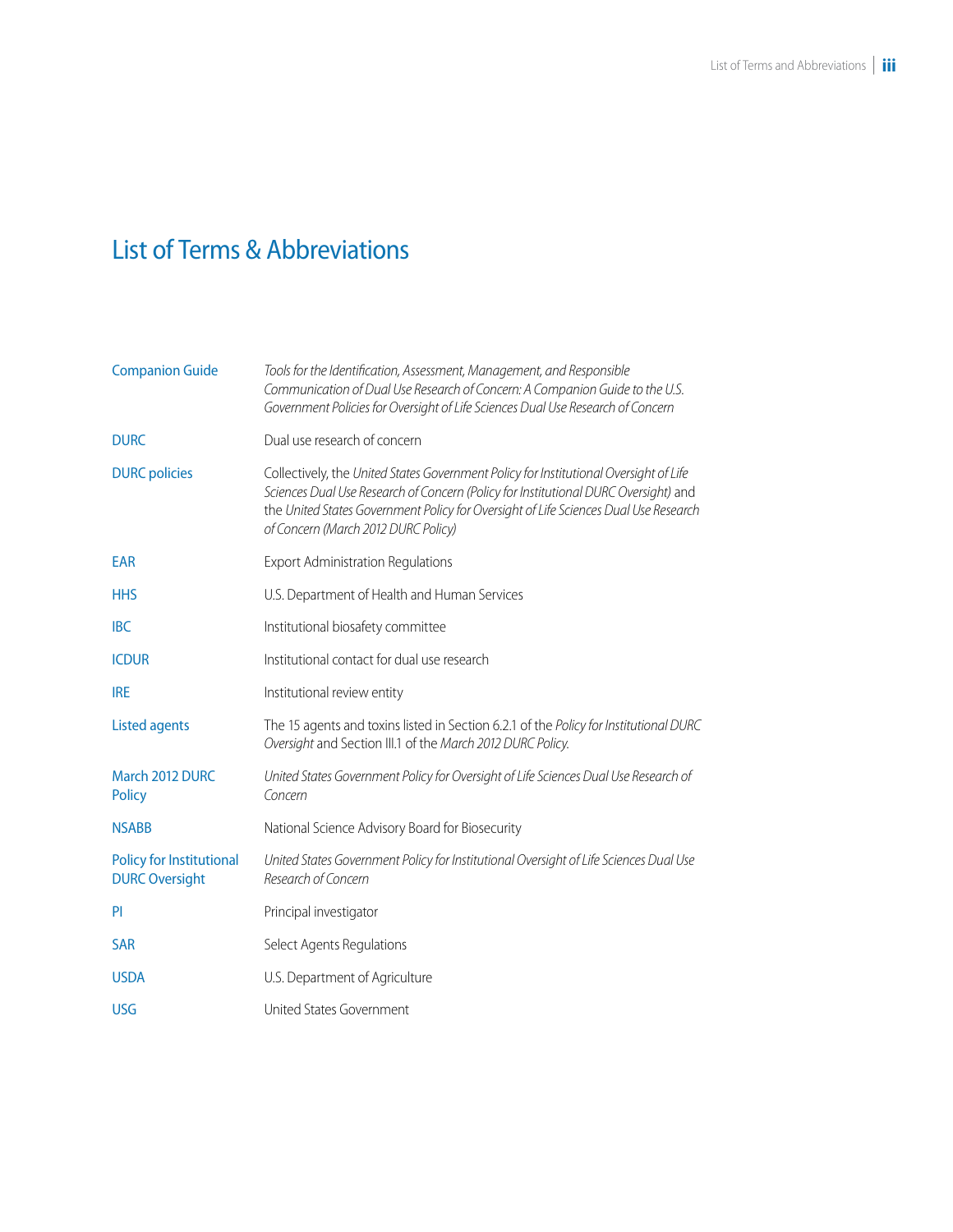# <span id="page-4-0"></span>Introduction to the Companion Guide

*The USG Policy for Institutional Oversight of Life Sciences Dual Use Research of Concern (Policy for Institutional DURC Oversight)* and the *USG Policy for Oversight of Life Sciences Dual Use Research of Concern (March 2012 DURC Policy)*  apply to the oversight of life sciences DURC that is either funded by the U.S. Government (USG) or taking place at institutions receiving funding from the USG for life sciences research.

- The *March 2012 DURC Policy* sets forth a process of regular Federal review of USG-funded or USG-conducted research and requires Federal agencies that fund or sponsor life sciences research to identify DURC and evaluate this research for possible risks, as well as benefits, and to ensure that risks are appropriately managed and benefits realized.
- The *Policy for Institutional DURC Oversight* complements the *March 2012 DURC Policy* by establishing review procedures and oversight requirements for the same scope of research at the institutions that receive Federal funds for life sciences research.

Together, these two policies work to engage the life sciences research community and the Federal departments and agencies that fund such research in a shared commitment to address the risk that knowledge, information, products, or technologies generated from life sciences research could be used for harm. In addition, the *Policy for Institutional DURC Oversight* and the *March 2012 DURC Policy* emphasize a culture of responsibility by reminding all involved parties of the shared duty to uphold the integrity of science and prevent its misuse.

This *Companion Guide* comprises a set of tools designed for institutions, principal investigators (PIs), and institutional review entities (IREs) implementing the *Policy for Institutional DURC Oversight*. However, it is anticipated that much of the guidance embedded in these tools, such as the identification of DURC, risk-benefit assessments, and developing risk mitigation strategies, may also be helpful for Federal agencies in the implementation of the *March 2012 DURC Policy*. Such guidance may also be applied more broadly to research that is not within the scope of these policies but that may warrant review for dual use potential and special oversight, and it may be used by others within the scientific community (e.g., journal editors) that are not subject to these policies.

As shown in the box below, sections of the *Companion Guide* are intended for different audiences, depending on who is involved at different stages in the process for institutional review and oversight of DURC.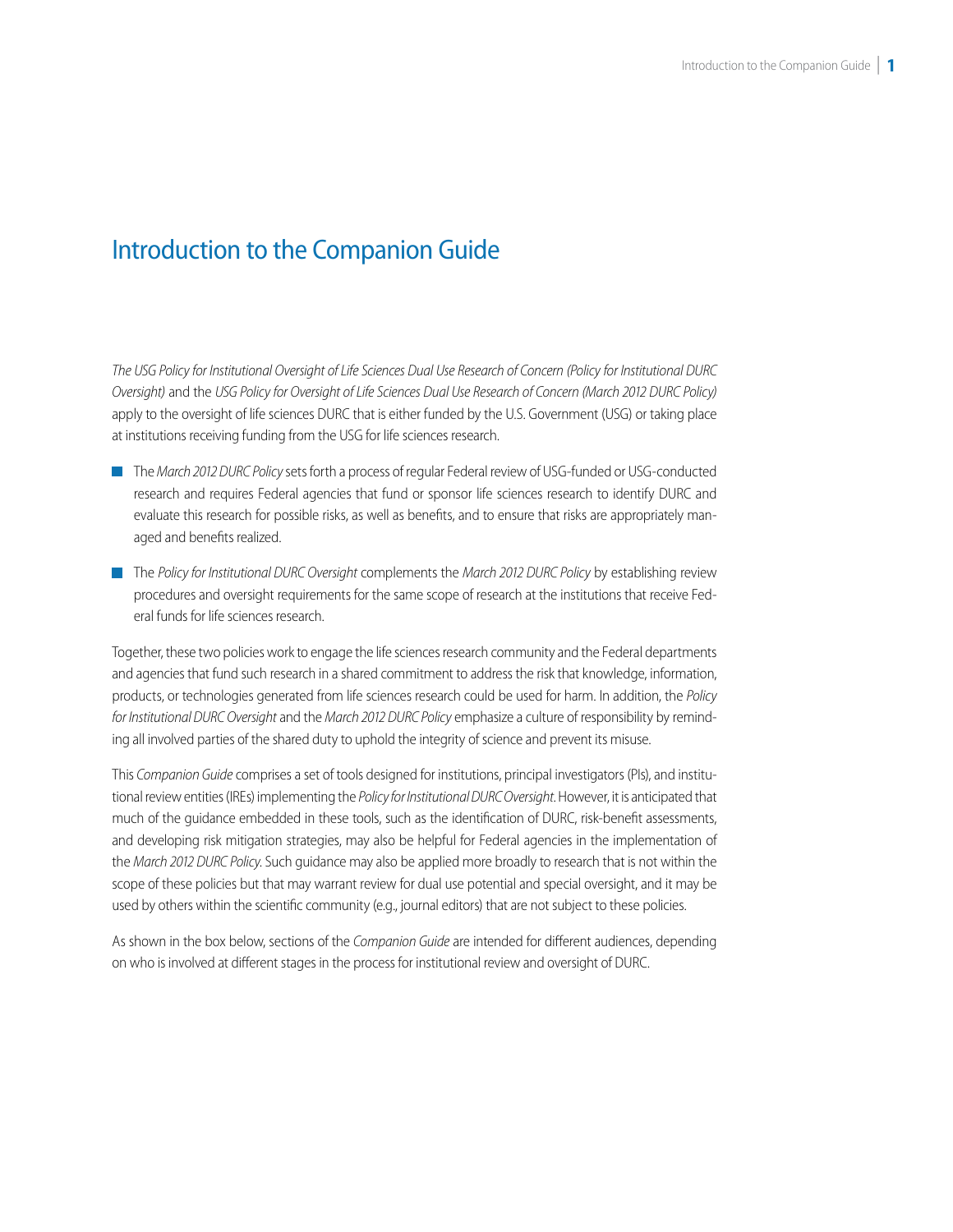<span id="page-5-0"></span>

| <b>Section</b>  | <b>Title</b>                                                                                                                             | <b>Intended Audience(s)</b>                      |
|-----------------|------------------------------------------------------------------------------------------------------------------------------------------|--------------------------------------------------|
| A               | Qs & As on the U.S. Government Policies for Oversight of Life Sciences Dual Use<br>Research of Concern                                   | All                                              |
| B               | Identification and Assessment of Research That Requires Institutional Review: Guid-<br>ance for Principal Investigators and Institutions | Pls, institutions, ICDURs                        |
| $\subset$       | Framework for Institutional Review: Guidance for Institutions and Institutional Review<br>Entities                                       | Institutions, IREs, ICDURs                       |
| D               | Developing a Draft Risk Mitigation Plan: Guidance for Institutional Review Entities                                                      | Institutions, IREs, ICDURs                       |
| F               | Review of Risk Mitigation Plans: Guidance for Institutional Review Entities                                                              | Institutions, IREs, ICDURs                       |
| F               | Guidance for Responsible Communication of DURC Findings                                                                                  | All                                              |
| <b>Appendix</b> | <b>Title</b>                                                                                                                             | <b>Relevant Section(s)</b><br>of Companion Guide |
|                 | Definitions to Assist in the Consideration of the Categories of Experimental Effects                                                     | All                                              |
| $\overline{2}$  | Template for Notifying the IRE of Research That Requires Institutional Review                                                            | B                                                |
| 3               | Template for Assessment by the IRE of Research for DURC Potential                                                                        | $\mathsf{C}$                                     |
| 4               | Template for 30-Day Reporting of Research That Meets the Scope of the Policy for<br>Institutional DURC Oversight                         | $\mathsf{C}$                                     |
| 5               | Export Controls and DURC - Guidance for Institutions and Principal Investigators                                                         | General Applicability                            |

## The Process for DURC Oversight

The effective oversight of DURC is based on identifying DURC and its associated risks, then devising ways to mitigate these risks. Under both USG policies on DURC, this process begins with the identification of research that directly involves 1 or more of the 15 listed agents. Any such research that is identified must then be assessed for whether the research produces, aims to produce, or can be reasonably anticipated to produce one or more of seven listed experimental effects. The two policies differ on the entity responsible for the identification and review of research that falls within this scope: Under the *March 2012 DURC Policy*, this is the responsibility of Federal funding agencies; under the *Policy for Institutional DURC Oversight*, this is the responsibility of research institutions, which includes PIs and IREs.

The overall process for review and oversight of DURC under the *Policy for Institutional DURC Oversight* is summarized by the flowchart below. To help with the implementation of this review framework, the USG has also developed a series of case studies that demonstrate the types of analysis that should be brought to bear during institutional review and also highlight important administrative steps throughout the review process. These case studies can be found at<http://www.phe.gov/s3/dualuse>.

Under the *Policy for Institutional DURC Oversight,* the identification of DURC-related risks and the management of those risks begin with the identification, by Pls, of research that directly involves nonattenuated<sup>1</sup> forms of 1 or more of the 15 listed agents. As mentioned above, any such research that is identified must then be assessed for whether the research produces, aims to produce, or can be reasonably anticipated to produce one or more of seven listed experimental effects. **Section B** of the *Companion Guide* is intended to assist PIs in fulfilling the

<sup>1</sup> The 15 agents and toxins listed in this Policy are subject to the select agent regulations (42 CFR Part 73, 7 CFR Part 331, and 9 CFR Part 121), which set forth the requirements for possession, use, and transfer of select agents and toxins, and have the potential to pose a severe threat to human, animal, or plant health, or to animal or plant products. It is important to note, however, that the Federal Select Agent Program does not oversee the implementation of this Policy or the March 2012 DURC Policy.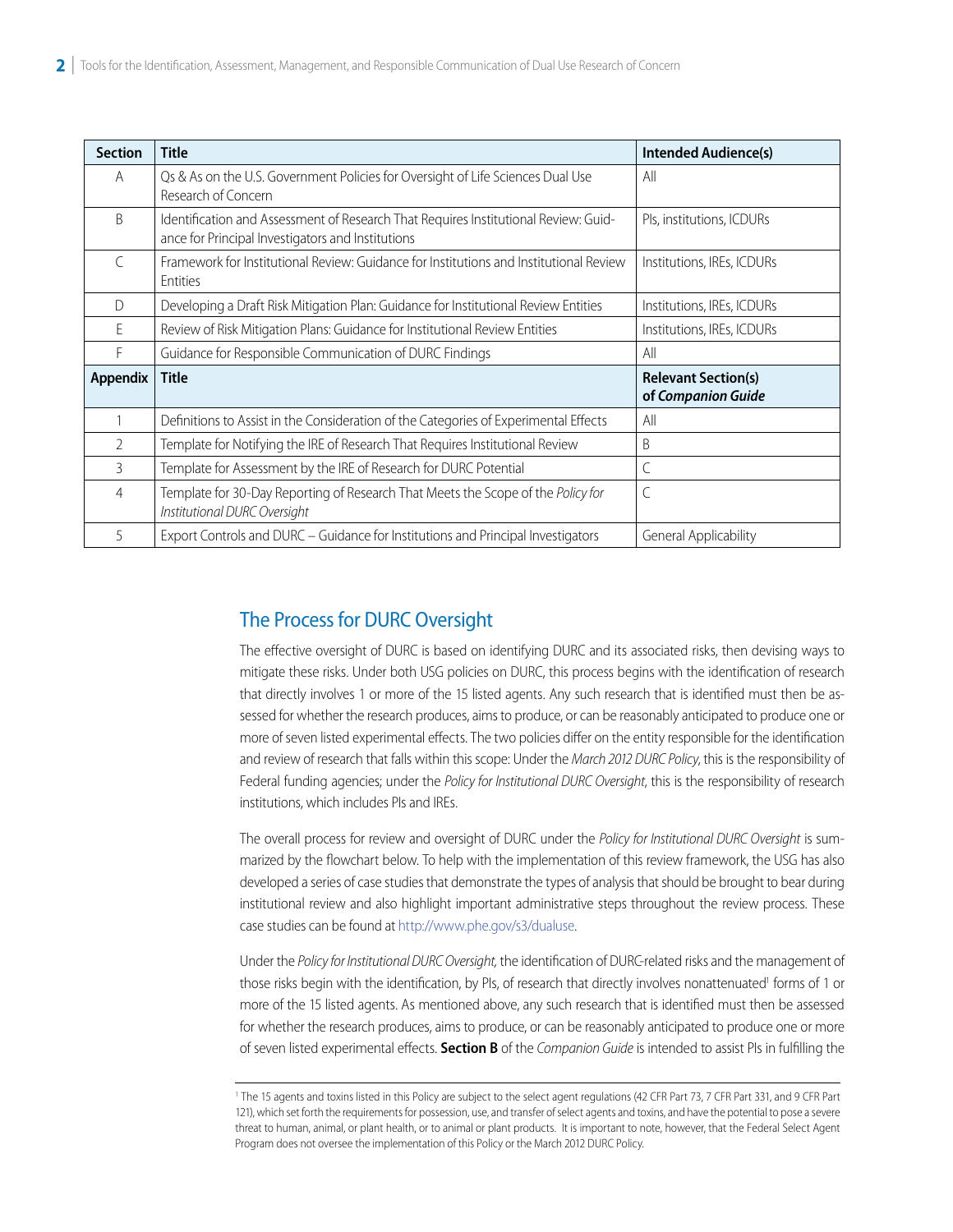

Process for Institutional Review of Life Sciences Research within the Scope of the Policy

requirements for the identification and assessment of research that requires institutional review. The next step in the oversight process is institutional review. **Section C** of the *Companion Guide* is intended to assist institutions in establishing an IRE and implementing the institutional review and oversight requirements of the *Policy for Institutional DURC Oversight*. Of note, **Section C** provides institutions and IREs with a framework to assist in the identification and assessment of life sciences DURC. Specifically, this section outlines a multistep process for reviewing a PI's assessment of research that may have DURC potential, determining whether this research meets the definition of DURC, and, if so, evaluating the risks and benefits of the DURC.

Risk identification and assessment is also addressed in **Section C** of this *Companion Guide*. The framework for risk assessment and mitigation follows a multistep process:

- Step 1: Verify that the research directly involves nonattenuated forms of one or more of the listed agents.
- Step 2: Assess whether the research produces, aims to produce, or can be reasonably anticipated to produce one or more of the seven listed experimental effects.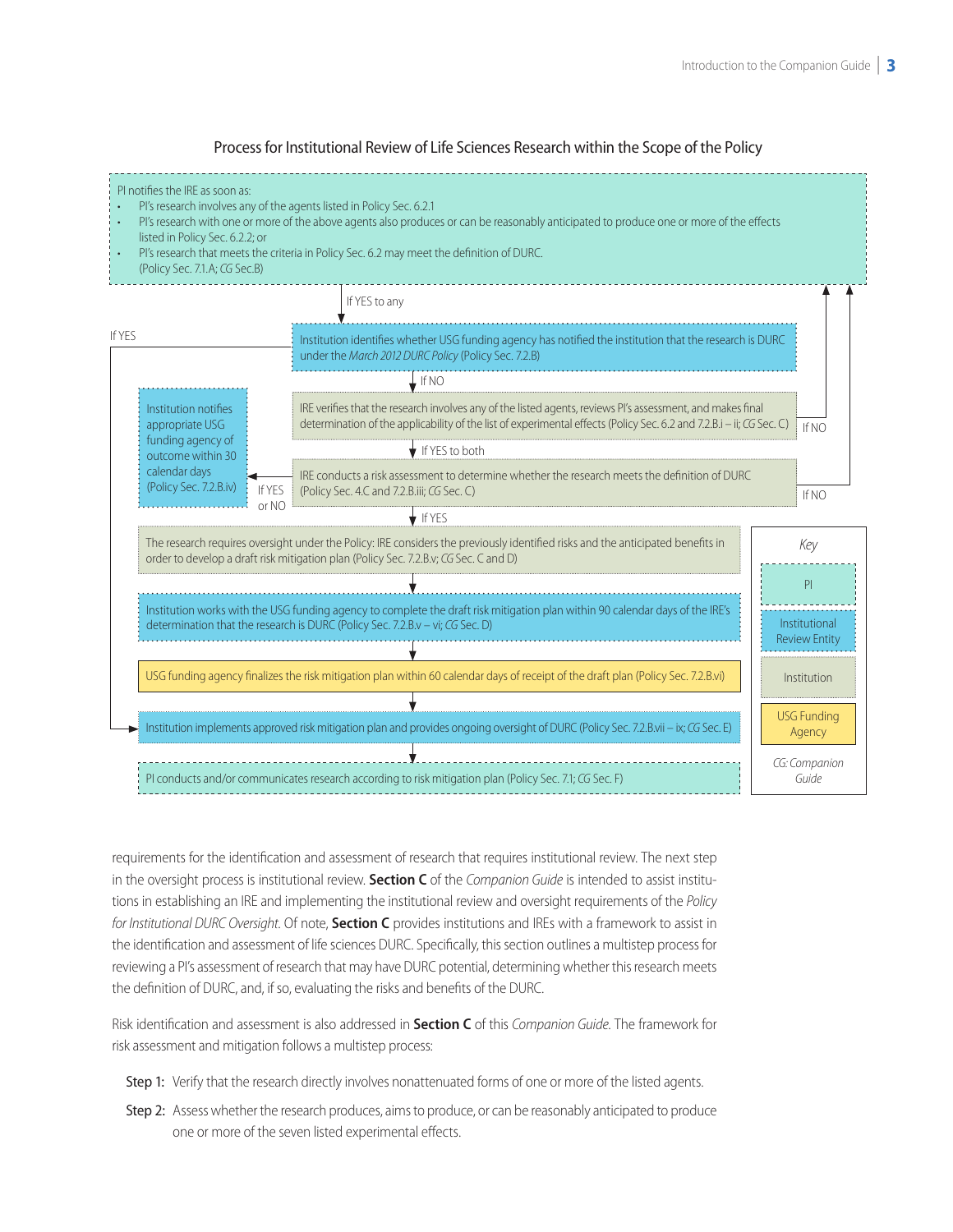Step 3: Assess the risks of dual use and determine whether the research is DURC.<br>For research determined by the IRE to be DURC:

Step 4: Assess the potential benefits of the DURC.

Step 5: Weigh the risks and benefits of the DURC.

Step 6: Develop a draft risk mitigation plan for conducting the DURC and communicating its findings.

The final step of the institutional review process, developing a draft risk mitigation plan, is covered in detail in **Section D** of the *Companion Guide*. Both risk assessment and risk mitigation pose unique challenges:

- Risks can often be reduced but are rarely eliminated.
- Assessing risks requires speculation on the ways that information from research may be misused.
- In order to determine the level of acceptable risk and the best mitigation strategy, it is also important to identify the likely benefits of the research, which may not be apparent early on.
- The individuals that constitute an IRE may be more accustomed to assessing the benefits of scientific research than its risks.

Importantly, it is anticipated that risks associated with the majority of DURC can be mitigated appropriately and that the research will still be conducted. The goal of the risk-benefit assessment process is to promote the responsible conduct and communication of DURC, not to restrict such research.

**Section E** provides IREs with guidance on the assessment of any extant, active risk mitigation plans at an institution (i.e., risk mitigation plans already implemented under the *March 2012 DURC Policy* or the *Policy for Institutional DURC Oversight*). Risk mitigation plans should be revised as needed based on changes in the research plan, new and/or unexpected research findings, or technological developments.

**Section F**, "Guidance for Responsible Communication of DURC Findings," is a tool intended to quide institutions, IREs, and individuals in identifying and assessing the risks and benefits of communicating information from research that poses concerns about dual use. It includes a series of questions that can be considered as well as options for the communication of information from research judged to be of dual use concern.

The *Companion Guide's* appendices are intended to assist institutions and others in understanding DURC and the DURC oversight policies more fully, as well as to assist in the implementation of different requirements of the policies. Use of the templates provided in the appendices is completely optional and, if they are used, institutions may edit and amend the templates to fit their needs.

This *Companion Guide* will be revised as warranted.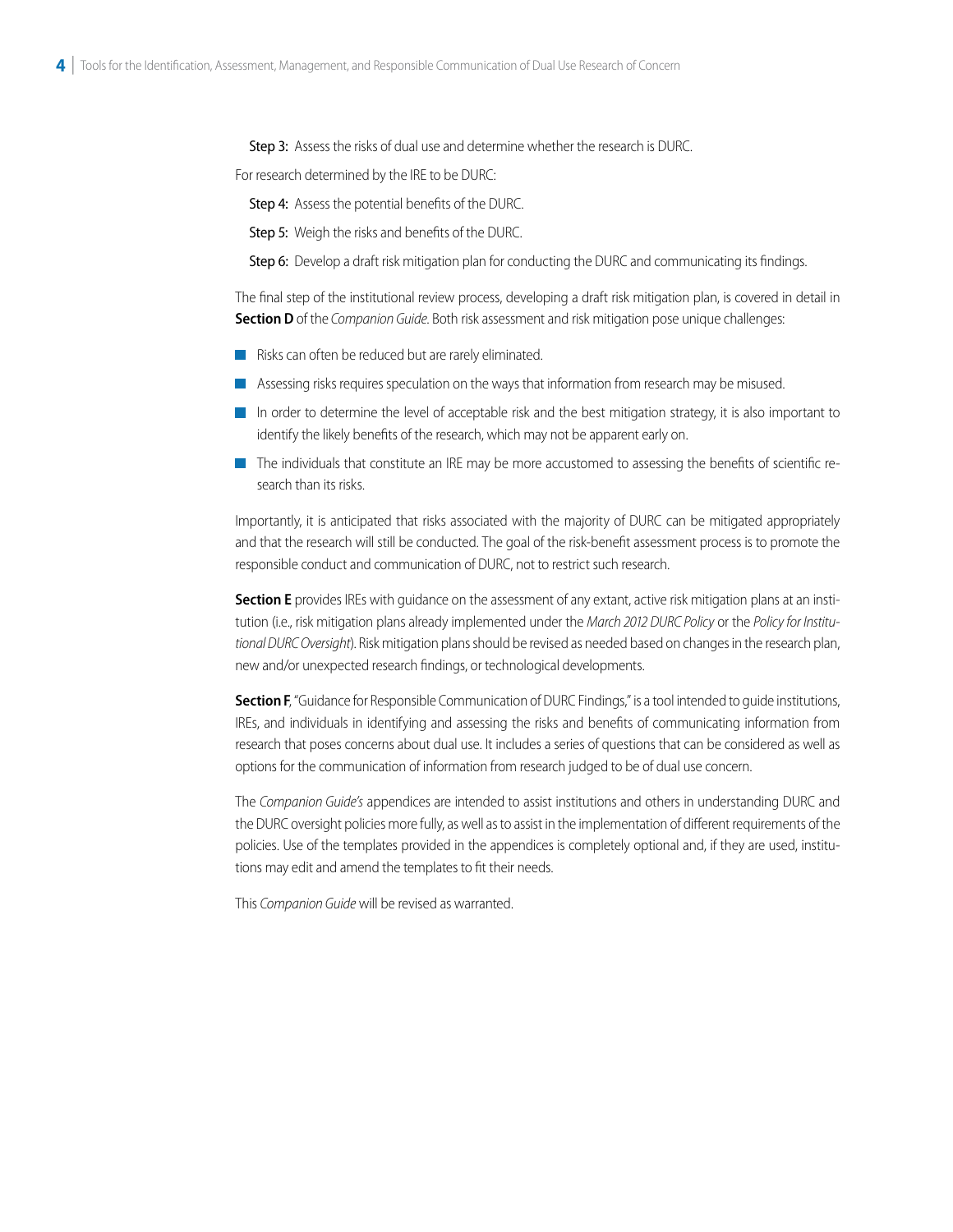<span id="page-8-0"></span>

A**.** Qs & As on the U**.**S**.** Government Policies for Oversight of Life Sciences Dual Use Research of Concern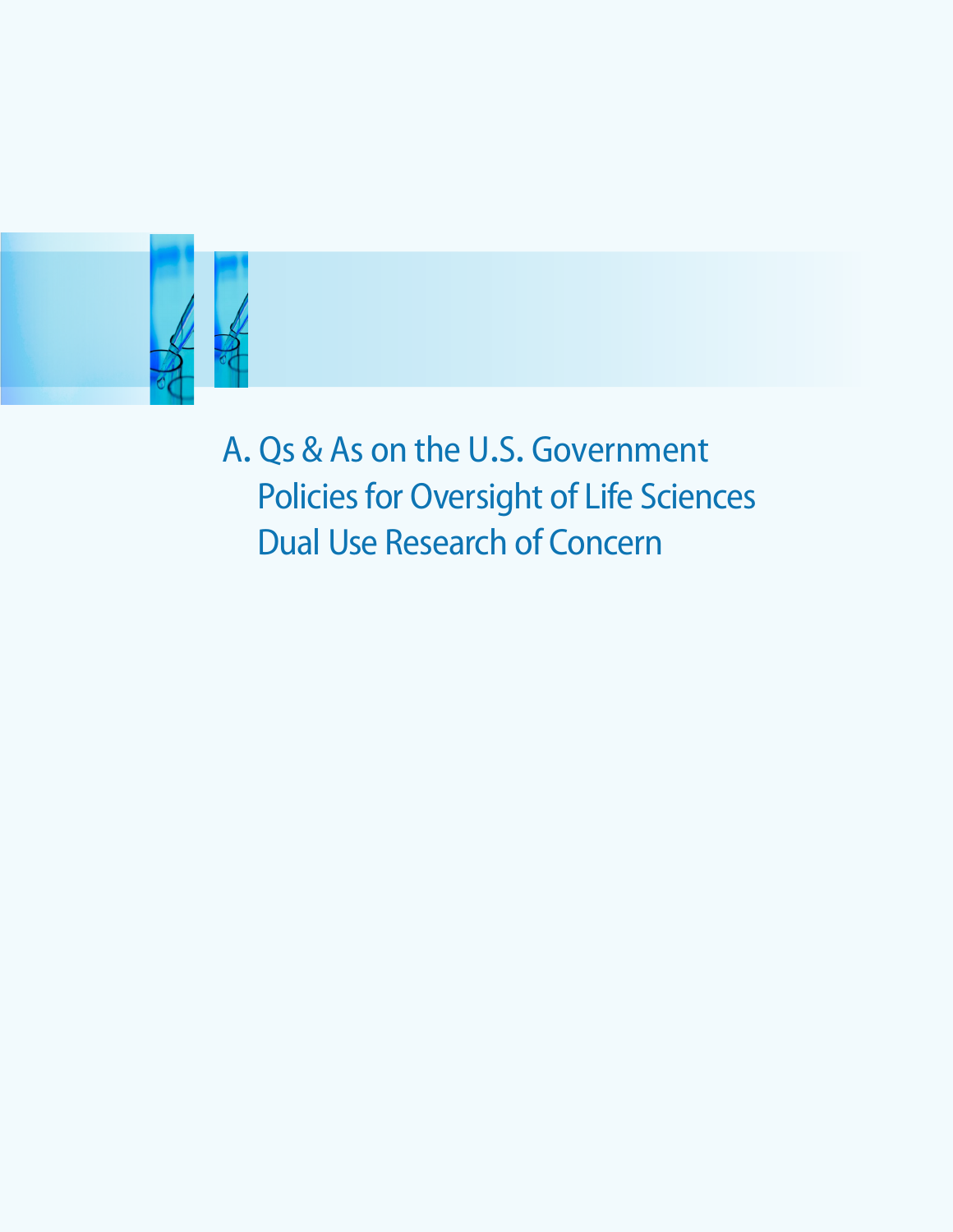# A. Qs & As on the U.S. Government Policies for Oversight of Life Sciences Dual Use Research of Concern

## 1. What are "dual use research" and "dual use research of concern (DURC)"?

Dual use research is research conducted for legitimate purposes that generates knowledge, information, technologies, and/or products that can be utilized for both benevolent and harmful purposes. Conceivably, much of life sciences research could be considered dual use—that is, most of the information it generates has some potential to be misused. Thus, both DURC policies focus on "dual use research of concern," or "DURC," which is defined as:

*Life sciences research that, based on current understanding, can be reasonably anticipated to provide knowledge, information, products, or technologies that could be directly misapplied to pose a significant threat with broad potential consequences to public health and safety, agricultural crops and other plants, animals, the environment, materiel, or national security.* 

## 2. Does the designation of DURC mean the research should not be published or conducted?

No. A determination that research is DURC, in and of itself, does not mean that the research should not be published or conducted. Research that is categorized as DURC is often vitally important to science, public health, and agriculture, and its findings contribute to the broader base of knowledge that advances science and public health objectives. Upon identifying research as DURC, institutions should give careful thought to the ways in which the research or its results might be misused and the mitigation measures that can be put in place to minimize the possibility of misuse.

## 3. Why is the Federal Government issuing the *U.S. Government Policy for Institutional Oversight of Life Sciences Dual Use Research of Concern?*

The potential for dual use of certain life sciences research has been recognized as an important biosecurity issue for a number of years. The Federal agencies sponsoring research have an important responsibility to address this issue, which was formalized in the *U.S. Government Policy for Oversight of Life Sciences Dual Use Research of Concern* (*March 2012 DURC Policy*). However, it is vitally important that researchers and their institutions are also vigilant with respect to the potential for dual use of life sciences research that they carry out. The *Policy for Institutional DURC Oversight* articulates and formalizes the roles and responsibilities of institutions and investigators when they are conducting certain types of research supported by the Federal Government. Investigators, in particular, are often best positioned to understand the implications for dual use of the information, technologies, and products emanating from their research and to propose and implement strategies to mitigate the possibility that the results of their research will be misused to do harm.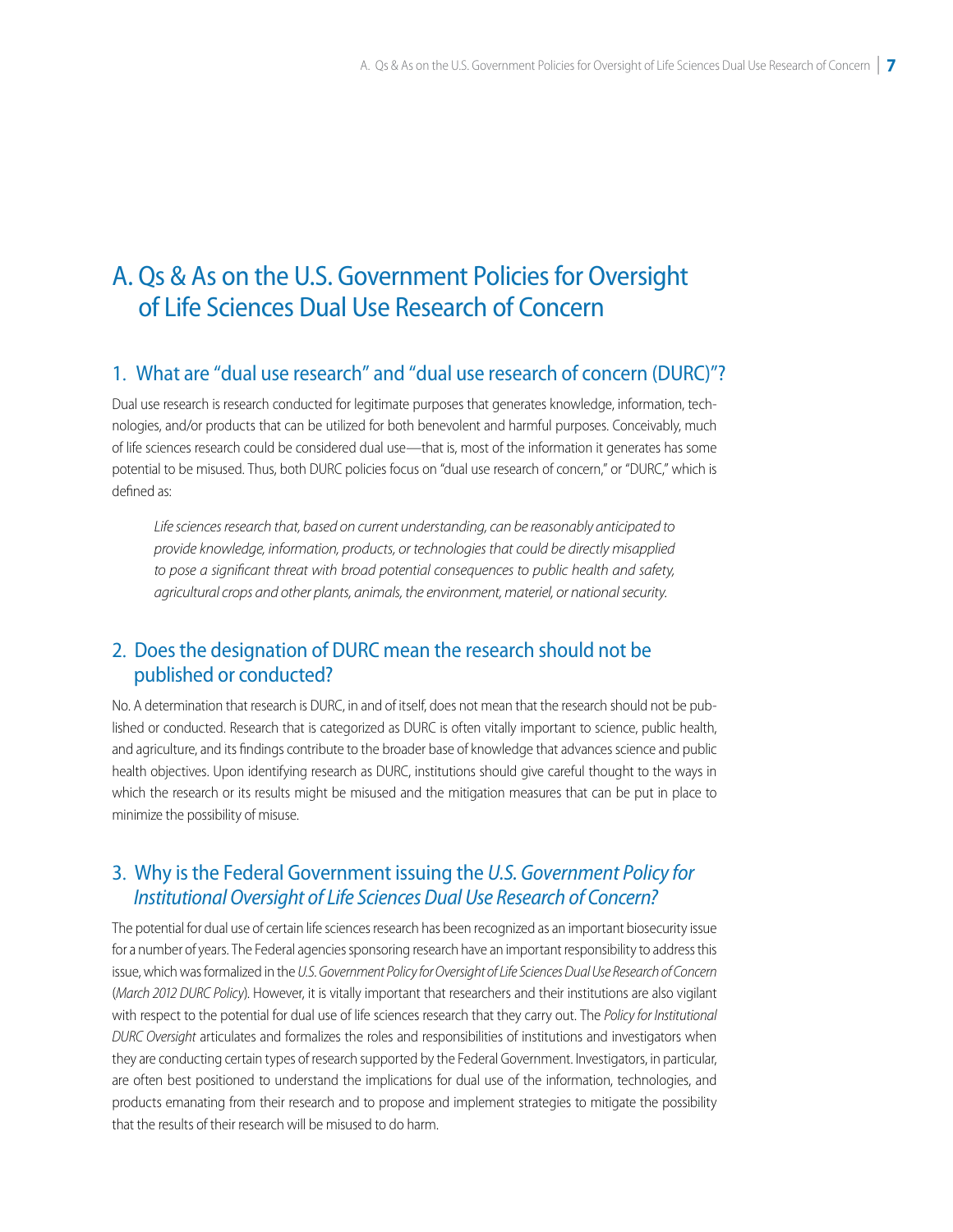In short, the *Policy for Institutional DURC Oversight* aims to preserve the benefits of life sciences research while minimizing the risk that the knowledge, information, products, or technologies generated by such research could be used in a manner that results in harm.

## 4. How does the *Policy for Institutional DURC Oversightrelate to* the *March 2012 DURC Policy*?

 The *March 2012 DURC Policy* requires Federal agencies to periodically review their life sciences research portfolios to identify DURC, evaluate this research for possible risks, as well as benefits, and ensure that risks are appropriately managed and benefits realized. The *Policy for Institutional DURC Oversight* complements the *March 2012 DURC Policy* by establishing review procedures and oversight requirements for the same scope of research at the institutions that receive Federal funds for life sciences research. Together, the two DURC policies work to engage the life sciences research community and the Federal departments and agencies that fund such research in a shared commitment to address the risk that knowledge, information, products, or technologies generated from life sciences research could be used for harm. In addition, the *Policy for Institutional DURC Oversight* and the *March 2012 DURC Policy* emphasize a culture of responsibility by reminding all involved parties of their shared duty to uphold the integrity of science and prevent its misuse.

## 5. Why is the scope of the *Policy for Institutional DURC Oversight* and the *March 2012 DURC Policy* limited to research with the 15 listed agents and 7 categories of experiments?

Because oversight of DURC will be a new undertaking for many institutions, the USG has limited the scope of the DURC policies to a subset of life sciences research involving 7 categories of experiments and 15 agents that poses the greatest risk of deliberate misuse with the most significant potential for mass casualties or devastating effects to the economy, critical infrastructure, or public confidence. The USG will solicit feedback on the experience of institutions in implementing the *Policy for Institutional DURC Oversight*. Once there is sufficient experience with oversight based on this scope, the USG will assess the benefits and risks of expanding the scope of the *Policy for Institutional DURC Oversight* to encompass additional agents and/or categories of experiments and will update it as warranted.

## 6. Can institutions review more than just the 15 listed agents and 7 categories of experiments for the research's potential to be DURC?

Yes, but it is not required. Research institutions are encouraged to be mindful that research outside the scope articulated in the *Policy for Institutional DURC Oversight* and the *March 2012 DURC Policy* may also constitute DURC. Institutions have the discretion to consider other categories of research for their DURC potential and may expand their internal oversight to other types of life sciences research as they deem appropriate, but such expansion would not be subject to oversight as articulated in either policy.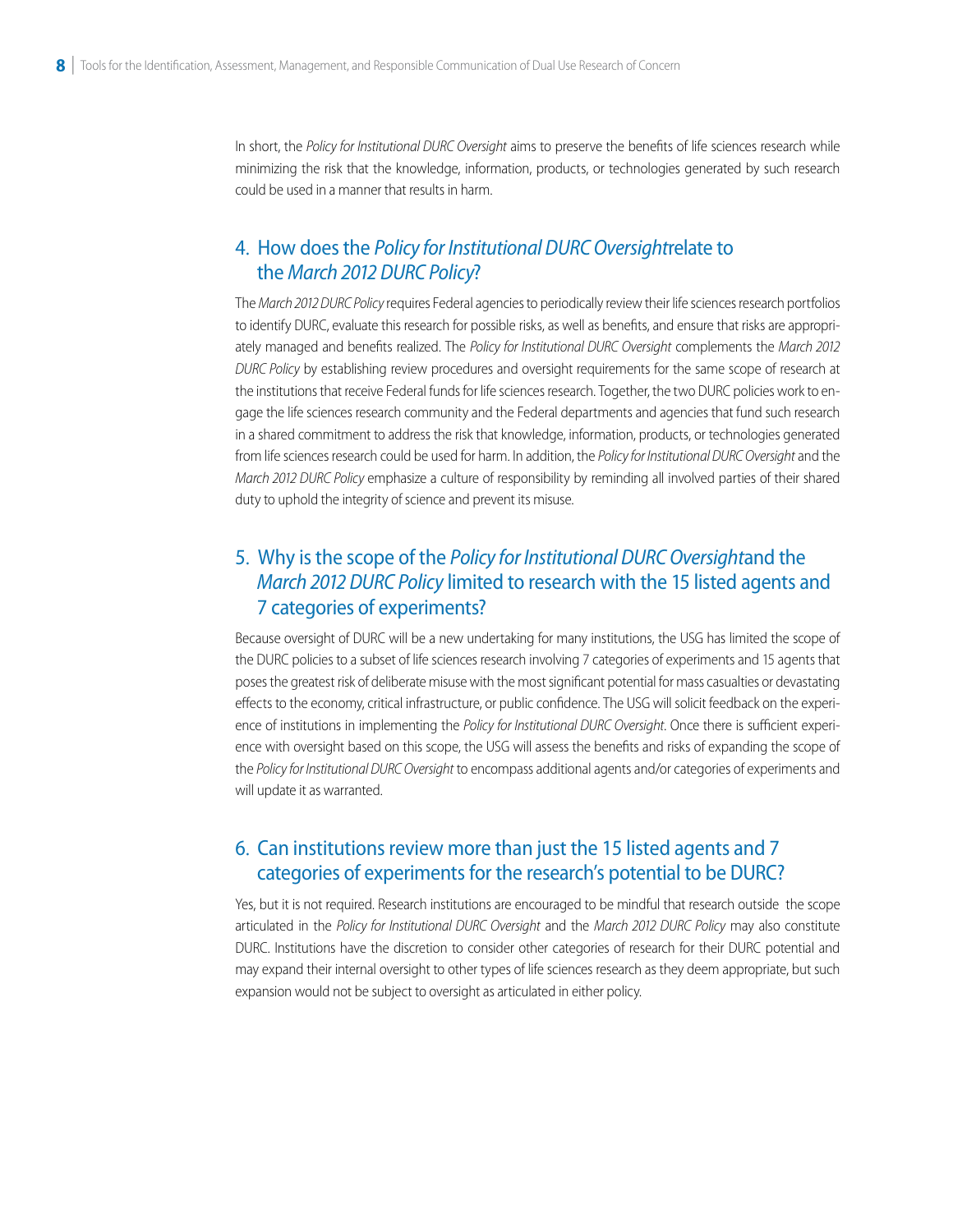## 7. Does the scope of the *Policy for Institutional DURC Oversight* and the *March 2012 DURC Policy* apply to attenuated forms of the listed agents?

No. The *Policy for Institutional DURC Oversight* and the *March 2012 DURC Policy* apply to research that directly involves nonattenuated forms of the listed agents. The only forms of the agents or toxins listed in these policies that are considered by the USG to be attenuated and therefore not subject to the requirements of these policies can be found in the Select Agent and Toxin Exclusions list under "Attenuated Strains of HHS and USDA Select Agents and Toxins" at [http://go.usa.gov/8rwQ.](http://www.selectagents.gov/Select%20Agents%20and%20Toxins%20Exclusions.html) However, if an attenuated form of any of the 15 listed agents is subjected to any manipulation that restores or enhances its virulence or toxic activity, the resulting agent or toxin will be subject to the *Policy for Institutional DURC Oversight* and the *March 2012 DURC Policy*.

## 8. What is meant by "direct involvement" of forms of the listed agents in the *Policy for Institutional DURC Oversight* and the *March 2012 DURC Policy*?

While life sciences research is broadly defined in both DURC policies to include all disciplines and methodologies of biology (including bioinformatics, genomics, proteomics, and modeling), the review and oversight requirements of both DURC policies do not apply to research that involves the use of the genes from any of the listed agents; *in silico* experiments (e.g., modeling experiments, bioinformatics approaches) involving the biology of the listed agents; or research related to the public, animal, or agricultural health impact of any of the listed agents (e.g., modeling the effects of a toxin, developing new methods to deliver a vaccine, developing surveillance mechanisms for a listed agent).

## 9. What types of institutions are subject to the *Policy for Institutional DURC Oversight*?

The *Policy for Institutional DURC Oversight* applies to all those institutions (and their investigators) receiving Federal funding for life sciences research that are also conducting research (funded by *any* source; see Question 10) involving any of the 15 agents listed in the Policy. Note that the *Policy for Institutional DURC Oversight* defines an institution as any government agency (Federal, state, tribal, or local), academic institution, corporation, company, partnership, society, association, firm, sole proprietorship, or other legal entity conducting research, except that Federal departments and agencies receiving funding from another Federal department or agency to conduct or sponsor intramural or extramural life sciences research will not be considered an "institution" for the purposes of this Policy.

## 10. Does the *Policy for Institutional Oversight of Life Sciences DURC* apply only to federally funded research, or does it apply more broadly?

If an institution (a) receives any Federal funding for any life sciences research and (b) is conducting work with 1 or more of the 15 agents and toxins listed in the Policy, then any research conducted at that institution with those 15 agents and toxins – regardless of the source of funding – must comply with the requirements articulated in the Policy.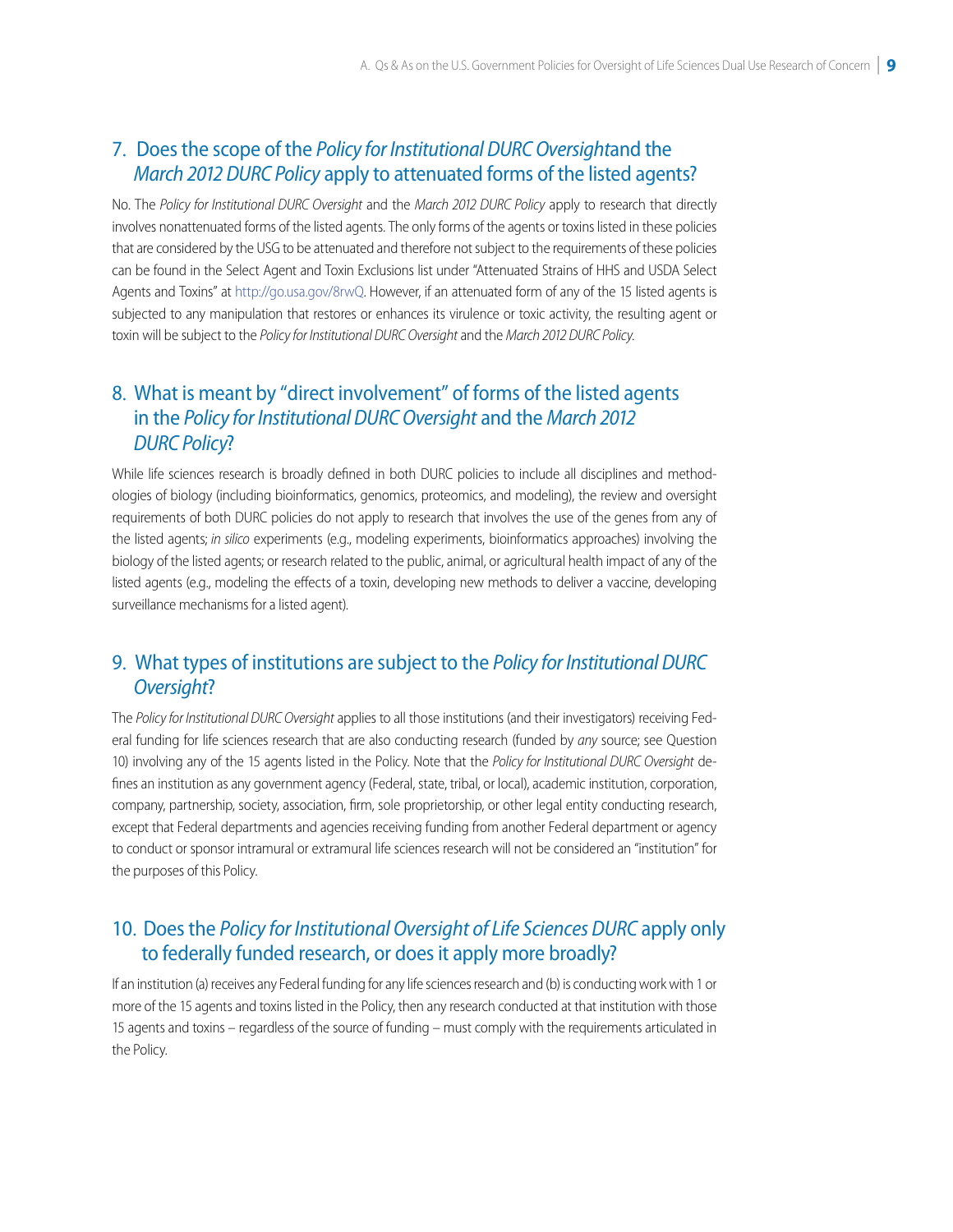#### $\ddot{\phantom{0}}$ 11. How do the *Policy for Institutional DURC Oversight* and the *March 2012 DURC Policy* relate to the Select Agent Regulations (SAR)?

The *Policy for Institutional DURC Oversight* and the *March 2012 DURC Policy* apply to a subset of life sciences research that involves 1 or more of 15 listed agents and toxins. Each of these 15 agents and toxins is also regulated by the U.S. Department of Health and Human Services (HHS) and U.S. Department of Agriculture (USDA) Select Agent Program. Select Agent Regulations [\(www.selectagents.gov/Regulations.html\)](http://www.selectagents.gov/Regulations.html) apply to research involv[ing any of the biological agents and toxins included in the Select Agents and Toxins List \(www.selectagents.](http://www.selectagents.gov/SelectAgentsandToxinsList.html) gov/Select Agents and Toxins List.html).

Select Agent Regulations require that individuals working with any of those agents undergo electronic records checks and that their institutions put into place biosafety and physical security measures to avoid accidents or deliberate misuse of the agents. These physical biosafety and biosecurity measures are critical to promoting the biosecurity of life sciences research, but they do not directly address the dual use issue. In particular, SAR does not apply to research information; the *Policy for Institutional DURC Oversight* and *March 2012 DURC Policy* both address this important facet of biosecurity.

# 12. If an institution already has a risk mitigation plan in place per the *March 2012 DURC Policy*, is the research still subject to institutional review? Does the institution need to draft a new risk mitigation plan?

No. Institutions undertaking research that has already been determined to be DURC under the *March 2012 DURC Policy*, and for which a risk mitigation plan has already been developed, are *not* required to review the research (as described in Sections 7.2.B.i – vii of the *Policy for Institutional DURC Oversight*) or develop and submit a new risk mitigation plan under the *Policy for Institutional DURC Oversight*.

However, the institution is required to have its IRE review all risk mitigation plans (regardless of the policy under which the risk mitigation plan was developed) and notify the USG of any change in status of the DURC, per Sections 7.2.B.viii – ix of the *Policy for Institutional DURC Oversight*.

## 13. Where can institutions and investigators find more information about DURC and the *Policy for Institutional DURC Oversight*?

For information about the requirements at your institution, consult your institution's IRE or the institutional contact for dual use research (ICDUR). Information about dual use research in the life sciences in general, as well as specific details on the *Policy for Institutional DURC Oversight*, is available on the U.S. Government Science, Safety, Security (S3) website:<http://www.phe.gov/s3/dualuse>.

## 14. Is there a specific point of contact at the Federal funding agencies that can assist with questions related to the review of research and oversight of DURC or receive reports of this research?

Questions regarding whether a particular project may constitute DURC generally should first be addressed to the program officer at the funding agency supporting the project. The program officer will know who else to consult within the government for additional perspective.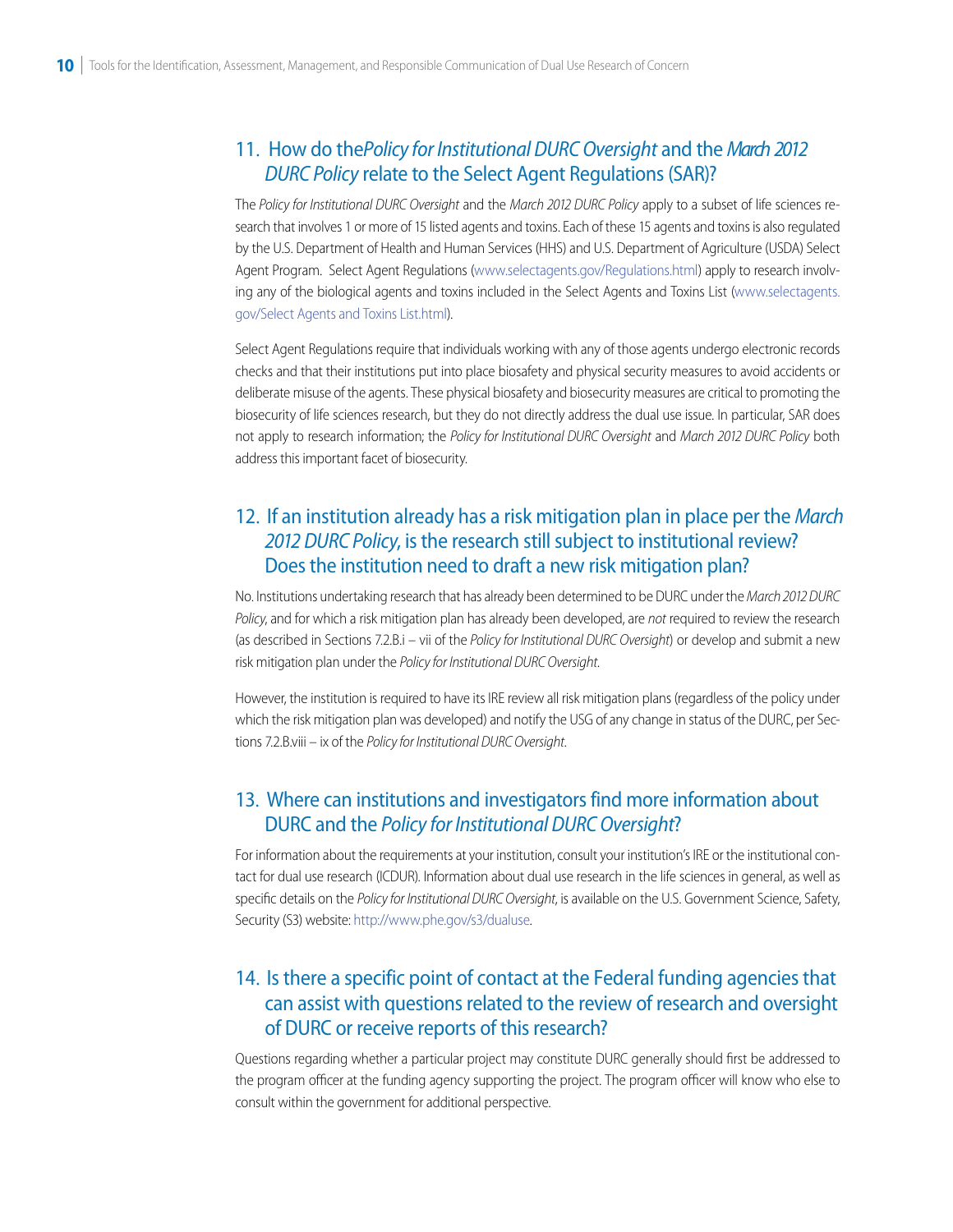In many cases, the research requiring review under the *Policy for Institutional DURC Oversight* will be USG-funded, and thus the submission of notifications and risk mitigation plans (if needed) should be made directly to the USG funding agency. When IREs are determining whether research meets the definition of DURC (see Section 7.2.B.iii of the *Policy for Institutional DURC Oversight*), they may identify research that, while taking place at an institution subject to the Policy, is not directly funded by a USG funding agency. For such non-USG-funded research, the initial 30-day notification to the USG should be made to the National Institutes of Health (NIH; DURC@od.nih [.gov; include "DURC Notification" in the subject line\), which will in turn refer the notification to an appropriate](mailto:DURC@od.nih.gov)  USG funding agency based upon the nature of the research.

## 15. What are export controls and how do they apply to research subject to the U.S. Government DURC oversight policies?

Export controls are a mechanism by which the U.S. Government regulates the export of controlled goods and activities to ensure consistency with U.S. foreign policy and national security interests, U.S. law, and its international commitments. There are generally two types of export transactions: (1) transferring controlled material or technology outside the United States; and (2) transferring controlled technology to non-U.S. persons who are within the United States, which is considered a "deemed export." A DURC designation does not automatically subject the research to export controls, but some DURC may be subject to these controls. It is expected that most DURC that would be subject to export controls would be controlled for export under the Export Administration Regulations (EAR) administered by the Department of Commerce, Bureau of Industry and Security. The fifteen agents listed in the USG DURC oversight policies are all included in the EAR control list (for the complete list, see Part 774 of the EAR available under the "Regulations" tab on the Bureau of Industry and Security homep-age at www.bis.doc.gov). This means that transfers of these materials, and/or information or technology related to their development, production, or manipulation, are subject to the EAR and may require an export license or a deemed export license. See **Appendix 5** of the *Companion Guide* for more information on export control regulations and how they may apply to your research.

## 16. Is there a specific point of contact within the U.S. Government for addressing questions about the *Policy for Institutional DURC Oversight*?

Individuals with questions about interpreting or implementing the Policy may send querie[s to DURC@ostp.](mailto:DURC@ostp.gov)gov. Questions about the possible DURC nature of particular projects of research should be addressed to the pro-gram official at the pertinent funding agency, unless the project is not federally funded, in which case questions can be sent to: DURC[@od.nih.gov.](mailto:DURC@od.nih.gov)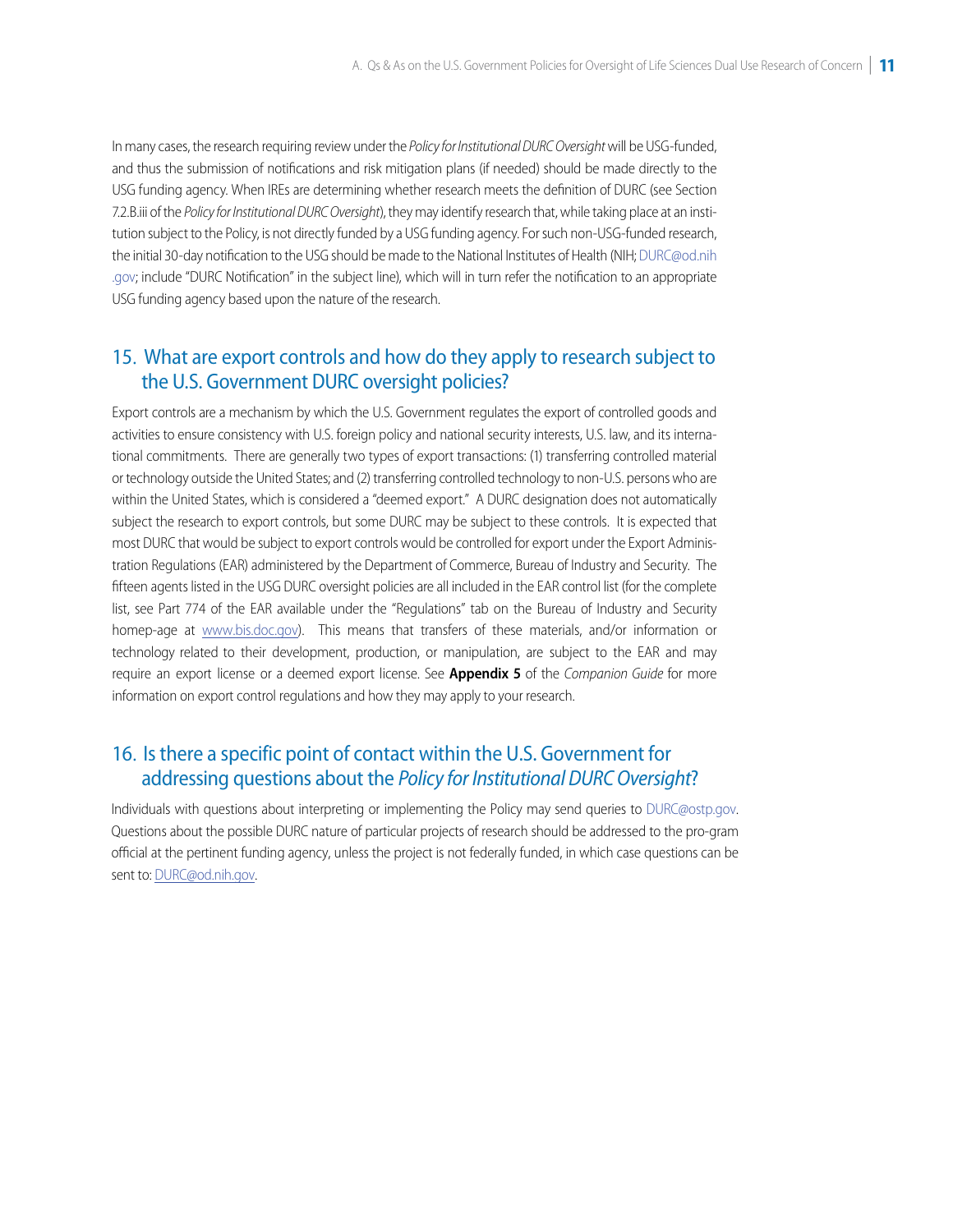<span id="page-14-0"></span>

# B**.** Identification and Assessment of Research That Requires Institutional Review: Guidance for Principal Investigators and Institutions

| B.1. Policy Requirements for the Identification and Assessment by PIs                                                                              |  |
|----------------------------------------------------------------------------------------------------------------------------------------------------|--|
| B.2. Identification and Assessment by PIs of Research That                                                                                         |  |
|                                                                                                                                                    |  |
| B. Research Involving a Listed Agent That Also Produces, Aims to Produce, or<br>Can Be Reasonably Anticipated to Produce One or More of the Listed |  |
|                                                                                                                                                    |  |
| C. Research That the PI Thinks May Meet the Definition of DURC 17                                                                                  |  |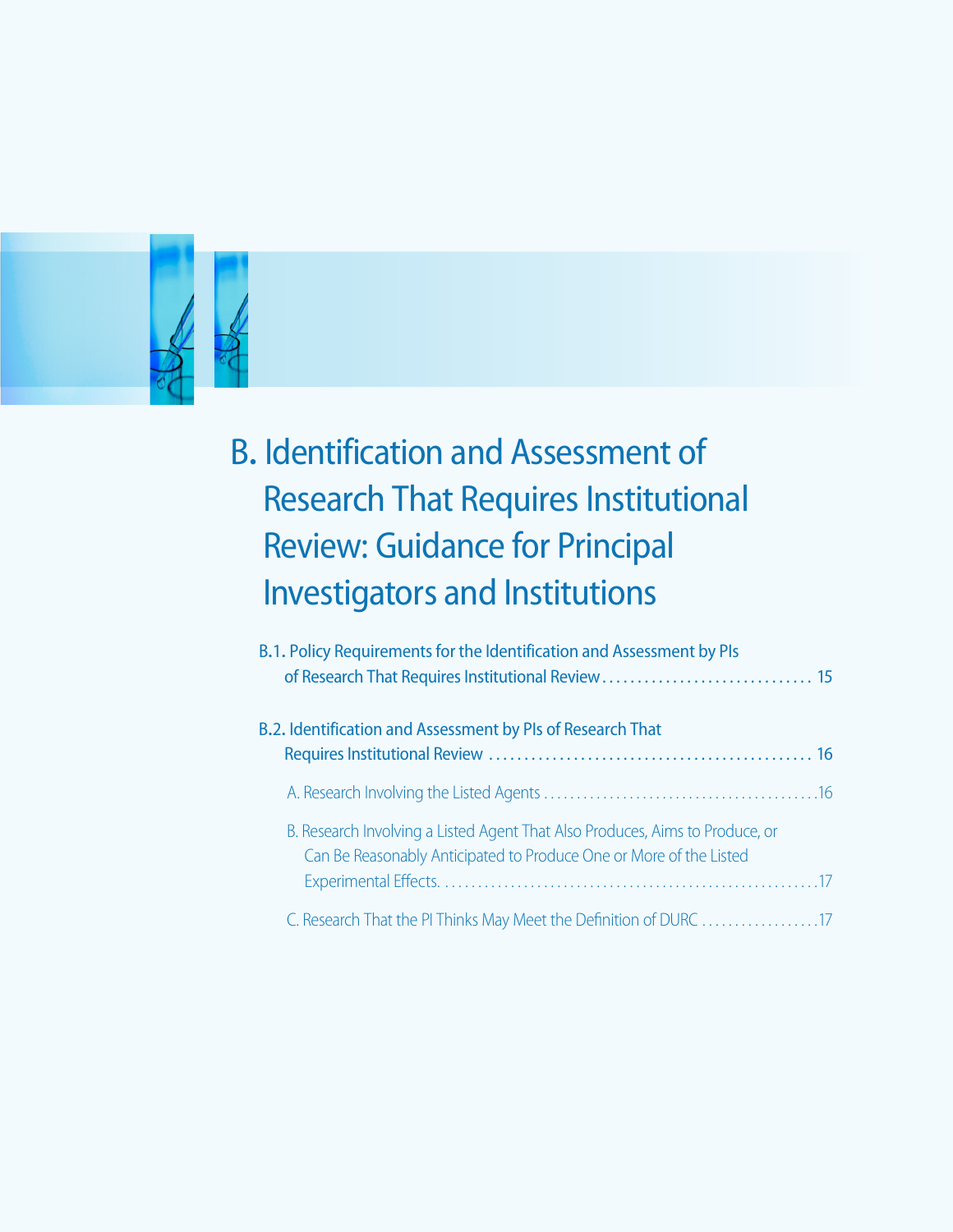# <span id="page-15-0"></span>B**.** Identification and Assessment of Research That Requires Institutional Review: Guidance for Principal Investigators and Institutions

This section of the *Companion Guide* is intended to assist **principal investigators (PIs)** and their institutions in fulfilling requirements under the *USG Policy for Institutional Oversight of Life Sciences Dual Use Research of Concern*<sup>2</sup> (*Policy for Institutional DURC Oversight*) for the identification and assessment of research that requires institutional review for DURC potential.

- **Part 1** of this section details the **PI's responsibilities** as described in the *Policy for Institutional DURC Oversight*.
- **Part 2** of this section provides **quidance** to PIs on the identification and assessment of research that requires institutional review.

The use of the guidance in this section is optional.

## 1. Policy Requirements for the Identification and Assessment by PIs of Research That Requires Institutional Review

The *Policy for Institutional DURC Oversight r*equires **PIs** at institutions subject to this Policy<sup>3</sup> to notify the institutional review entity (IRE) as soon as any of the following three criteria are met.<sup>4</sup>

- A. The PI's research directly involves nonattenuated<sup>5</sup> forms of one or more of the listed agents;
- B. The PI's research with nonattenuated forms of one or more of the listed agents also produces, aims to produce, or can be reasonably anticipated to produce one or more of the seven listed experimental effects; or
- C. The PI concludes that his or her research with nonattenuated forms of one or more of the listed agents that also produces, aims to produce, or can be reasonably anticipated to produce one or more of the seven listed experimental effects *may* meet the definition of DURC and should be considered (or reconsidered) by the IRE for its DURC potential.

<sup>2</sup>*[USG Policy for Institutional Oversight of Life Sciences Dual Use Research of Concern](http://www.phe.gov/s3/dualuse/Pages/default.aspx)*, September 24, 2014, http://www.phe.gov/s3/dualuse/ Pages/default.aspx.

<sup>&</sup>lt;sup>3</sup>The *Policy for Institutional DURC Oversight* and its oversight requirements apply to the following institutions: (1) USG departments and agencies that fund or conduct life sciences research, (2) institutions within the United States that receive USG funds to conduct or sponsor life sciences research and conduct or sponsor research, regardless of source of funding, that involves 1 or more of the 15 agents or toxins listed in the Policy, and (3) institutions outside the United States that receive USG funds to conduct or sponsor research that involves 1 or more of the 15 agents or toxins listed in the Policy.

<sup>4</sup>*[USG Policy for Institutional Oversight of Life Sciences Dual Use Research of Concern](http://www.phe.gov/s3/dualuse/Pages/default.aspx)*, September 24, 2014, http://www.phe.gov/s3/dualuse/ Pages/default.aspx., Section 7.1.A.

<sup>5</sup> The 15 agents and toxins listed in this Policy are subject to the select agent regulations (42 CFR Part 73, 7 CFR Part 331, and 9 CFR Part 121), which set forth the requirements for possession, use, and transfer of select agents and toxins, and have the potential to pose a severe threat to human, animal, or plant health, or to animal or plant products. It is important to note, however, that the Federal Select Agent Program does not oversee the implementation of this Policy or the March 2012 DURC Policy.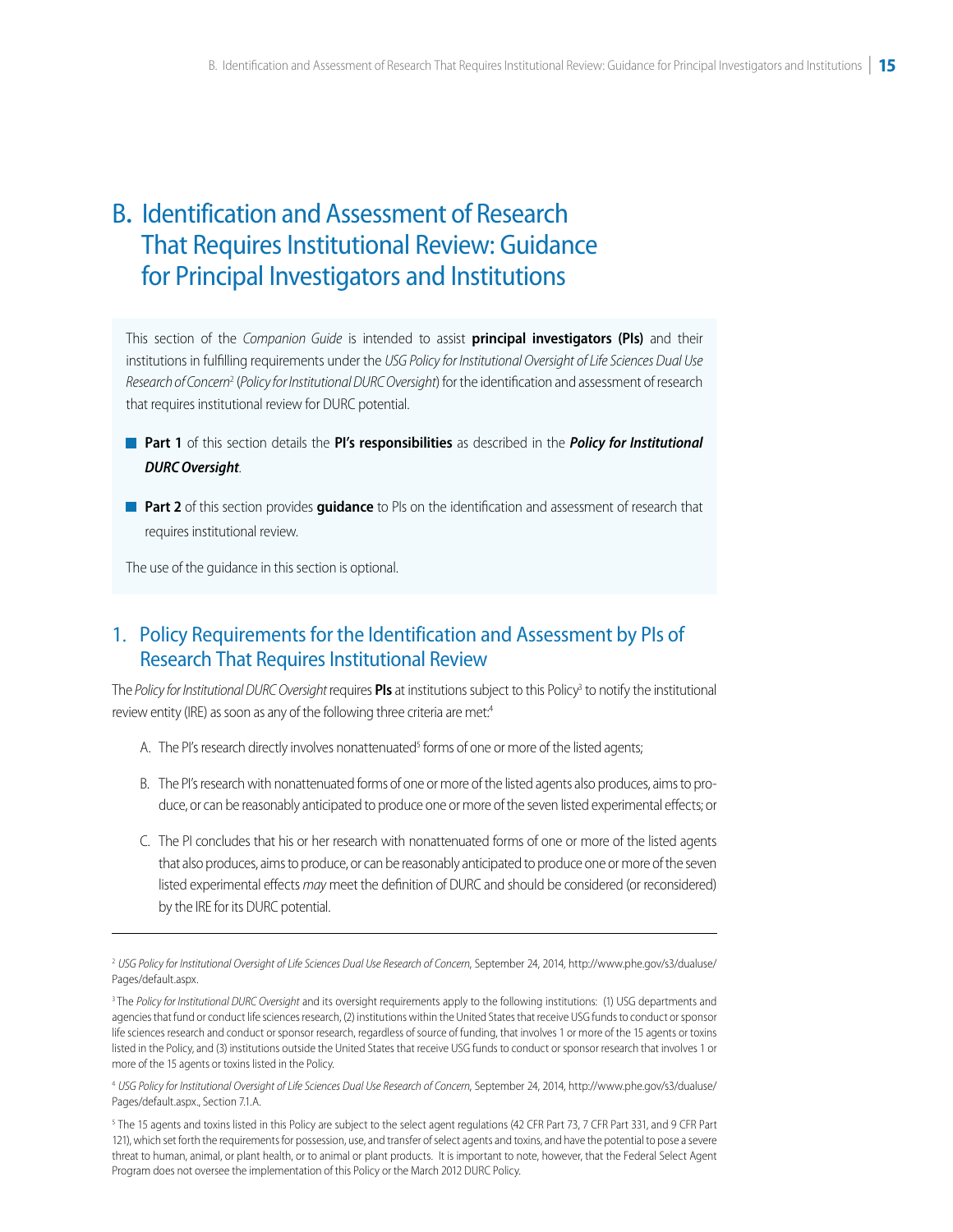<span id="page-16-0"></span>The PI's identification of research that meets one or more of these three criteria initiates an IRE review of the research. The PI should consider these three "triggers" for IRE review throughout the conduct of the research, including the submission of progress reports and at points when research findings are communicated. As soon as the PI identifies research that meets one of the above three criteria, he or she is to immediately refer the research to the IRE.

Section 7.2 of the *Policy for Institutional DURC Oversight* also requires that **institutions** subject to this Policy:

- Establish and implement internal policies and practices that provide for the identification and effective oversight of DURC;
- **Initiate an institutional review and oversight process when a PI identifies research that involves one of the listed** agents; and
- **E** Ensure that internal policies establish a mechanism for the PI to immediately refer a project to the IRE as soon as any of the above-listed three criteria are met.

## 2**.** Identification and Assessment by PIs of Research That Requires Institutional Review

As noted above, PIs are required to submit research for IRE review as soon as any of the following three criteria are met:

- A. The PI's research directly involves nonattenuated forms of one or more of the listed agents; or
- B. The PI's research with nonattenuated forms of one or more of the listed agents also produces, aims to produce, or can be reasonably anticipated to produce one or more of the seven listed experimental effects; or
- C. The PI concludes that his or her research with nonattenuated forms of one or more of the listed agents that also produces, aims to produce, or can be reasonably anticipated to produce one or more of the seven listed experimental effects *may* meet the definition of DURC and should be considered (or reconsidered) by the IRE for its DURC potential.

The three subsections below describe each of these criteria in more detail.

#### A**.** Research Involving the Listed Agents

To initiate the institutional review process, PIs are to notify the IRE if they are conducting research that directly uses nonattenuated forms of one or more of the following agents:

| Avian influenza virus (highly pathogenic) | Marburg virus                                    |
|-------------------------------------------|--------------------------------------------------|
| Bacillus anthracis                        | Reconstructed 1918 influenza virus               |
| Botulinum neurotoxin (in any quantity)    | Rinderpest virus                                 |
| Burkholderia mallei                       | Toxin-producing strains of Clostridium botulinum |
| Burkholderia pseudomallei                 | Variola major virus                              |
| Ebola virus                               | Variola minor virus                              |
| Foot-and-mouth disease virus              | Yersinia pestis                                  |
| Francisella tularensis                    |                                                  |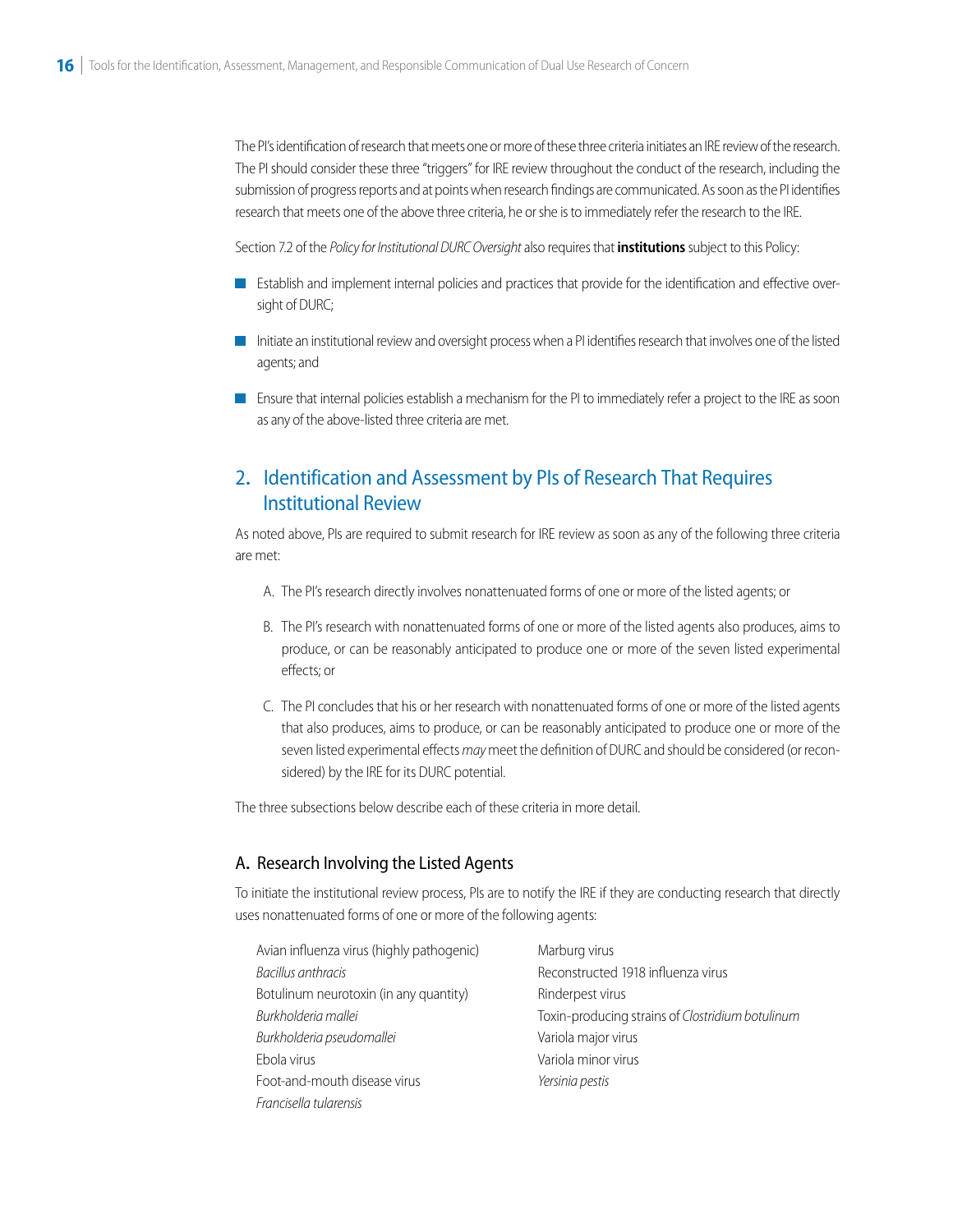<span id="page-17-0"></span>Research identified under criterion A would include current projects at the time the institution becomes subject to or implements the *Policy for Institutional DURC Oversight*, as well as future projects at the time they are initiated.

When a PI determines that his or her research does directly involve nonattenuated forms of one or more of these listed agents, he or she must *also* assess whether the research produces, aims to produce, or is reasonably anticipated to produce one or more of the experimental effects listed below, and this assessment should be provided to the IRE for its consideration during the review of the research.

The categories of experimental effects are as follows:

- **Enhances the harmful consequences of the agent or toxin;**
- Disrupts immunity or the effectiveness of an immunization against the agent or toxin without clinical and/ or agricultural justification;
- Confers to the agent or toxin resistance to clinically and/or agriculturally useful prophylactic or therapeutic interventions against that agent or toxin or facilitates their ability to evade detection methodologies;
- Increases the stability, transmissibility, or the ability to disseminate the agent or toxin;
- Alters the host range or tropism of the agent or toxin;
- Enhances the susceptibility of a host population to the agent or toxin; and
- Generates or reconstitutes an eradicated or extinct listed agent or toxin.

The IRE will consider the PI's assessment of the applicability of the categories of experimental effects as part of its review of the research. Therefore, the PI's assessment should be documented in a format that can be easily supplied to the IRE when needed. An optional reporting template (**Appendix 2**) is provided to assist PIs in notifying the IRE of research that requires institutional review. **Section C** of this *Companion Guide* includes more detail on the IRE and its institutional review process. The *Companion Guide's* **Appendix 1**, "Definitions to Assist in the Consideration of the Categories of Experimental Effects," may also be useful.

### B**.** Research Involving a Listed Agent That Also Produces, Aims to Produce, or Can Be Reasonably Anticipated to Produce One or More of the Listed Experimental Effects

There may be instances in which a project is referred to the IRE for review (e.g., the research involves one of the agents listed above), but the research is determined by the IRE not to involve any of the seven experimental effects. In these instances the research does not require further review. However, if there is a change in this research such that it produces, aims to produce, or can be reasonably anticipated to produce one or more of the seven listed experimental effects, the PI should then notify the IRE and supply a revised assessment of the applicability of the listed categories of experimental effects.

#### l, C**.** Research That the PI Thinks May Meet the Definition of DURC

There may also be instances in which an IRE determines that the research (a) directly involves nonattenuated forms of one or more of the listed agents, and (b) produces, aims to produce, or is reasonably anticipated to produce one or more of the listed experimental effects but the IRE's final determination is that the research in question does not meet the definition of DURC (and is therefore not subject to additional oversight). Because there are no further oversight requirements for such research, the PI should notify the IRE in the future if, for whatever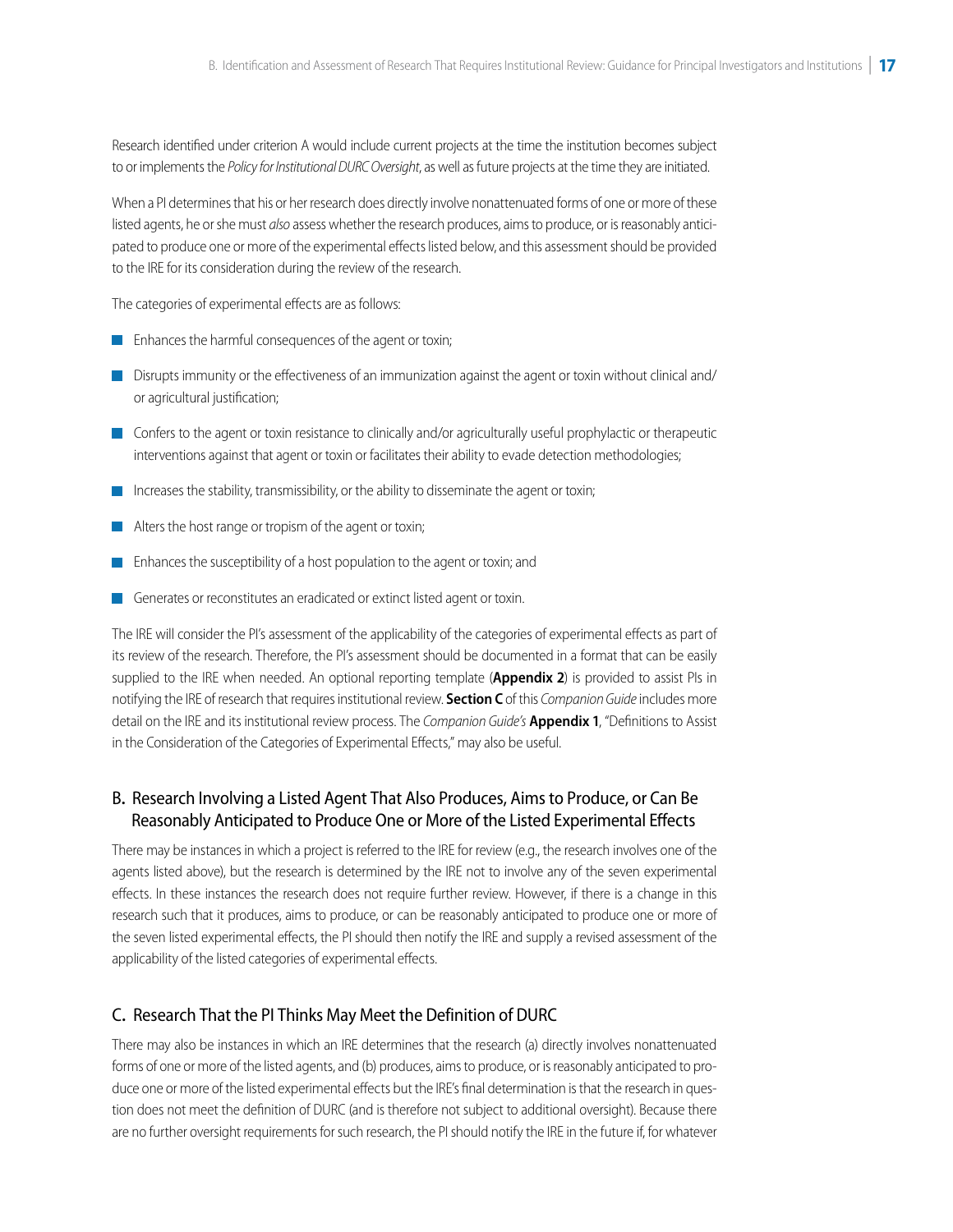reason (e.g., changes in the research, new discoveries), he or she feels that the research should be reconsidered by the IRE because it may now meet the definition of DURC. The IRE will review the research, including any new information, and determine whether the research is DURC.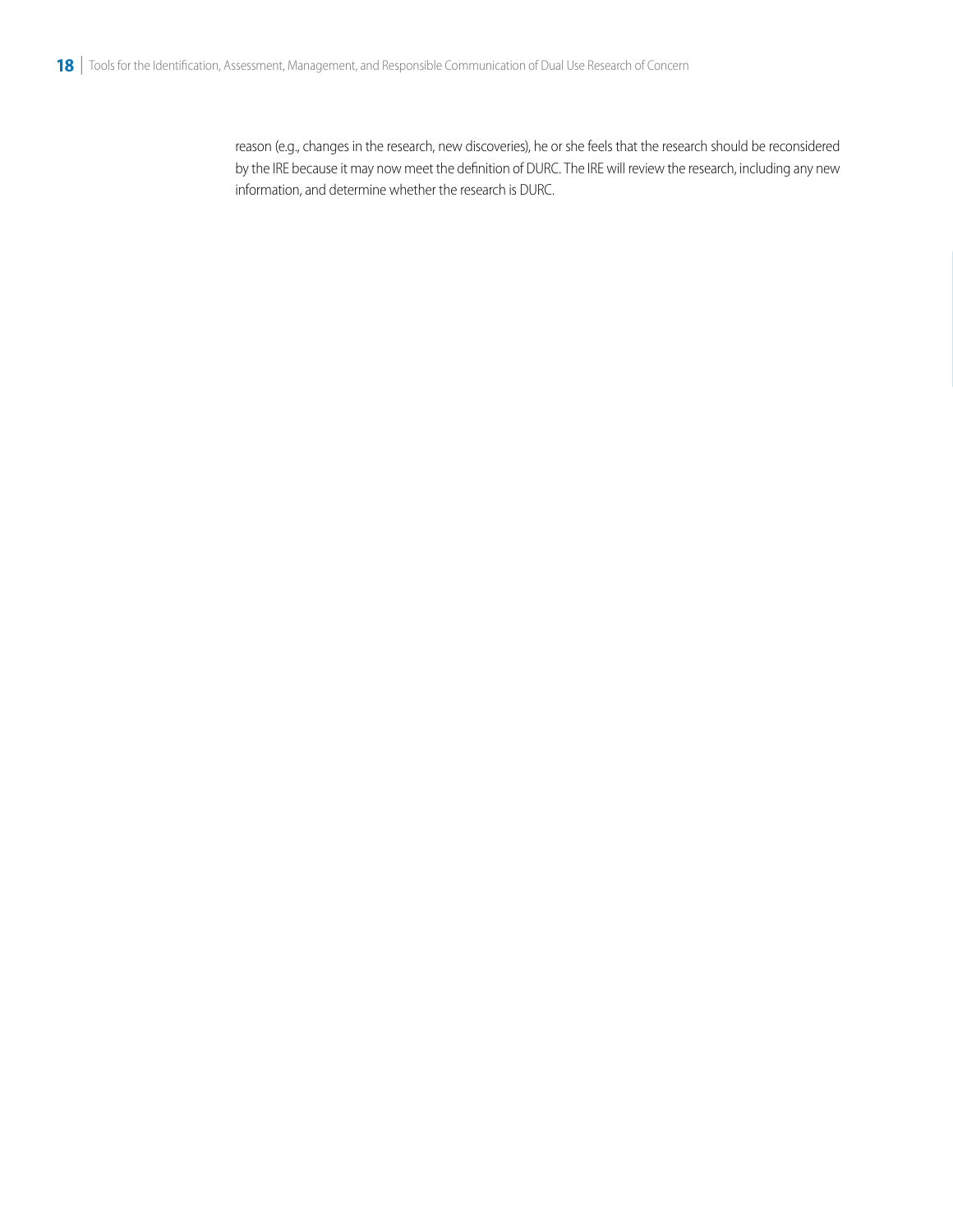<span id="page-19-0"></span>

# C**.** Framework for Institutional Review: Guidance for Institutions and Institutional Review Entities

| C.1 Policy Requirements for Institutional Review of Life Sciences Research for                                               |  |
|------------------------------------------------------------------------------------------------------------------------------|--|
|                                                                                                                              |  |
|                                                                                                                              |  |
|                                                                                                                              |  |
|                                                                                                                              |  |
| Step 1: Verify that the research directly involves nonattenuated                                                             |  |
| Step 2: Assess whether the research produces, aims to produce,<br>or can be reasonably anticipated to produce one or more of |  |
| Step 3: Assess the risks of dual use and determine whether                                                                   |  |
|                                                                                                                              |  |
|                                                                                                                              |  |
| Step 6: Develop a draft risk mitigation plan for conducting the DURC                                                         |  |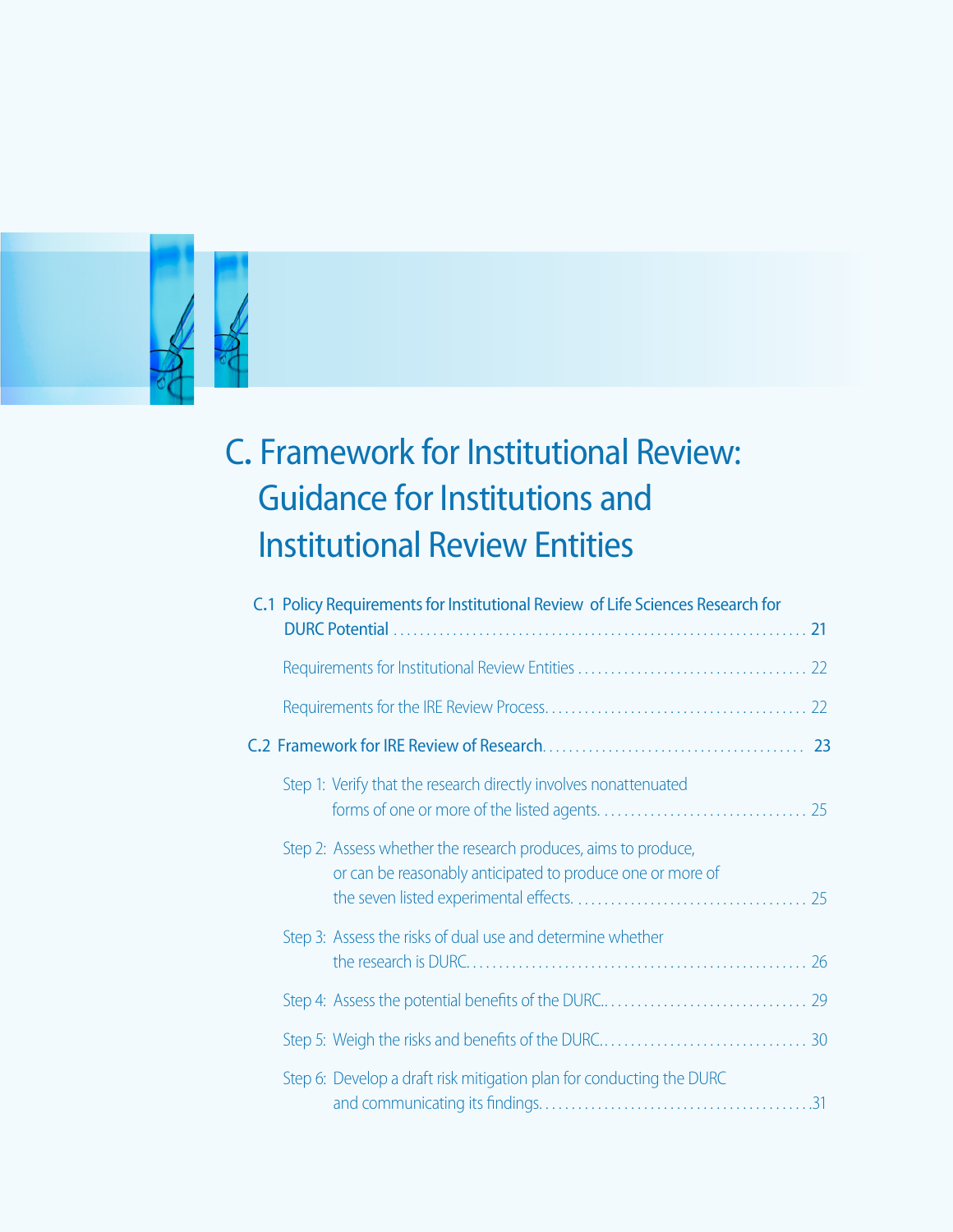## <span id="page-20-0"></span>C**.** Framework for Institutional Review: Guidance for Institutions and Institutional Review Entities

This section of the *Companion Guide* is intended to assist institutions in establishing an **institutional review entity (IRE)** and implementing the **institutional review and oversight** requirements of the *USG Policy for Institutional Oversight of Life Sciences Dual Use Research of Concern*<sup>6</sup> (*Policy for Institutional DURC Oversight*).

**Part 1** of this section reiterates the **Policy requirements** related to the institutional review of life sciences research that meets the scope of the Policy, including the requirements for establishing an IRE.

**Part 2** of this section **provides institutions and IREs with a framework** to assist in the identification and assessment of life sciences dual use research of concern (DURC). Specifically, this section outlines a multistep process for reviewing a principal investigator's (PI's) assessment of research that may have DURC potential, determining whether this research meets the definition of DURC, and, if so, evaluating the risks and benefits of the DURC. The final step of the process, developing a draft risk mitigation plan, is covered in detail in **Section D** of this *Companion Guide*.

The use of the framework provided in this section is optional.

#### j 1**.** Policy Requirements for Institutional Review of Life Sciences Research for DURC Potential

The *Policy for Institutional DURC Oversight* requires that institutions meet the following requirements.<sup>7</sup>

- Have policies and practices in place that enable PIs to identify and refer to an IRE any life sciences research that requires institutional review. (The process for PI identification and assessment of research that requires institutional review is described in **Section B** of the *Companion Guide*.)
- Establish an IRE to execute the institutional review of research for DURC potential. The IRE and its review requirements are addressed in this section of the *Companion Guide*.
- **H** Have policies and practices in place for **institutional review and oversight of research**. The process for institutional review is detailed in Part 2 of this section of the *Companion Guide*.

<sup>7</sup>*[USG Policy for Institutional Oversight of Life Sciences Dual Use Research of Concern,](http://www.phe.gov/s3/dualuse/Pages/default.aspx)* September 24, 2014, http://www.phe.gov/s3/dualuse/ Pages/default.aspx, Section 7.2.

<sup>&</sup>lt;sup>6</sup> [USG Policy for Institutional Oversight of Life Sciences Dual Use Research of Concern,](http://www.phe.gov/s3/dualuse/Pages/default.aspx) September 24, 2014, http://www.phe.gov/s3/dualuse/ Pages/default.aspx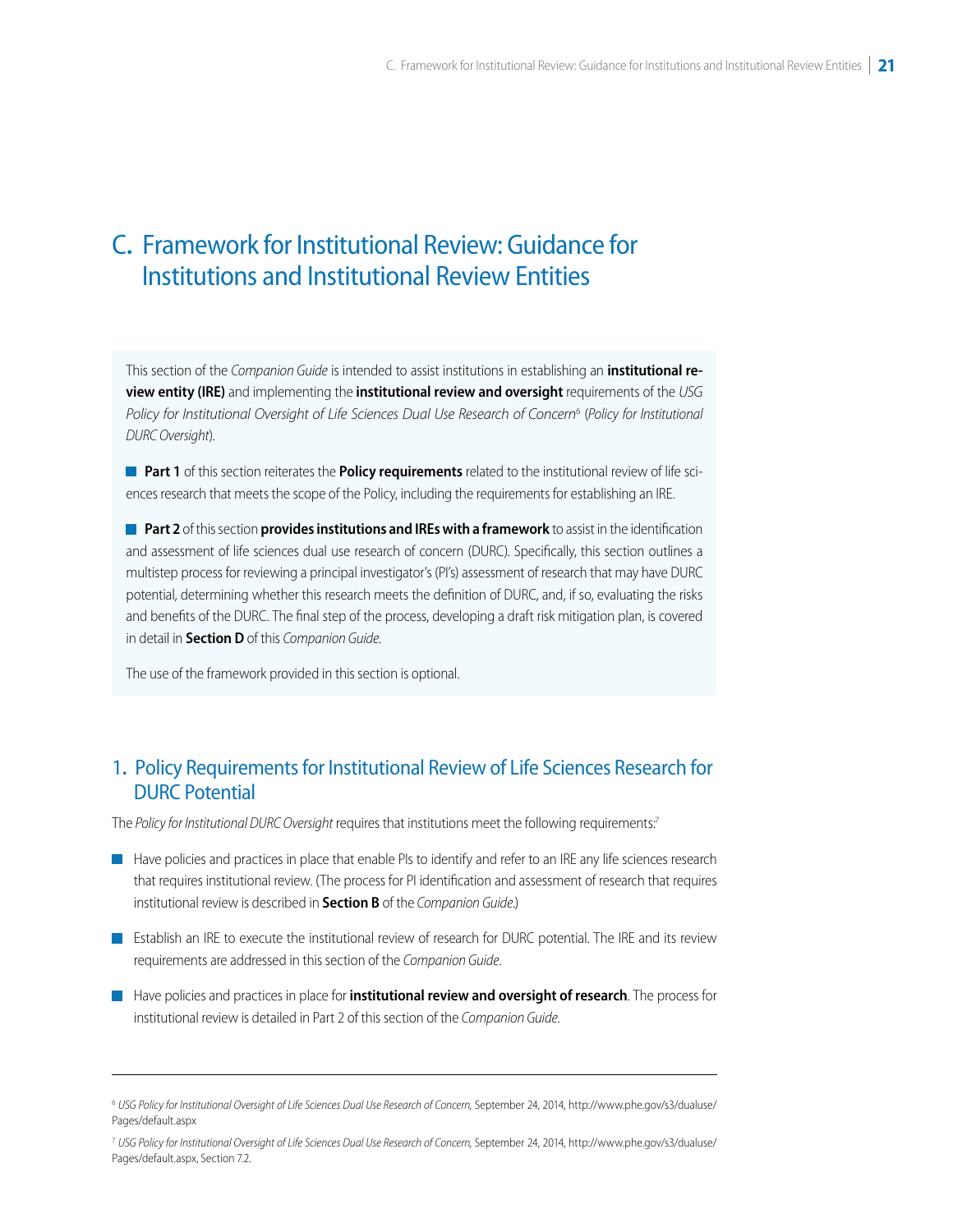#### <span id="page-21-0"></span>Requirements for Institutional Review Entities

The *Policy for Institutional DURC Oversight* describes a range of mechanisms and options for fulfilling the requirement for an IRE:

- Setting up a new committee at the institution for the sole purpose of conducting reviews of research for dual use potential;
- Using an extant committee, such as an institutional biosafety committee (IBC); or
- Using an externally administered committee, such as an IBC or review entity at a neighboring or regional institution, or a commercial entity.

Regardless of how the requirement for establishing an IRE is fulfilled, the IRE must meet the following criteria:

- Be composed of at least five members;
- Be sufficiently empowered by the institution to ensure it can execute the relevant requirements in Section 7.2.B of the *Policy for Institutional DURC Oversight*;
- Here sufficient breadth of expertise to assess the dual use potential of the range of relevant life sciences research conducted at a given research facility;
- Include persons with knowledge of relevant USG policies and understanding of risk assessment and risk management considerations, including biosafety and biosecurity. The review entity may also include, or have available as consultants, at least one person knowledgeable in the institution's commitments, policies, and standard operating procedures;
- On a case-by-case basis, recuse any member of an IRE who is involved in the research project in question or has a direct financial interest, except to provide specific information requested by the review entity; and
- **E** Engage in an ongoing dialogue with the PI of the research in question when conducting a risk assessment and developing a risk mitigation plan.

#### Requirements for the IRE Review Process

The *Policy for Institutional DURC Oversight* requires the IRE to undertake the following steps in its review of research:<sup>8</sup>

- **Verify** that the research identified by the PI directly utilizes nonattenuated<sup>9</sup> forms of one or more of the listed agents.
- **Review the PI's assessment** of whether the research produces, aims to produce, or is reasonably anticipated to produce one or more of the listed experimental effects and the final determination of whether the research meets the scope of the *Policy for Institutional DURC Oversight*.

<sup>8</sup>*[USG Policy for Institutional Oversight of Life Sciences Dual Use Research of Concern](http://www.phe.gov/s3/dualuse/Pages/default.aspx)*, September 24,2014, http://www.phe.gov/s3/dualuse/ Pages/default.aspx, Section 7.2.B

<sup>9</sup> The 15 agents and toxins listed in this Policy are subject to the select agent regulations (42 CFR Part 73, 7 CFR Part 331, and 9 CFR Part 121), which set forth the requirements for possession, use, and transfer of select agents and toxins, and have the potential to pose a severe threat to human, animal, or plant health, or to animal or plant products. It is important to note, however, that the Federal Select Agent Program does not oversee the implementation of this Policy or the March 2012 DURC Policy.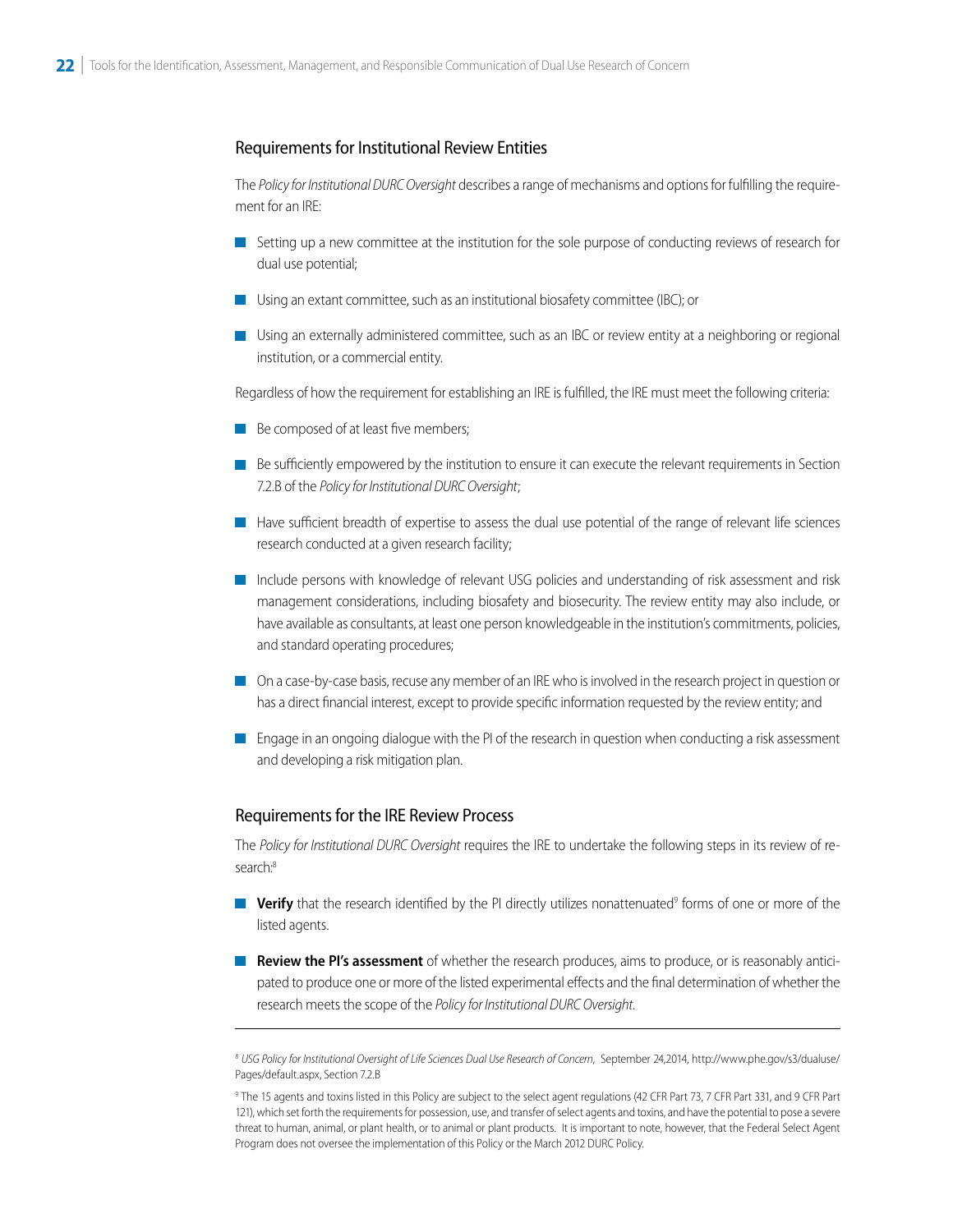- <span id="page-22-0"></span>For research that the IRE determines meets the scope of the *Policy for Institutional DURC Oversight,* **conduct a risk assessment and determine whether the research meets the definition of DURC.** This assessment should involve the PI, as appropriate.
- **Assess the benefits of the DURC** while also considering the risks identified in the previous step.
- **Develop a** *draft* **risk mitigation plan** for the identified DURC. This plan should be based on the assessment of the risks and benefits performed in the previous step. More information on drafting risk mitigation plans can be found in **Section D** of the *Companion Guide*.
- **Review, at least annually,** *all* **active risk mitigation plans at the institution.** If the research in question still constitutes DURC, the IRE should modify the plan as needed. More information on the annual review of active risk mitigation plans can be found in **Section E** of the *Companion Guide*.

## 2**.** Framework for IRE Review of Research

This section provides IREs with a framework to assist in the process of identifying and assessing life sciences research for DURC. An optional template (**Appendix 3**) is provided to assist IREs in the assessment of research for DURC potential. In addition, a second optional template (**Appendix 4**) is provided to assist institutions in reporting research that meets the scope of the *Policy for Institutional DURC Oversight* to the appropriate USG funding agency within 30 calendar days of completing the institutional review.

The effective oversight of DURC is based on identifying and managing the risks associated with the potential that the information, technology, or products generated by life sciences research could be misused to harm public health, agriculture, or national security. Risk mitigation is a process in which risks are identified and assessed, and measures are put in place to address the identified risks. Together, risk assessment and risk mitigation pose unique challenges:

- Risks can often be reduced but are rarely eliminated.
- Assessing risks requires speculation on the ways that information derived from research may be misused.
- In order to determine the level of acceptable risk and the best mitigation strategy, it is also important to identify the likely benefits of the research, which may not be apparent early on.
- The individuals that constitute an IRE may be more accustomed to assessing the benefits of scientific research than its risks.

Although risk assessments may be either quantitative or qualitative, this framework is geared toward a qualitative assessment, which will require consideration and judgment by the IRE. In addition, because it is assumed that members of the IRE may already be accustomed to assessing the benefits of the research, the questions posed in **Section C** for identifying DURC-associated risks (Step 3) are more detailed than those that assess the potential benefits (Step 4).

The framework for risk assessment and risk mitigation follows a multistep process:

**Step 1:** Verify that the research directly involves nonattenuated forms of one or more of the listed agents.

**Step 2:** Assess whether the research produces, aims to produce, or can be reasonably anticipated to produce one or more of the seven listed experimental effects.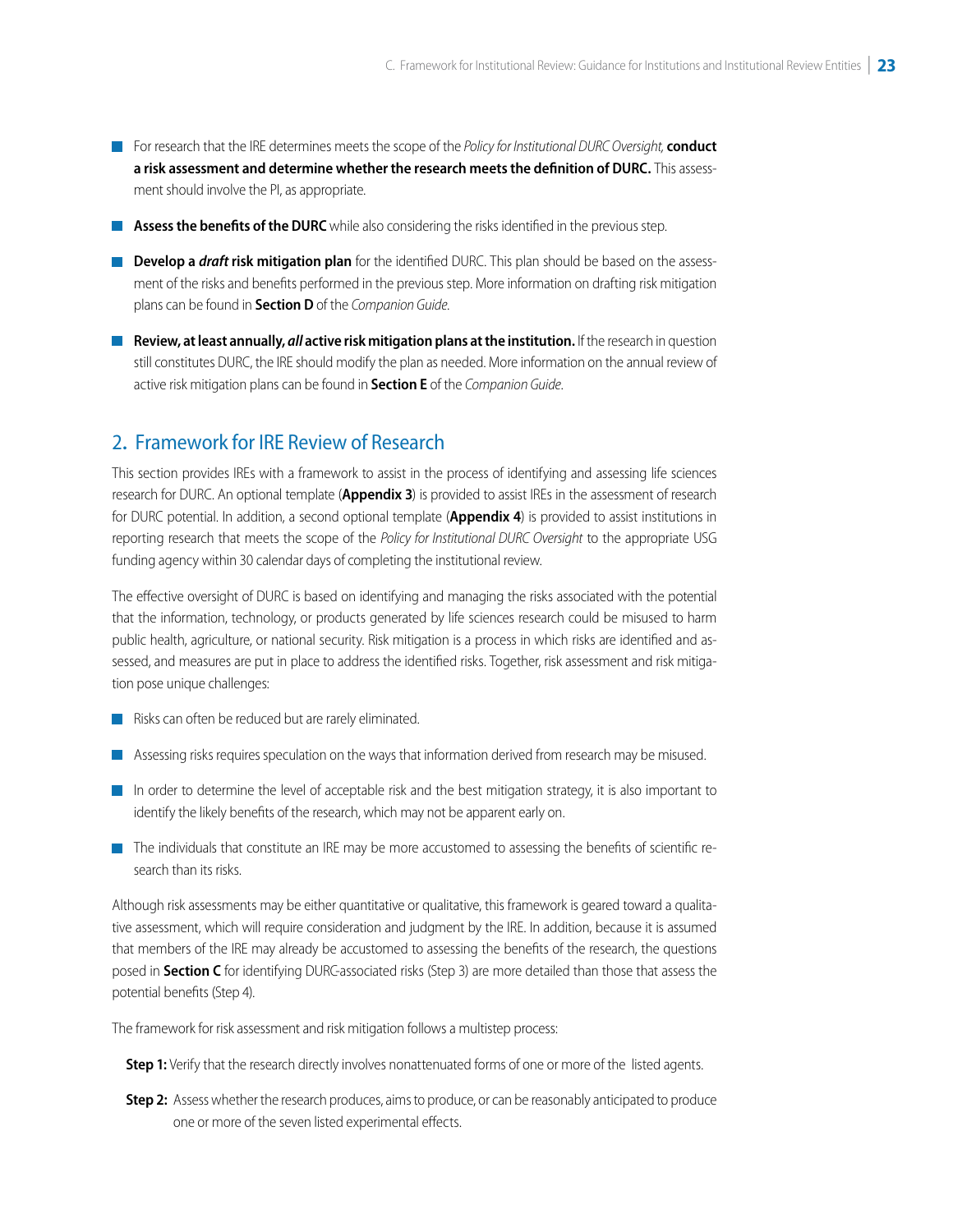**Step 3:** Assess the risks of dual use and determine whether the research is DURC.

For research determined by the IRE to be DURC:

**Step 4:** Assess the potential benefits of the DURC.

- **Step 5:** Weigh the risks and benefits of the DURC.
- **Step 6:** Develop a draft risk mitigation plan for conducting the DURC and communicating its findings (described in detail in **Section D** of the *Companion Guide*).

It is anticipated that this review process will be conducted entirely by the IRE. However, situations may arise that require additional consultation with the Federal funding agency. Institutions may consult with the USG department or agency that is funding the research in question for advice on the review of research for DURC

#### Process for Institutional Review of Life Sciences Research within the Scope of the Policy

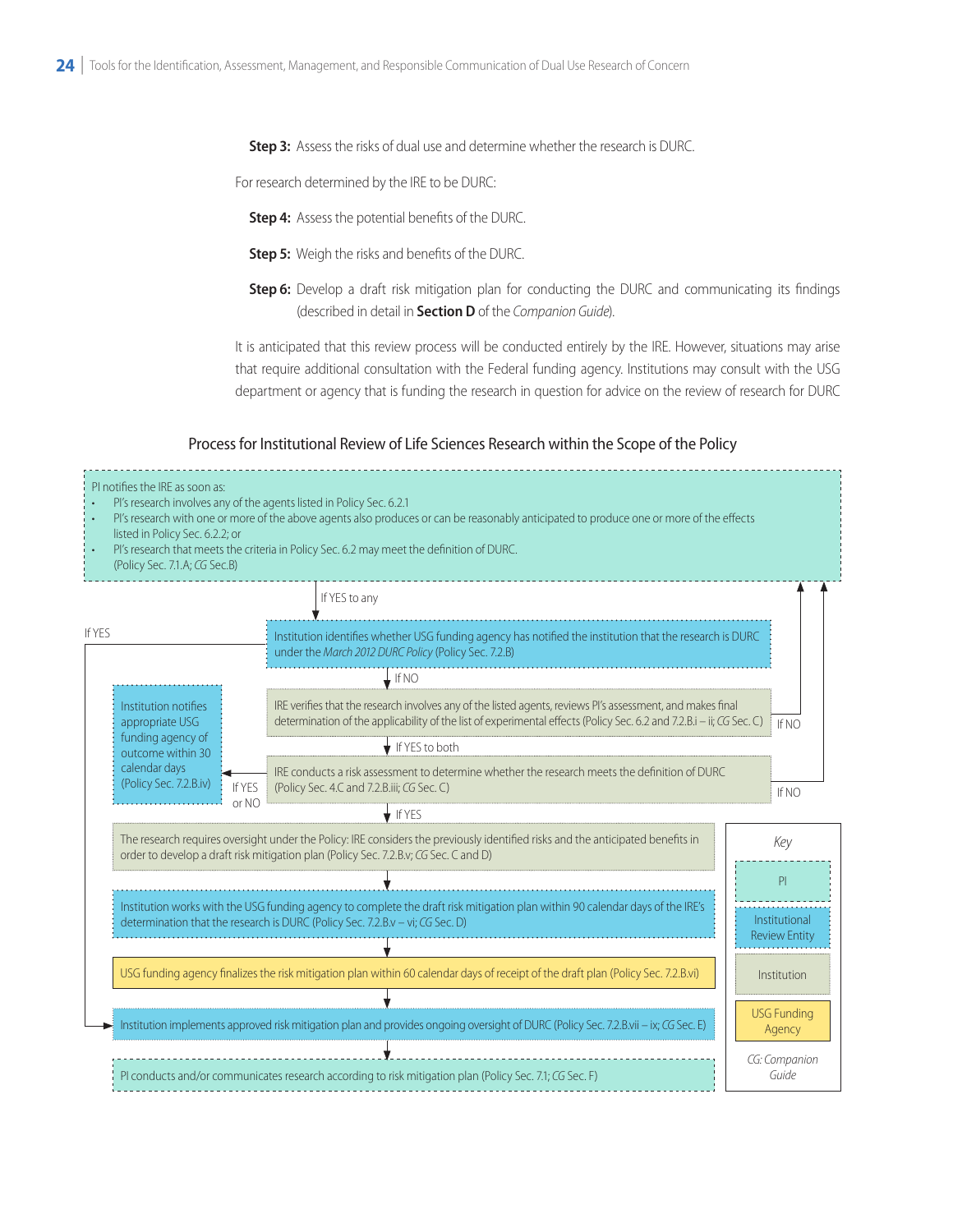<span id="page-24-0"></span>potential.<sup>10</sup> Such consultations should involve the institutional contact for dual use research (ICDUR), an individual designated by the institution to serve as a point of contact for questions regarding compliance with and implementation of the requirements for the oversight of DURC and to liaise (as necessary) between the institution and the relevant USG funding agency. The funding agency program officers can provide guidance on DURC issues. Such consultations may be appropriate when, for example, the following conditions are present:

- $\blacksquare$  The PI does not agree with the finding of the IRE and the institution would like to request outside advice;
- The research in question represents a particularly complex case or appears to fall outside the scope of the *Policy for Institutional DURC Oversight* but still seems to present significant concerns; or
- Guidance is required to ensure a clear understanding of how the USG interprets the definition of DURC and related terms.

### Step 1: Verify that the research directly involves nonattenuated forms of one or more of the listed agents**.**

The first step of the IRE review process is to verify that the research indeed directly involves nonattenuated forms of 1 or more of the 15 agents listed in Section 6.2.1 of the *Policy for Institutional DURC Oversight*. The IRE should review the available descriptions of the research and its findings from, for example, grant proposals, project reports, and other materials supplied by the PI before addressing whether the research directly involves nonattenuated forms of the listed agents. Research involving any of the following is not currently intended for review under the *Policy for Institutional DURC Oversight*:

- $\blacksquare$  The use of any of the listed agents in attenuated forms;
- $\blacksquare$  The use of the genes from any of the listed agents;
- *In silico* experiments (e.g., modeling experiments, bioinformatics approaches) involving the biology of the listed agents; or
- Research related to the public, animal, and agricultural health impact of any of the listed agents (e.g., modeling the effects of a toxin, developing new methods to deliver a vaccine, developing surveillance mechanisms for a listed agent).

**If the IRE answers "***No***" in Step 1**, the research is not subject to additional institutional DURC oversight, and the entity does not need to continue with the assessment. The PI should be informed that, if at some future point his or her research does involve nonattenuated forms of any of the above-listed agents, he or she will need to notify the appropriate institutional authorities (e.g., the IRE, the ICDUR) per the policy of the institution.

#### Step 2: Assess whether the research produces, aims to produce, or can be reasonably anticipated to produce one or more of the seven listed experimental effects**.**

In Step 2 of the institutional review process, IREs are required to assess whether the research in question produces, aims to produce, or is reasonably anticipated to produce one or more of the experimental effects listed in Section 6.2.2 of the *Policy for Institutional DURC Oversight*.

<sup>&</sup>lt;sup>10</sup> [USG Policy for Institutional Oversight of Life Sciences Dual Use Research of Concern,](http://www.phe.gov/s3/dualuse/Pages/default.aspx) September 24, 2014, http://www.phe.gov/s3/dualuse/ Pages/default.aspx Section 8.B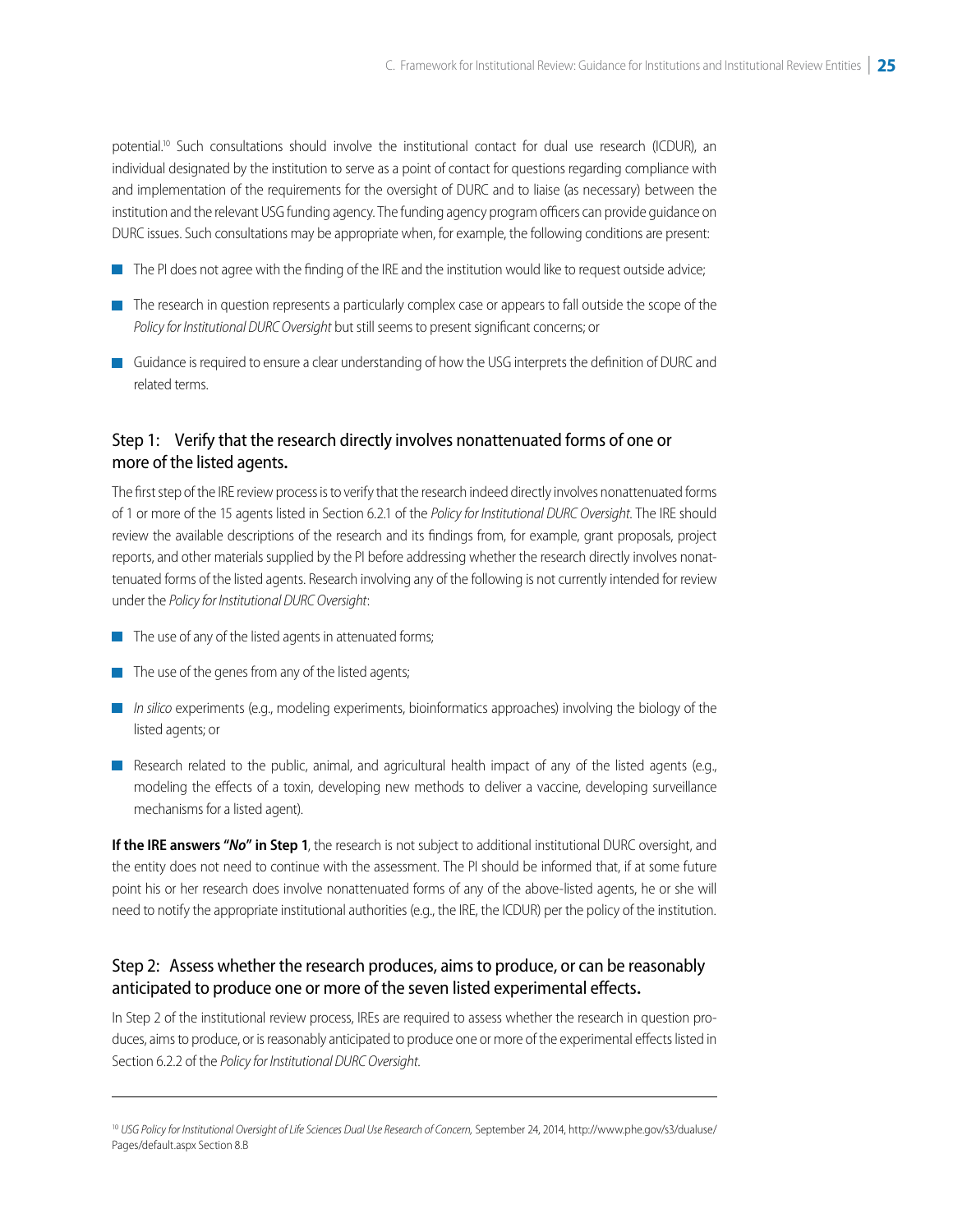<span id="page-25-0"></span>The IRE should examine descriptions of the research in question, the PI's assessment of the applicability of the categories of experiments, and other relevant information, as warranted. Examples of materials to consider include the project proposal, any project reports, any previous outcomes of dual use reviews, and examples of similar research in the literature. The *Companion Guide's* **Appendix 1**, "Definitions to Assist in the Consideration of the Categories of Experimental Effects," may also be useful.

**If** *none* **of the listed experimental effects applies,** the research *does not* meet the scope of the *Policy for Institutional DURC Oversight* and the IRE does not need to continue with the review. However, the PI should be informed that if at any time the reviewed research produces or can be reasonably anticipated to produce one or more of the listed experimental effects, or if the reviewed research may meet the definition of DURC (see Step 3), he or she must refer it again to the IRE for review.

#### Step 3: Assess the risks of dual use and determine whether the research is DURC**.**

Careful consideration of the risks of dual use associated with the research should underpin the determination of whether the research in question meets the definition of DURC: *"life sciences research that, based on current understanding, can be reasonably anticipated to provide knowledge, information, products, or technologies that could be directly misapplied to pose a significant threat with broad potential consequences to public health and safety, agricultural crops and other plants, animals, the environment, materiel, or national security."* 

#### **Step 3a: Assess the risks of dual use associated with the research**

When considering whether the research in question meets the definition above, the IRE should first identify the risks associated with the potential misuse of the information, technologies, or products that may be generated. Although risk assessments may be either quantitative or qualitative, the assessment process outlined below is qualitative in nature and requires the consideration and judgment of the IRE on the following:

- The ways in which knowledge, information, technologies, or products from the research could be misused to harm public health and safety, agriculture, plants, animals, the environment, materiel, or national security.
- The *ease with which* the knowledge, information, technologies, or products might be misused and the feasibility of such misuse.
- The *magnitude, nature, and scope* of the potential consequences of misuse.

Consider the points below to assess the potential risks associated with conducting the research in question or communicating its results. These points address some of the aspects of potential DURC that could be considered, but they are not exhaustive – IREs should augment these points to fit their needs and the research under consideration. This risk assessment is intended to assist IREs in determining whether the research in question meets the definition of DURC. In cases where the research is determined to be DURC, this assessment will also inform the subsequent process of identifying strategies for mitigating those risks.

#### **Points to Consider in Assessing Research for Its Dual Use Potential**

**1. The ways in which knowledge, information, technologies, or products from the research could be misused.** Address the following questions and considerations regarding the nature and disposition of the knowledge, information, technology, or products that could be generated by the research under consideration: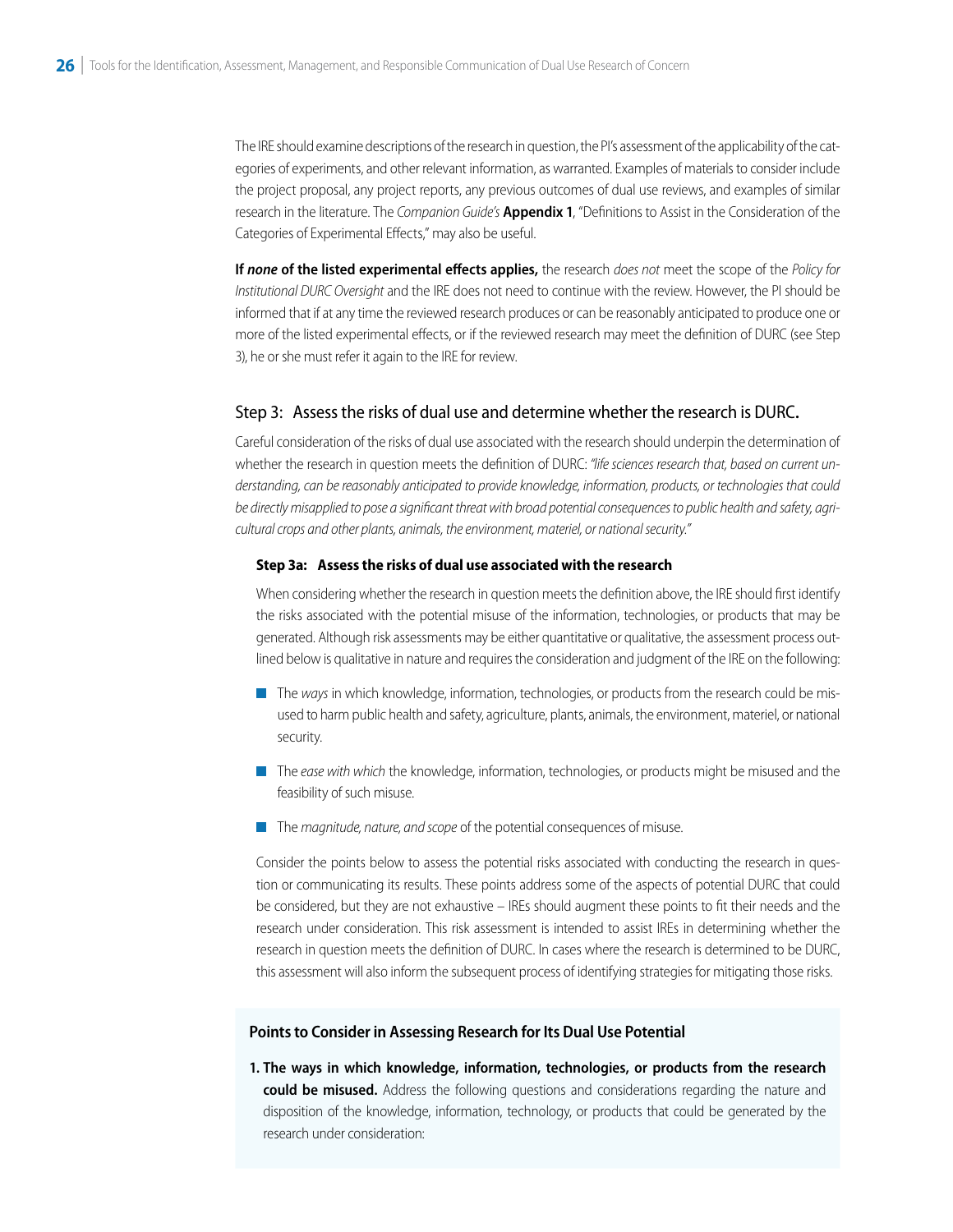#### **Points to Consider in Assessing Research for Its Dual Use Potential (cont.)**

- a. What types of knowledge, information, technology, or products are anticipated to be generated through the research?
- b. How will the results or products of the research in question be shared or distributed? *Knowledge, information, technology, or products that are freely available and widely distributed may be more easily accessed by individuals with harmful intent*.
	- Who will have access to the knowledge, information, technology, or final products?
	- Will it be shared openly or remain within the laboratory?
- c. What is the novelty of the information provided by the research or of the research methods? *Research that adds novel information or consolidates information in novel ways may be of greater concern, whereas information that is already widely available is generally of lower concern.*
	- Have the results of the research been previously described or shared?
	- If so, at what venues and in what detail?
	- How readily available are these results?
- d. Are the products of the research under consideration applicable to other more common or less pathogenic organisms or agents? *Knowledge, information, technology, or products generated from research that could be applied to more commonly available organisms to increase their associated risks may be of greater concern*.
- e. Does the research highlight vulnerabilities in existing countermeasures or public health or agricultural infrastructure?
	- Does the research highlight weaknesses in the ability to prepare for and respond to disease outbreaks that could impact public, agricultural, or environmental health?
	- − Does the research consolidate existing information in ways that highlight vulnerabilities in public health and/or safety preparedness?
- **2. The ease with which the knowledge, information, technologies, or products might be directly misused and the feasibility of such misuse.** IRE members are not expected to have expertise in national security, but IRE members and investigators in general are in a good position to make technical assessments about how readily and in what ways certain knowledge, information, technologies, or products obtained from research might be misused. Address the following questions and considerations regarding factors that impact the likelihood of misuse, including technical feasibility, level of expertise, necessary reagents, or the need for additional scientific advances or technologies.
	- a. Consider the technical expertise and/or physical resources that would be needed to apply the knowledge, information, technology, or product for malevolent purposes. *The risk of misuse may be lower for knowledge, information, technologies, or products that would be expensive, difficult to procure, or that require a high degree of technical skill to facilitate such misuse.*
	- Would it require a low or high degree of technical skill and sophistication to use the information from dual use research for harmful purposes?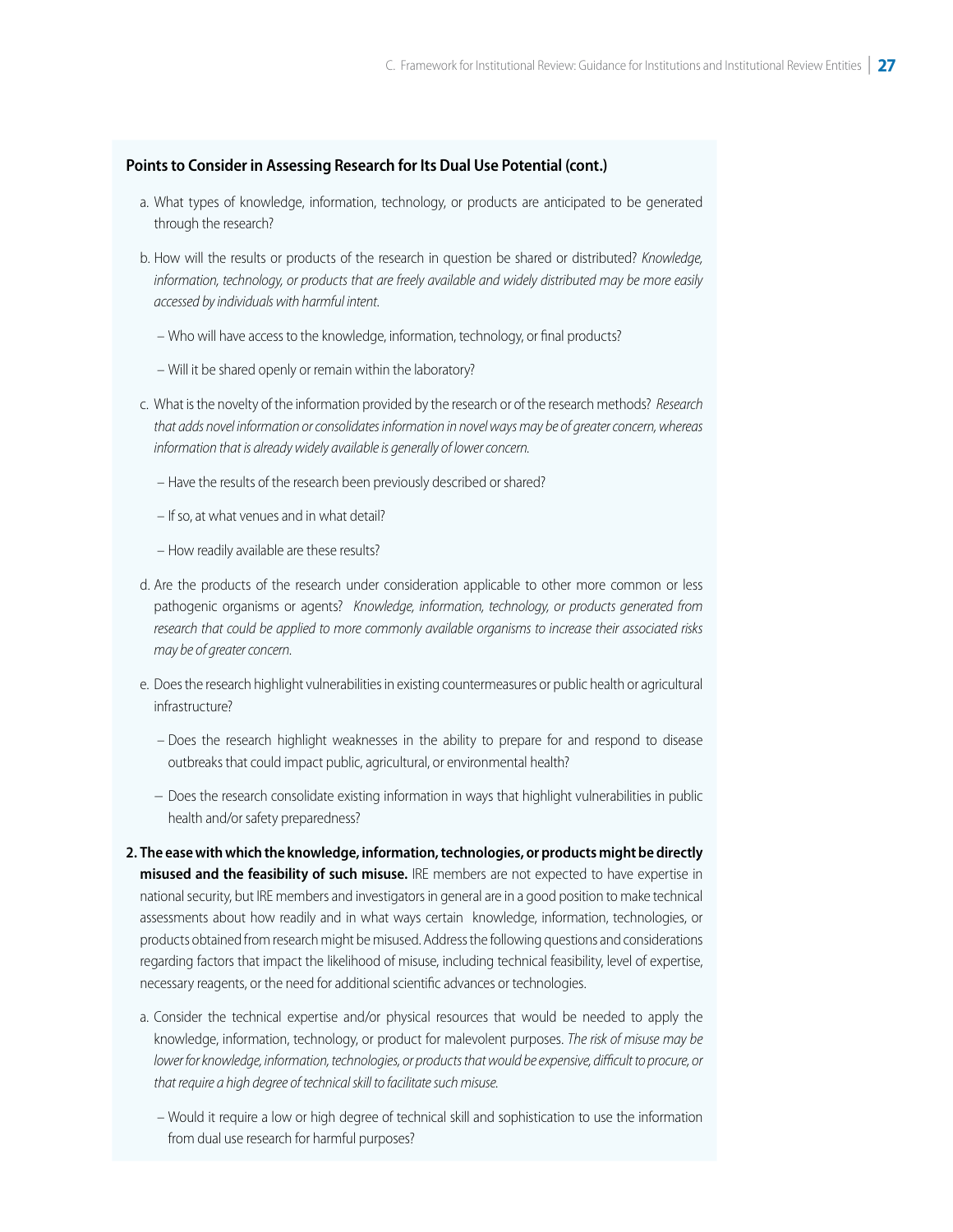#### **Points to Consider in Assessing Research for Its Dual Use Potential (cont.)**

- Would its misuse require materials, equipment, or reagents that are expensive or difficult to procure?
- b. Consider whether the products of the research in question could be directly misused to pose a threat to public health and safety, agriculture, plants, animals, the environment, materiel, or national security. *The risk of misuse may be higher for research information that can be directly misused than for research information that requires significant additional scientific advances to facilitate its misapplication.* 
	- Can the products, information, or technologies generated from the research be directly misapplied? If so, how?
	- If not, do these outcomes of the research need to be combined with other knowledge, information, technology, or products in order to pose a threat? If so, is that other information already available?
- c. Consider the time frame in which information from the research might be misused. *Information that can be misused in the near term may be of greater concern.* 
	- Is there concern about immediate or near-future potential use, or is the concern about misuse in the distant future?
- d. Given your responses to the preceding questions, how readily could the knowledge, information, technology, or products from the research be used to threaten public health and safety, agricultural crops and other plants, animals, the environment, materiel, or national security?
- **3. Potential consequences of misuse.** When considering the potential consequences of the misuse of scientific knowledge, information, technology, or products obtained from research, think broadly about the potential impacts on public health, agriculture, the environment, and/or the economy from the intentional misapplication of the results from the research in question. In general, information that could be misused to harm large populations of humans, plants, or animals; cause public panic; or require costly response efforts would be considered a greater risk.
	- a. Consider the nature of the potential consequences (e.g., harm to the economy, the environment, agriculture, or public health; public terror) that might result from misuse of the research results in question. *Information that could be misused to harm numerous sectors of society or the environment may be of greater concern.*
	- b. Consider the scope and magnitude of the potential consequences. *Research or research information that could be misused to cause severe harm, disease, or consequences is generally considered to be of greater concern.*
		- Could the impact on people, plants, and/or animals be considered minor, moderate, or major?
	- c. Consider the available countermeasures. *Adequate countermeasures may help to decrease concern about the consequences of misuse. Countermeasures may include drugs, biological products, public health practices, pesticides, or devices intended for diagnosis, detection, mitigation, prevention, or treatment.*
		- Are there currently any countermeasures to help mitigate the potential consequences?
		- Are they readily available?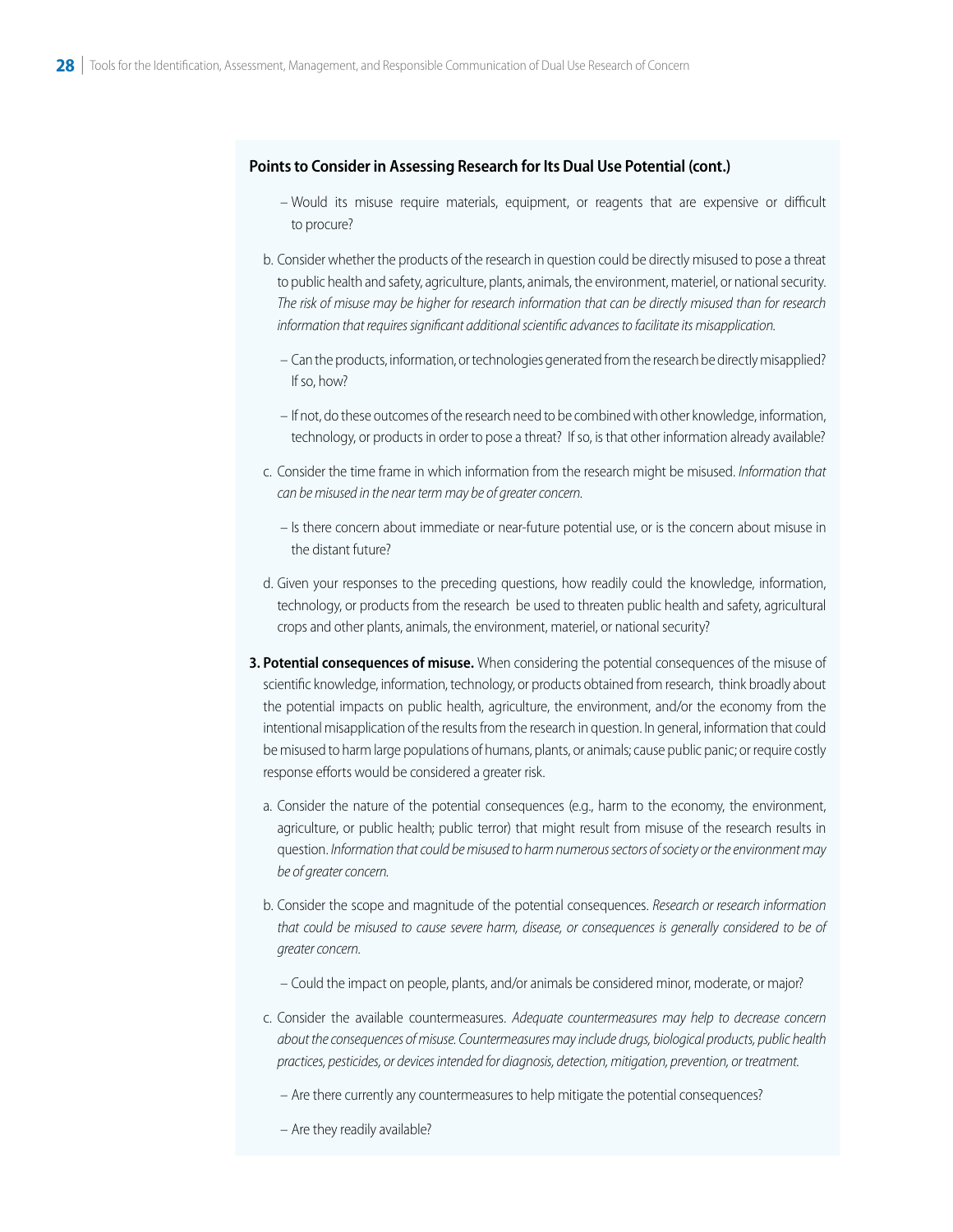#### <span id="page-28-0"></span>**Step 3b: Apply the definition of DURC**

The IRE should consider the identified risks in determining whether the research in question meets the definition of dual use research of concern (DURC): *"life sciences research that, based on current understanding, can be reasonably anticipated to provide knowledge, information, products, or technologies that could be directly misapplied to pose a significant threat with broad potential consequences to public health and safety, agricultural crops and other plants, animals, the environment, materiel, or national security."* 

**If the IRE determines that the research** *does not* **meet the DURC definition,** the research is not subject to additional institutional DURC oversight. However, the institution must still notify the appropriate USG funding agency of the findings of the institutional review. If significant concerns about dual use remain, the ICDUR should be informed. The ICDUR and the IRE may choose to consult with a representative of the USG department or agency that is funding the research in question.

**If the IRE determines that the research** *does* **meet the DURC definition,** the research is DURC, as defined in the *Policy for Institutional DURC Oversight* and the *March 2012 DURC Policy*, and is subject to additional DURC oversight. The IRE should inform the PI of its findings and proceed with the review process, which includes the development of a draft risk mitigation plan (see Steps 4-6, below). The institution must notify the appropriate USG funding agency of the IRE's findings within 30 calendar days of review.

#### Step 4: Assess the potential benefits of the DURC**.**

In order to determine the acceptable level of risk associated with DURC and the best mitigation strategies, the research in question should be assessed for its potential benefits. The benefits inherent to scientific research are many. Such benefits may impact various sectors of society and be realized over different time frames. The points in the box below address some of the aspects of the research that could be considered, but they are not exhaustive – IREs should augment these points to fit their needs and the research under consideration.

#### **Points to Consider in Assessing the Benefits of the DURC**

- a. Are there potential benefits to public health and/or public safety from the research?
- b. Are there potential benefits of the research for agriculture, plants, animals, the environment, materiel, or national security?
	- What potential solution does it offer to an identified problem or vulnerability?
- c. Will this research be useful to the scientific, public health, or public safety communities? If so, how?
- d. Because scientific research can have broad impacts, it is important to consider the scope of the potential benefits.
	- Will the knowledge, information, or technology generated from the research be broadly applicable (e.g., to human health, multiple scientific fields, populations of organisms)?
	- What populations of plants or animals might be positively affected?
- e. If a benefit has been identified, in what time frame (e.g., immediate, near future, years from now) might this research benefit science, public health, agriculture, plants, animals, the environment, materiel, or national security?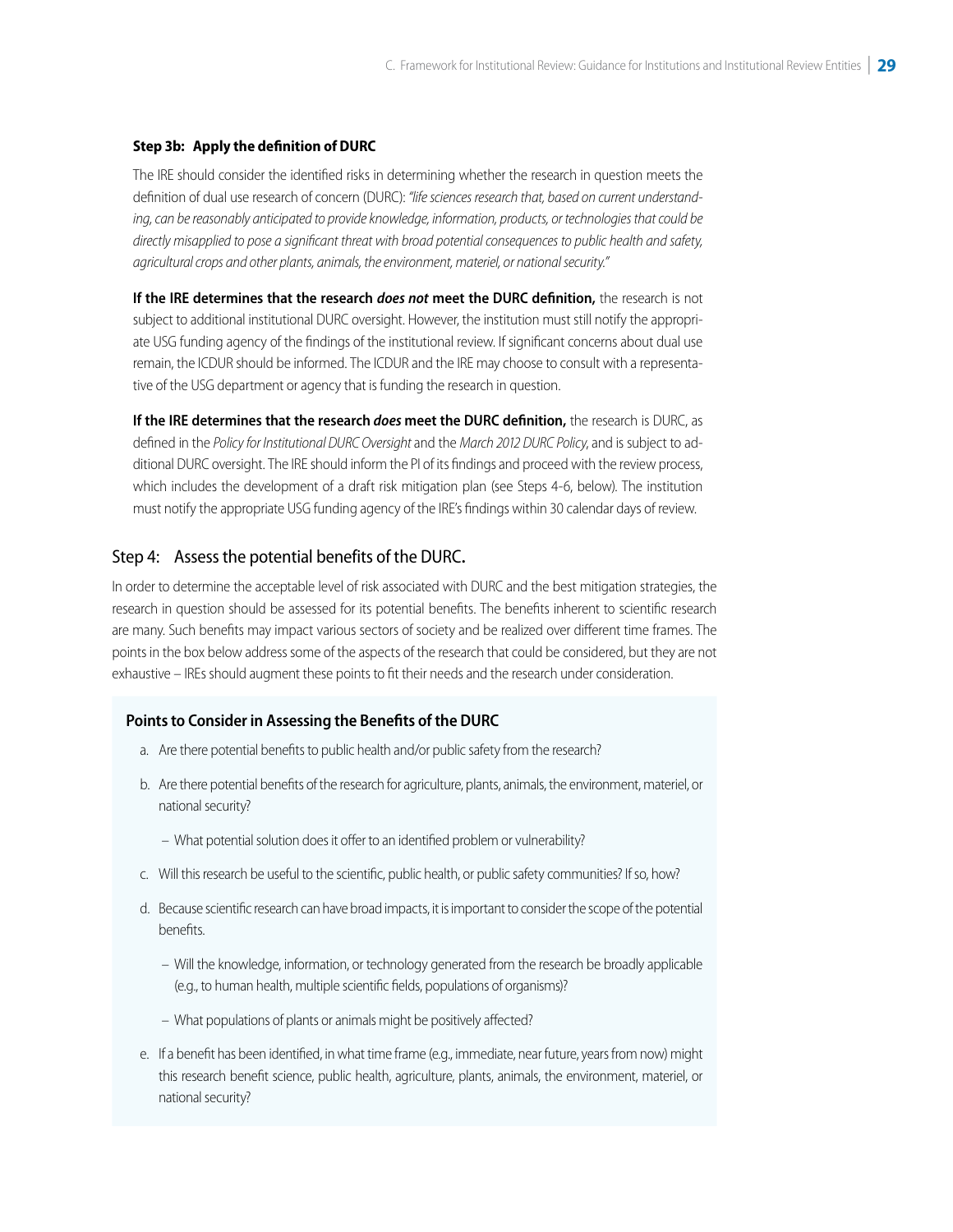#### <span id="page-29-0"></span>Step 5: Weigh the risks and benefits of the DURC**.**

This can be the most challenging step in the risk-benefit assessment; it is often described as a step that entails "weighing" or "balancing" the risks with or against the benefits of DURC. This language, however, suggests that risks and benefits can be quantified and that they are commensurable. This is rarely, if ever, the case.

The process of weighing the risks and benefits of DURC is an exercise in making defensible, rational judgments in the midst of unavoidable uncertainty. Uncertainty can best be managed by ensuring that the process draws on the expertise and perspectives of a group of individuals of diverse backgrounds and experience. Discussion and debate within such a group can help to (a) identify and mitigate the biases that individuals inevitably bring to the challenges of this sort, (b) uncover often implicit assumptions in arguments, (c) scrutinize and test the basis for judgments, and (d) yield conclusions that represent a consensus (literally, "a thinking together") and are optimally defensible.

In assessing the risks, some assessments will entail judgments of feasibility that will be best expressed in such phrases as "highly likely" or "less likely" rather than with quantitative measures (e.g., 90 percent or 10 percent). Others will be expressed in such phrases as "readily" or "very easily," or "with difficulty" or "with great difficulty." With still other assessments, the aim will be to project the possible consequences of the misuse of DURC information and to describe the magnitude of these consequences (e.g., projected rates of morbidity and mortality – in humans or animals – due to infection with a pathogen). Such projections will often be based on (and perhaps extrapolated from) limited data and thus will be associated with varying degrees of uncertainty.

In assessing the benefits, similar challenges will be encountered. It will be difficult to identify with precision the concrete benefits that can be reasonably expected to accrue from a particular body of DURC and to project, with accuracy, the time frame within which those benefits could be realized. Here, too, the judgments will be expressed in qualitative rather than quantitative terms. They will, as well, be tempered with some degree of uncertainty. There are several questions that can be posed with respect to most any body of DURC that undergoes this process of risk-benefit assessment. The answers to these questions will inform the development of a risk mitigation plan (see Step 6 and **Section D** of the *Companion Guide*).

#### **Points to Consider for Weighing The Risks and Benefits of the DURC**

- a. Could the information of concern be more readily applied to improvements in surveillance or to the development of countermeasures than to malevolent applications? What reasons or evidence support the answer to this question?
- b. What is the time frame in which potential benefits might be realized?
- c. How might the potential benefits and the anticipated risks be distributed across different populations (humans and animals)?
	- Who or what will be the likely beneficiaries of the potential benefits? Will the potential benefits be distributed equally or disproportionately across different populations? *Here, it will be helpful to keep in mind that, for example, human populations may differ in terms of size: The potential benefits may accrue to a large or, alternatively, to a small number of individuals. Or, human populations may differ along socioeconomic or cultural lines: The potential benefits may accrue to or have little impact on a vulnerable or low-resourced population versus a well-resourced population.*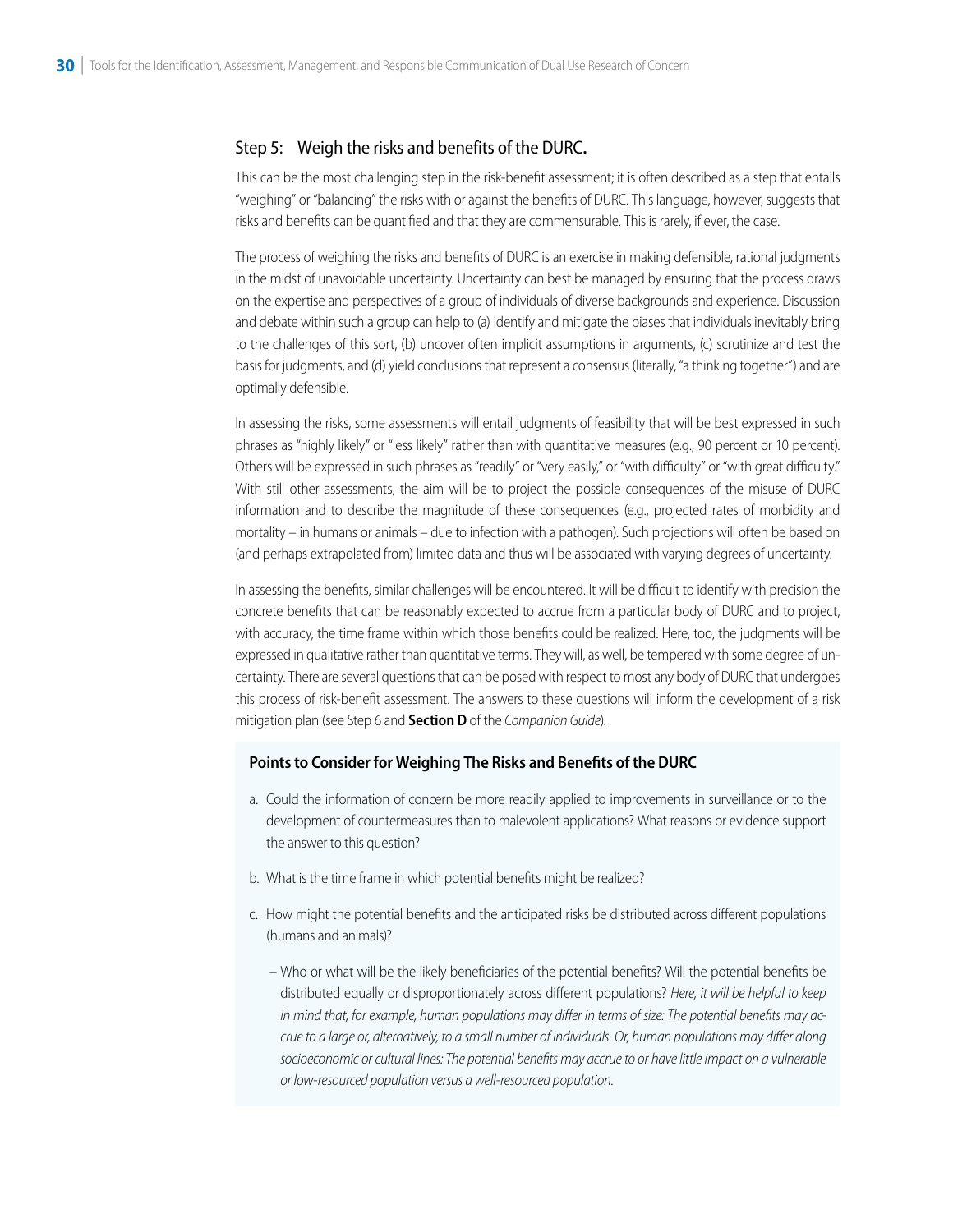#### <span id="page-30-0"></span>**Points to Consider for Weighing Risks and Benefits of the DURC (cont.)**

- Who or what will bear the anticipated risks? Is it likely that one or more specific populations will bear the burden of the anticipated risks?
- Is it likely that the distribution of the anticipated risks and the potential benefits will be fair or just?
- d. Considering the anticipated risks in tandem with the potential benefits, are the risks of such a feasibility and magnitude that they warrant proceeding after developing and implementing a risk mitigation plan? Are the potential benefits of significant magnitude to warrant proceeding despite the risks? What is the most responsible way to proceed? For the vast majority of cases of DURC, an appropriate risk mitigation plan can be developed and effectively implemented.

## Step 6: Develop a draft risk mitigation plan for conducting the DURC and communicating its findings**.**

The final step of the process, developing a draft risk mitigation plan, is covered in detail in **Section D** of the *Companion Guide.*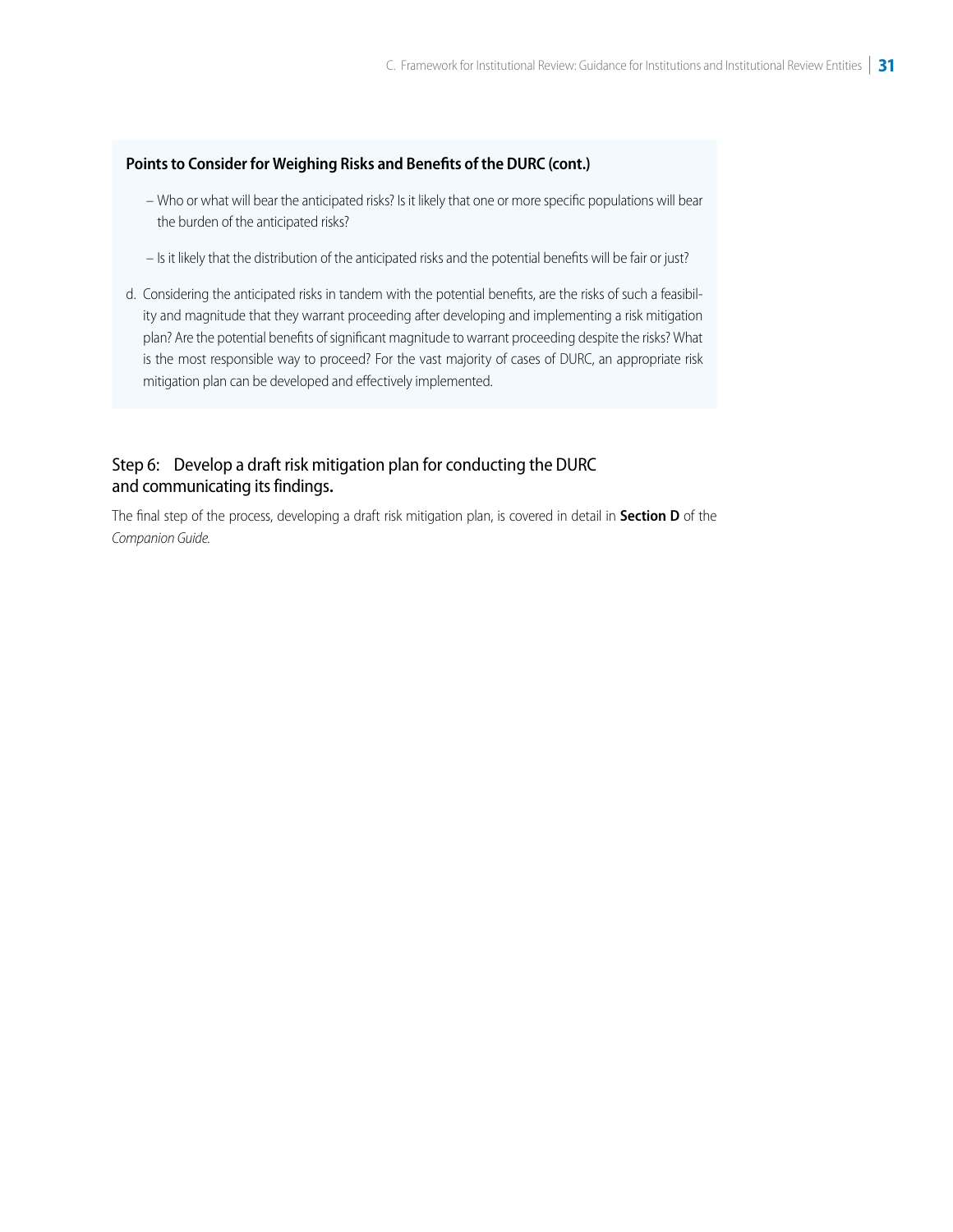<span id="page-31-0"></span>

## D**.** Developing a Draft Risk Mitigation Plan: Guidance for Institutional Review Entities

| D.1. Policy Requirements for Development of a Draft Risk |
|----------------------------------------------------------|
|                                                          |
|                                                          |
|                                                          |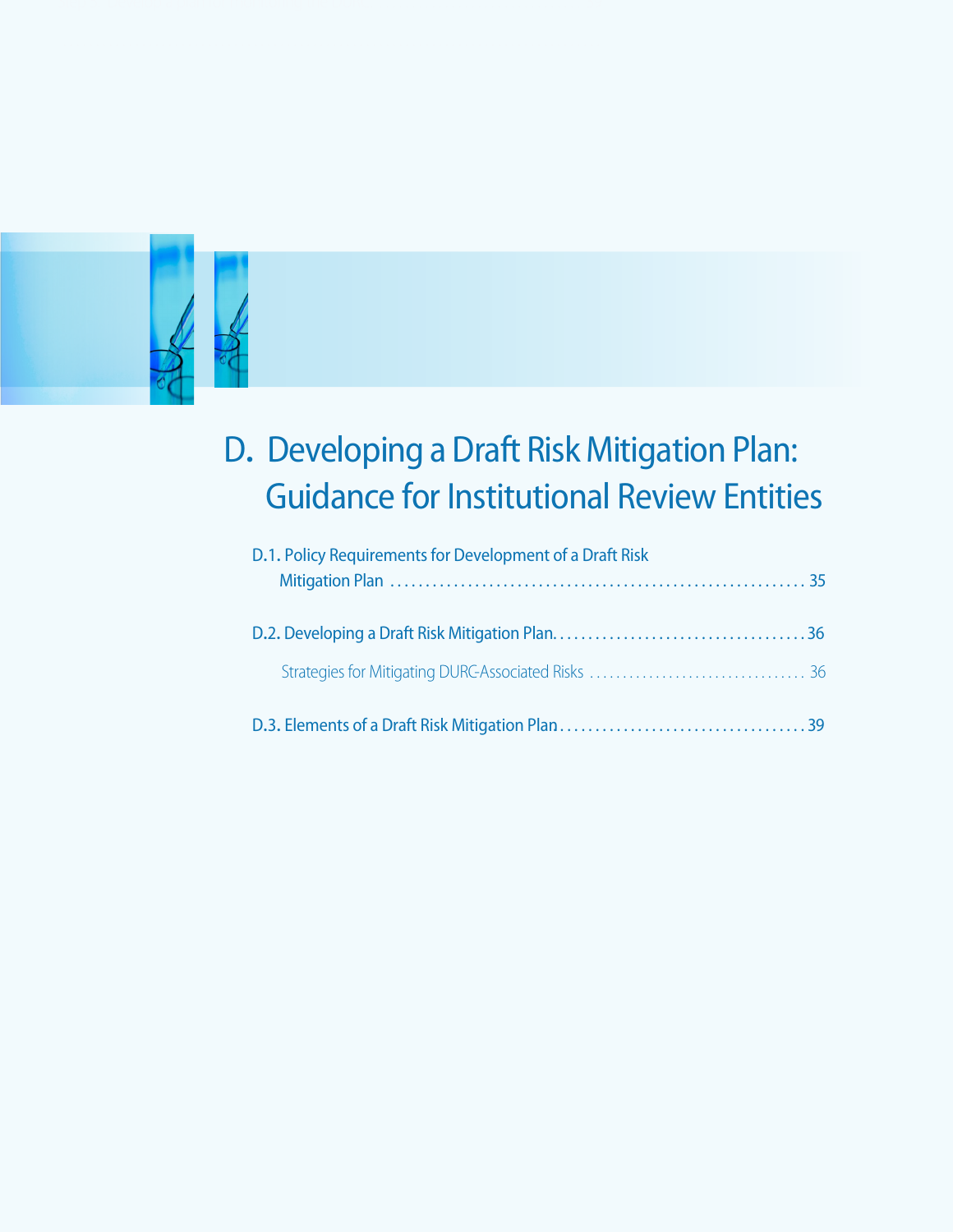#### <span id="page-32-0"></span> $\overline{\phantom{a}}$ D**.** Developing a Draft Risk Mitigation Plan: Guidance for Institutional Review Entities

This section provides guidance for institutional review entities (IREs) in developing a draft risk mitigation plan for conducting DURC and communicating its results.

IREs should conclude their assessments of the risks and benefits of DURC by developing a draft risk mitigation plan, based on the identified risks, considering the strategies outlined below. Note, however, that no risk mitigation strategy (or combination of strategies) can reduce risks to zero: the aim should be to minimize potential risks to the extent possible to ensure that risks are appropriately managed and benefits realized.

- **Part 1** of this section details the **Policy requirements** for developing a draft risk mitigation plan, as described in the *USG Policy for Insitutional Oversight of Life Sciences Dual Use Research of Concern* (*Policy*  for Institutional DURC Oversight)<sup>11</sup> and the *USG Policy for Overisight of Life Sciences Dual Use Research of Concern (March 2012 DURC Policy*.)12
- **Part 2** of this section provides guidance that outlines several **strategies the IRE should consider to mitigate the DURC-associated risks identified.** These strategies may be used in combination, and the specific risk mitigation measures employed should be tailored to the research in question.

The use of the guidance provided in this section is optional.

## 1**.** Policy Requirements for Development of a Draft Risk Mitigation Plan

The *Policy for Institutional DURC Oversight* requires that IREs **develop a** *draft* **risk mitigation plan** for any DURC identified by the IRE.<sup>13</sup> This plan should be based on the assessment of the risks and benefits, as described in **Section C** of the *Companion Guide*.

Once DURC has been identified, institutions should do the following:

- Work with the USG funding agency (or, for nonfederally funded DURC, the NIH-designated USG agency) to **develop the** *draft* **risk mitigation plan**.
- **Submit a copy of the** *draft* **risk mitigation plan within 90 calendar days of an IRE's determination that the research is DURC** to the USG funding agency (or, for nonfederally funded DURC, the NIH-desig-

<sup>&</sup>lt;sup>11</sup> [USG Policy for Institutional Oversight of Life Sciences Dual Use Research of Concern,](http://www.phe.gov/s3/dualuse/Pages/default.aspx) September 24, 2014, http://www.phe.gov/s3/dualuse/ Pages/default.aspx.

<sup>&</sup>lt;sup>12</sup> [USG Policy for Oversight of Life Sciences Dual Use Research of Concern](http://www.phe.gov/s3/dualuse/Documents/us-policy-durc-032812.pdf), March 29, 2012, www.phe.gov/s3/dualuse/Documents/ us-policy-durc-032812.pdf.

<sup>&</sup>lt;sup>13</sup> [USG Policy for Institutional Oversight of Life Sciences Dual Use Research of Concern,](http://www.phe.gov/s3/dualuse/Pages/default.aspx) September 24, 2014, http://www.phe.gov/s3/dualuse/ Pages/default.aspx. Section 7.2.B.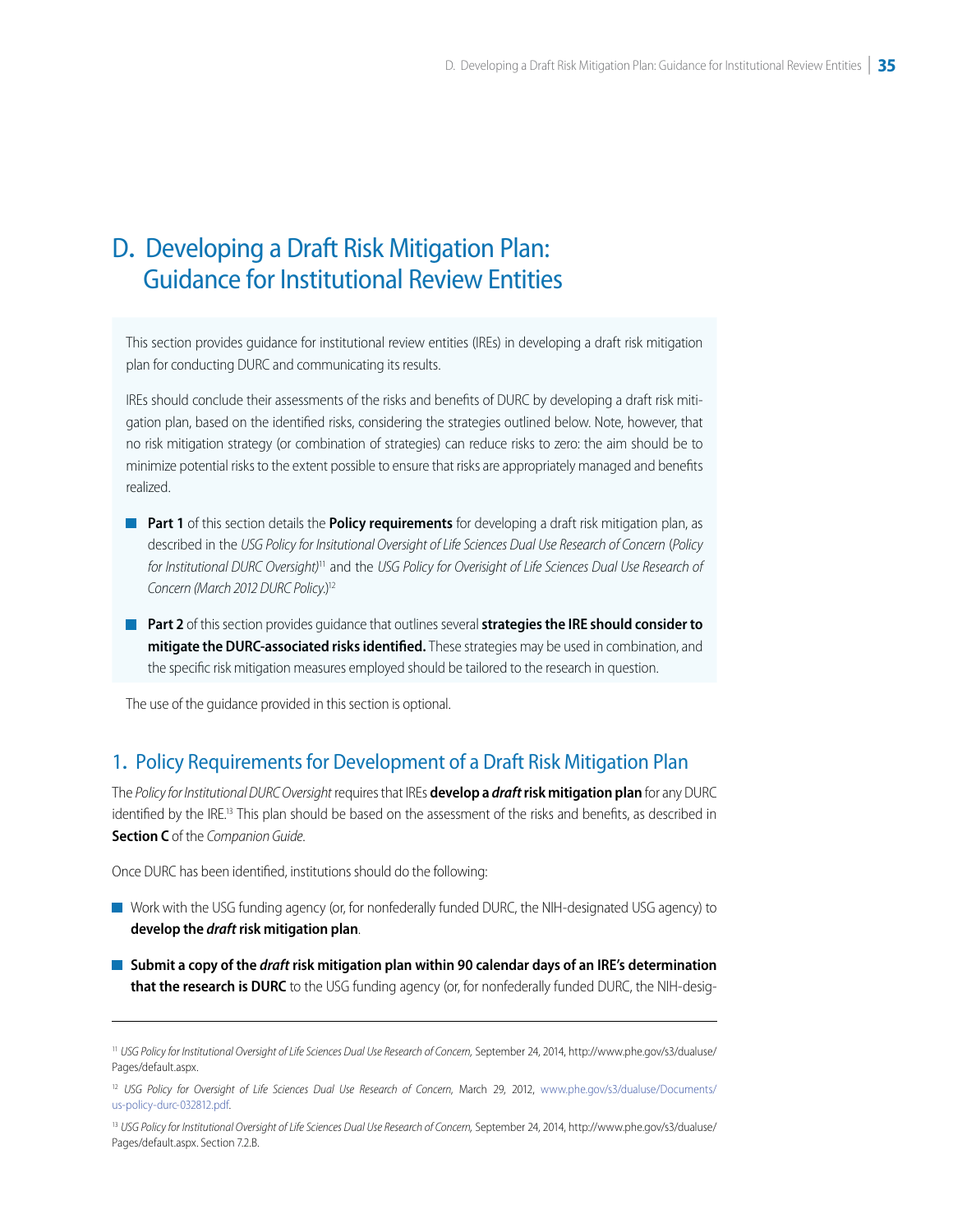<span id="page-33-0"></span>nated USG agency) for review and final approval. USG agencies are required to provide an initial response to institutions within 30 calendar days and should finalize the plan within 60 calendar days of receipt of the draft plan.

In addition, the *March 2012 DURC Policy* requires USG departments and agencies to collaborate with institutions or researchers in the development of a risk mitigation plan that applies any necessary and appropriate risk mitigation measures.<sup>14</sup>

Note that a final, USG-approved risk mitigation plan will fulfill the requirements of both DURC policies.

## 2**.** Developing a Draft Risk Mitigation Plan

IREs should conclude their risk-benefit assessment of DURC by developing a draft risk mitigation plan. The plan should indicate the DURC-associated risks identified by the IRE, the specific risk mitigation measures to be employed, and how these measures address the identified risks.

The IRE should consider the strategies outlined below to determine the most effective risk mitigation measures that are tailored specifically to the research in question. These strategies are not mutually exclusive and may be used in combination. More than one strategy may be applicable for addressing a given risk. Also, the same strategy may be appropriate for addressing more than one risk. Lastly, the risk mitigation strategies provided in this section are general in nature; the list is not meant to be exhaustive. IREs are encouraged to consider additional strategies for mitigating the concerns about dual use raised by the research in question. Note, however, that no risk mitigation strategy (or combination thereof) can reduce risks to zero; the aim should be to adequately and appropriately manage the identified risks.

Of note, although it is the responsibility of the IRE to develop the draft risk mitigation plan, there may be situations that require consultation with the Federal funding agency. Such consultations may be appropriate when, for example:

- The IRE requires quidance on developing an adequate risk mitigation plan in cases where the potential risks are perceived as particularly high;
- The IRE considers the only viable risk mitigation measures to be not conducting the research in question or not communicating its results.

The IRE should work with the USG funding agency to finalize the risk mitigation plan.

#### Strategies for Mitigating DURC-Associated Risks

#### **Determine whether existing biosafety and biosecurity measures are adequate**

After considering the proposed biosafety and biosecurity measures under which the DURC will be conducted, the IRE may determine that the specific risks associated with the DURC (a) are adequately mitigated, or (b) warrant additional biosafety and biosecurity measures.

<sup>&</sup>lt;sup>14</sup> [USG Policy for Oversight of Life Sciences Dual Use Research of Concern](http://www.phe.gov/s3/dualuse/Documents/us-policy-durc-032812.pdf), March 29, 2012, www.phe.gov/s3/dualuse/Documents/us-policydurc-032812.pdf, Section IV.1.e.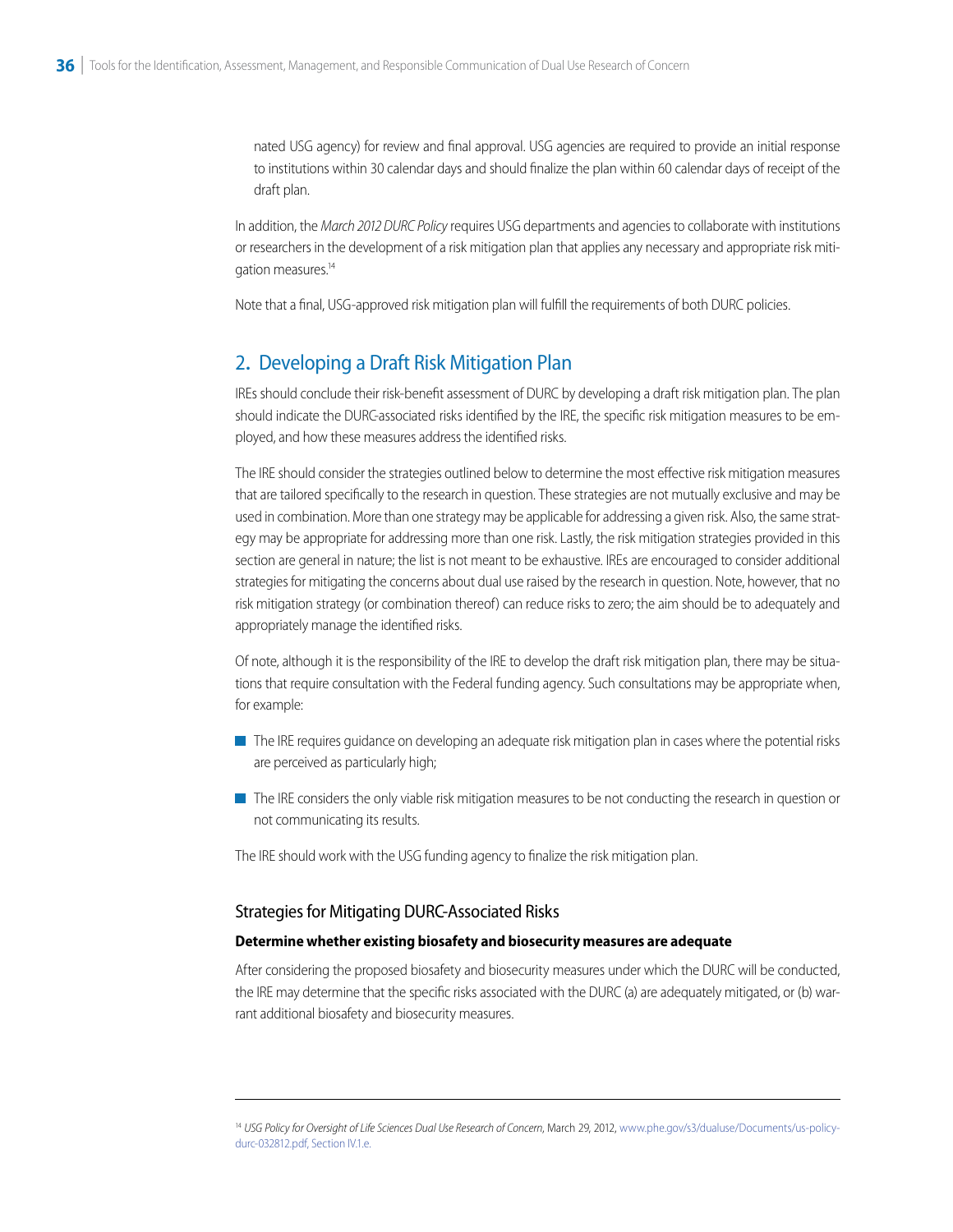#### Possible risk mitigation measures:

- Apply specific additional biosafety or biosecurity measures to more effectively mitigate the identified risk(s).
- Modify the experimental design or methodology. This might include utilizing an attenuated strain or employing other molecular/genetic containment measures that limit a strain's ability to proliferate outside a laboratory environment or within different hosts (e.g., humans). The IRE should carefully consider whether the proposed modifications could affect the ability to achieve the scientific aims.

#### **Evaluate applicability of existing countermeasures**

The IRE should consider how the existence or absence of countermeasures should inform the design of the DURC and communication of its results. The existence of countermeasures may help to decrease concern about the consequences of misuse. Countermeasures may include drugs, biological products, public health practices, pesticides, or devices intended for diagnosis, detection, mitigation, prevention, or treatment.

#### Possible risk mitigation measures:

- **E** Evaluate the efficacy of medical countermeasures against agents or toxins resulting from DURC. Where efficacious countermeasures exist, include this information in communications. If no efficacious countermeasures exist, consult with the IRE and, as necessary, the USG funding agency about how to proceed with the conduct of research and the communication of its results.
- **For DURC** involving an agent for which there are no existing countermeasures, consider whether the research aims could be met by utilizing a strain or toxin that is sensitive to countermeasures.

#### **Develop a plan for responsibly communicating the findings of DURC**

The IRE should consider how the concerns about dual use associated with the research in question may be mitigated by developing a plan for responsible communication of its findings. In general, the results of life sciences should be communicated openly and to the fullest extent possible. Any restriction of scientific communication should be the rare exception rather than the rule. However, if the communication of the results of DURC could pose potential security risks, the logical next step is a risk-benefit analysis of communicating the information.

The *Guidance for Responsible Communication of DURC Findings* (**Section F** of the *Companion Guide*) can be used to facilitate consideration of the risks and benefits of communicating the findings of DURC and to develop a responsible communication plan. Note particularly the following:

- $\blacksquare$  The decision regarding communication is not necessarily a binary (yes/no) one. Rather, a range of options for communication should be identified and considered.
- Research findings are communicated at many points throughout the research process. The responsible communication of DURC findings should be considered at each point.

It is the expectation of the USG that the vast majority of DURC findings will be communicated. The goal of the risk mitigation process is to promote the responsible conduct of DURC and communication of its results, not the restriction of such research. In cases in which the IRE considers the most appropriate risk mitigation measure to be either to redact specific information or to not communicate the research findings at all, consider consulting the USG funding agency.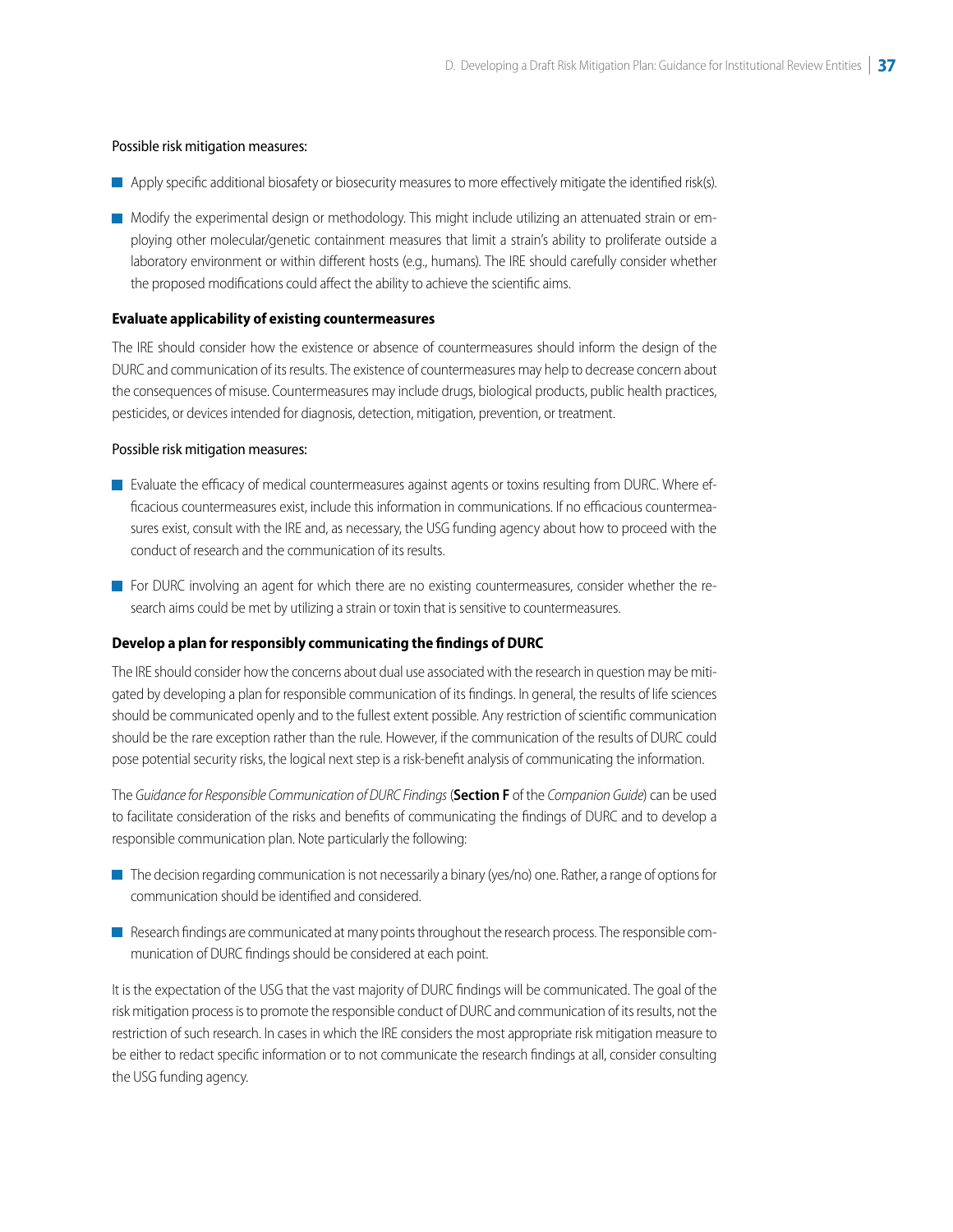#### Possible risk mitigation measures:

- **Consider changing the timing, mode, or venue of communication for the DURC in question.**
- **Establish a mechanism for prepublication or precommunication review by the institution and/or the appro**priate USG funding agency.
- Consider the need to redact specific information in light of security concerns.
- When communicating the DURC, emphasize the biosafety and biosecurity measures that were in place throughout the course of the research.
- **Emphasize the public health or broader significance of the DURC. For example, describe specifically how the** findings may inform the development of countermeasures, disease surveillance, preparedness, and response efforts.

#### **Educate and train research staff using available DURC educational tools**

All research staff should receive training and education related to DURC and the DURC oversight policies. IREs may also consider whether additional training is required to address specific concerns about dual use raised by the research in question. The USG and individual Federal funding agencies have developed training and education resources, which will be made available on the U.S. Government Science, Safety, Security (S3) website, [www.phe.gov/s3/dualuse/](http://www.phe.gov/s3/dualuse).

Training tools or modules developed by nonfederal entities or organizations such as the National Science Advisory Board for Biosecurity, the Southeast Regional Center of Excellence for Emerging Infections and Biodefence, the Federation of American Scientists, and the University of Bradford (United Kingdom) may also be useful in providing additional education or training.

#### Possible risk mitigation measures:

- **Provide additional training that addresses risks or concerns that are unique to the DURC in question.**
- $\blacksquare$  Require that research staff receive refresher training on a more frequent basis.

#### **Develop a plan for monitoring the DURC**

It may be possible to mitigate concerns about dual use research through increased monitoring of the DURC in a manner that helps to ensure that the risks of dual use are adequately and appropriately managed over time. Risks may change over time based on new research findings or technological developments. For example, research that may at one time have been considered to be of concern may be of less concern if new countermeasures become available. On the other hand, new technologies may increase the feasibility for misuse, which over time may change the perceived risks associated with a certain line of research. In addition, under the *Policy for Institutional DURC Oversight*, the IRE is required to review all risk mitigation plans at least annually and to modify plans as warranted. Increased monitoring of the DURC may result in more frequent updates to risk mitigation plans.

#### Possible risk mitigation measures:

- $\blacksquare$  Review the DURC in question at more frequent time intervals.
- I Identify certain experimental outcomes that require the research to be reviewed again by the IRE prior to proceeding further.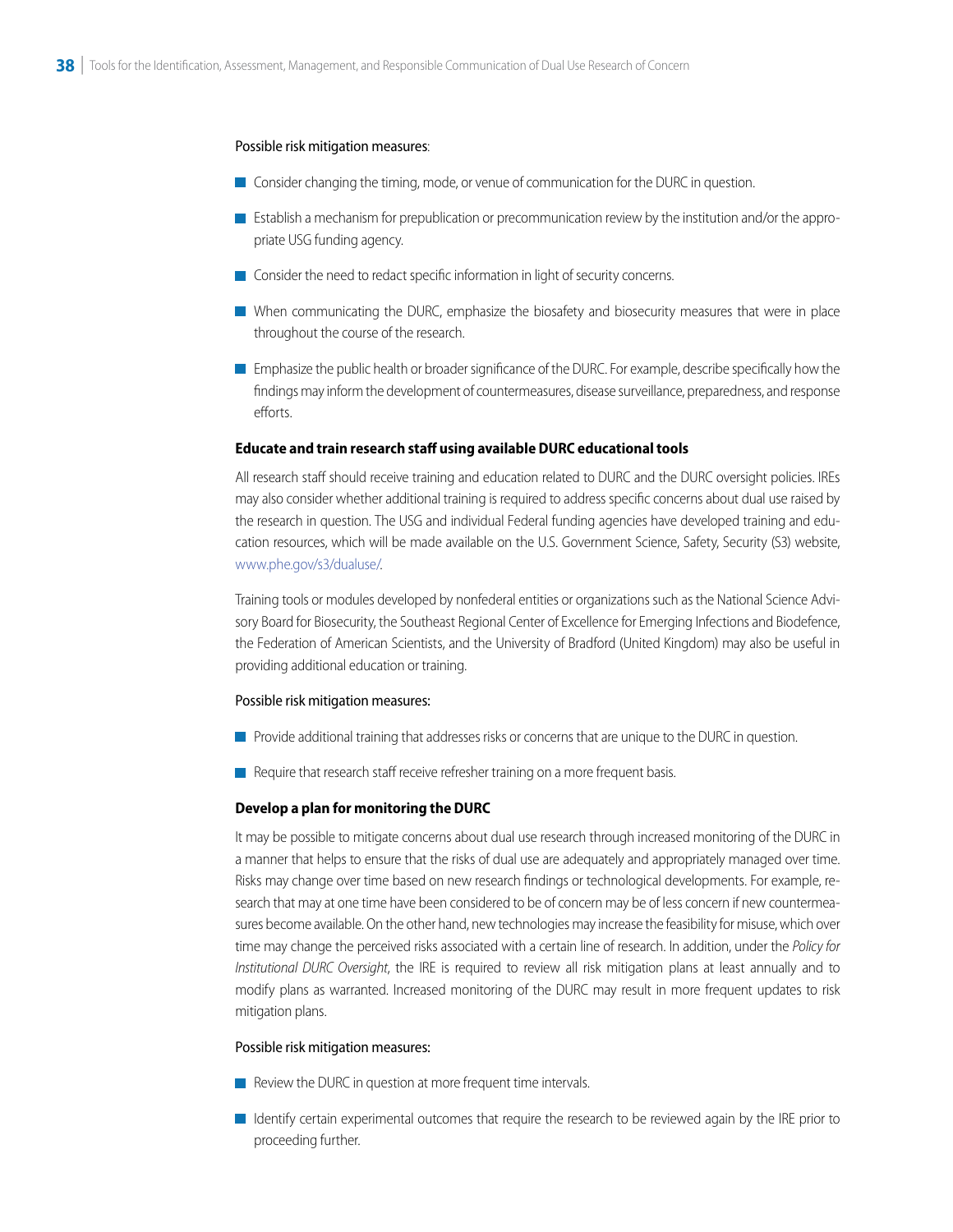#### **Do not conduct certain aspects of the DURC**

It is the expectation of the USG that the vast majority of DURC will be conducted. The goal of the risk mitigation process is to promote the responsible conduct of DURC and communication of its results, not the restriction of such research. In some very rare cases, however, the risks associated with the DURC may be so significant that no amount of potential benefits can outweigh the risks. In these instances, the most appropriate option may be to not conduct certain aspects of the research.

Consultation with the USG funding agency is encouraged in situations where the IRE considers the only appropriate risk mitigation measure to be not conducting the research in question. The funding agency can provide input on the IRE's risk-benefit assessment. As needed, the USG funding agency could consult with other relevant subject matter experts, and it can explore whether classification is an appropriate option to proceed with the research.

## 3**.** Elements of a Draft Risk Mitigation Plan

Risk mitigation plans should provide sufficient details on the research in question to enable the USG funding agency to adequately assess the institution's plan for managing the risks associated with DURC identified by the IRE.

Risk mitigation plans should include the following:

- $\blacksquare$  The name and contact information for the PI(s).
- $\blacksquare$  The name and contact information for the authorized institutional official.
- $\blacksquare$  The name of the ICDUR (if different from the authorized institutional official).
- $\blacksquare$  The dates and details of the reviews and assessments of the research by the IRE.
- The dates and details of the PI's initial review or ongoing assessment of the research.
- Identification of whether the research has been identified as DURC under the *March 2012 DURC Policy*.
- Details of the risks identified by the IRE in its review of the research, and an explanation of the risk mitigation strategy or strategies that are being implemented by the institution to address those risks.
- Other materials, such as proposals and progress reports related to the research, that may be requested by the USG agency.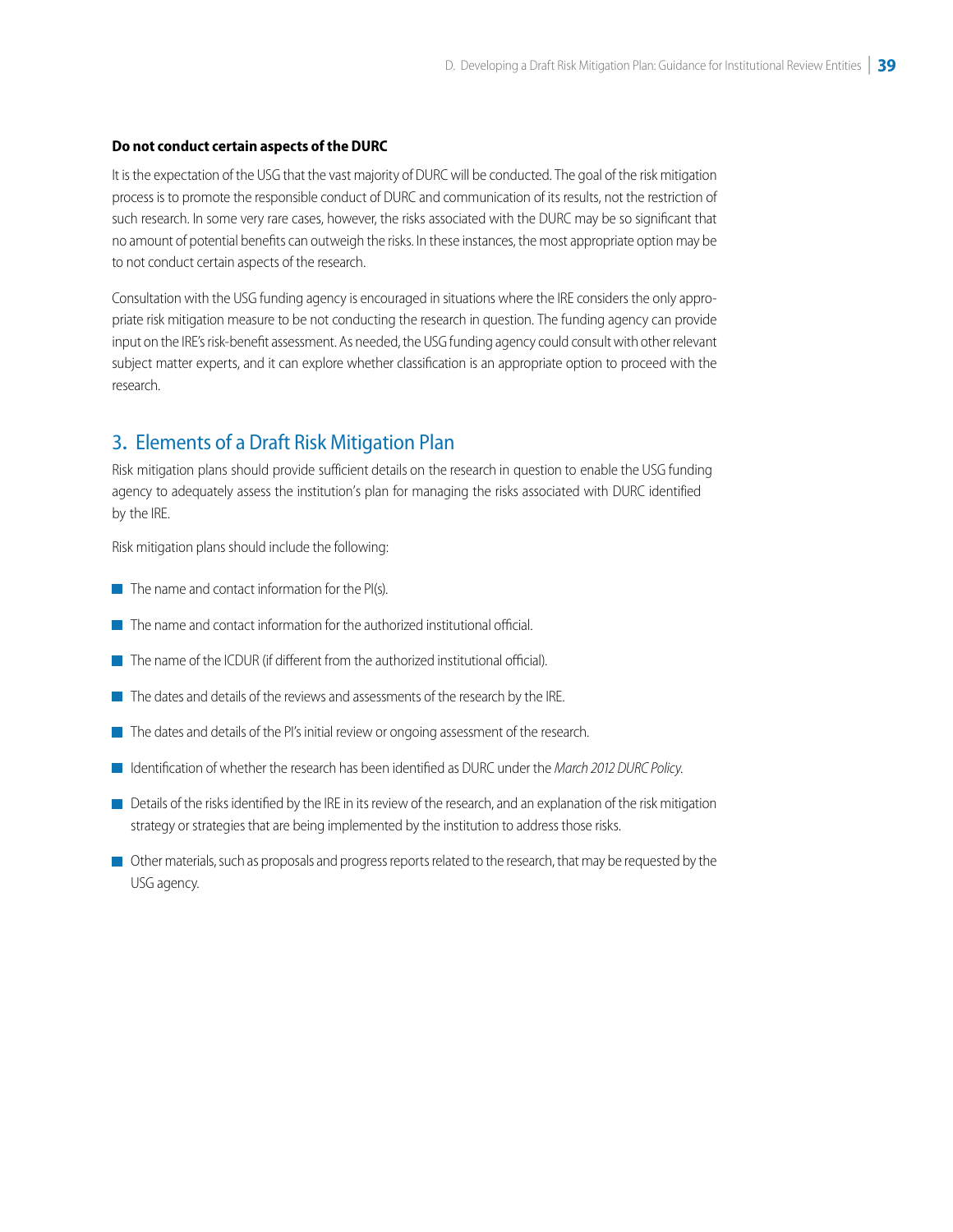

# E**.** Reviewof RiskMitigation Plans: Guidance for Institutional Review Entities

| E.1. Policy Requirements for Institutional Review of Risk Mitigation                                                            |
|---------------------------------------------------------------------------------------------------------------------------------|
| E.2. Framework for IRE Review of Risk Mitigation Plans44                                                                        |
| Step 1: Review the research to verify that it still directly involves nonattenuated                                             |
| Step 2: Assess whether the research still produces, aims to produce,<br>or can be reasonably anticipated to produce one or more |
| Step 3: Determine whether the research still meets the definition of DURC. 46                                                   |
| Step 4: Review and, as necessary, revise the risk mitigation plan  46                                                           |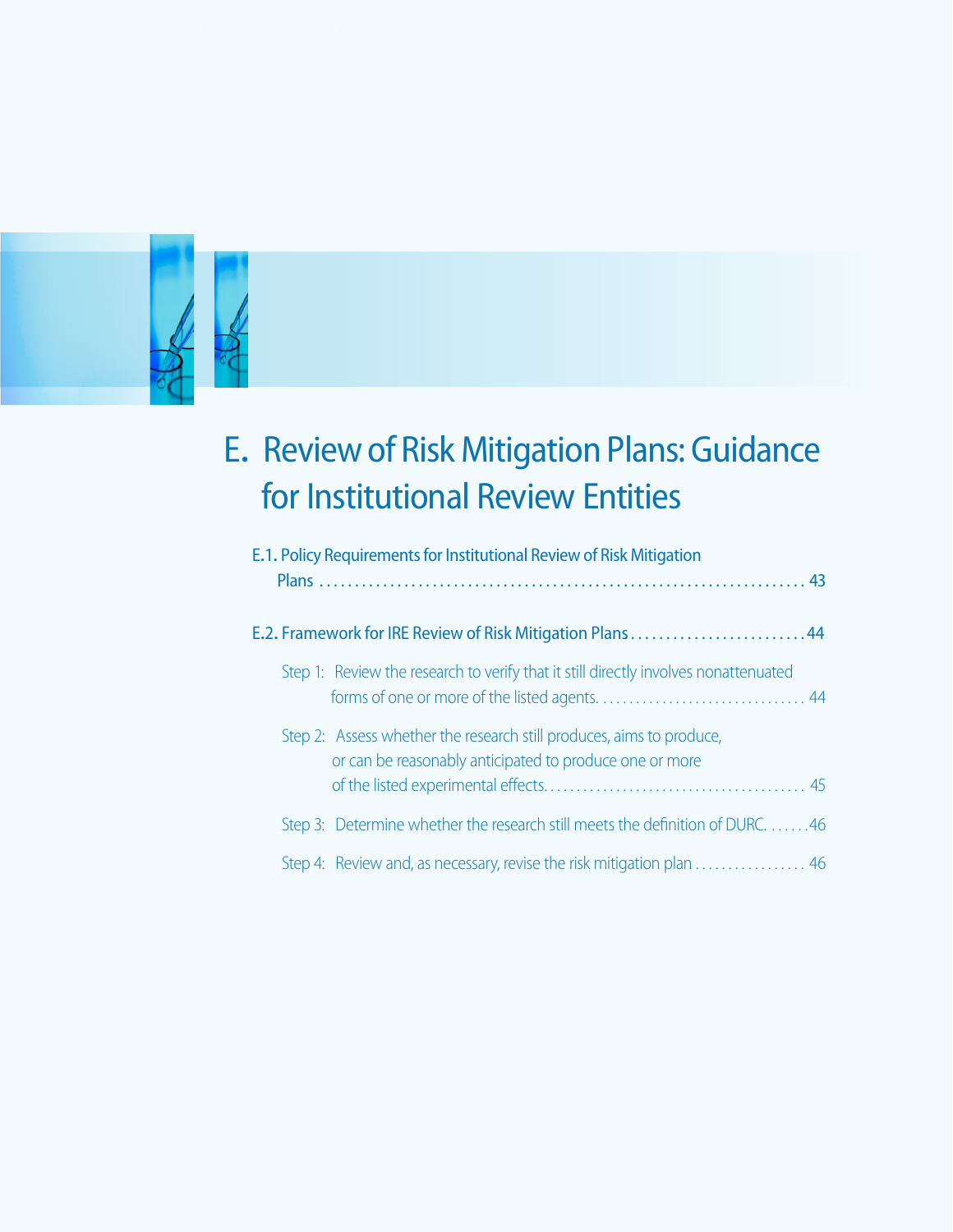# <span id="page-38-0"></span>E**.** Review of Risk Mitigation Plans: Guidance for Institutional Review Entities

This section provides institutional review entities (IREs) with guidance on the **assessment of a risk mitigation plan**. These plans should be revised as needed based on changes in the research plan, new and/ or unexpected research findings, or technological developments.

- **Part 1** of this section details the *institutional and IRE responsibilities* as described in the *USG Policy for Institutional Oversight of Life Sciences Dual Use Research of Concern (Policy for Institutional DURC Oversight)* and the *USG Policy for Oversight of Life Sciences Dual Use Research of Concern (March 2012 DURC Policy)*.
- **Part 2** of this section provides a **framework for IREs** to review institutional risk mitigation plans.

The use of the guidance provided in this section is optional.

#### 1**.** Policy Requirements for Institutional Review of Risk Mitigation Plans

The *Policy for Institutional DURC Oversight* requires the following:15

- **Institutions have policies and practices in place for institutional review of all active risk mitigation plans at the institution**, including risk mitigation plans developed under the *March 2012 DURC Policy*.
- **IREs review, at least annually, all active risk mitigation plans** at their institution, including risk mitigation plans developed by USG funding agencies under the *March 2012 DURC Policy*. If the research in question still constitutes DURC, the IRE should modify the plan as needed.
- **Institutions notify the appropriate USG agency**, within 30 calendar days, of any change in the status of **a DURC project at the institution**, including whether the research has been determined by the IRE to no longer meet the definition of DURC. This notification should include details of any changes to an approved risk mitigation plan. Such changes need to be approved by the funding agency.

In addition, under the *March 2012 DURC Policy*, USG departments and agencies may request that institutions regularly monitor emerging findings for their DURC potential and modify their risk mitigation plans, as necessary, to manage any emerging DURC risks. Institutions should notify funding agencies of any additional DURC and proposed modifications to their risk mitigation plans.<sup>16</sup>

<sup>15</sup>*[USG Policy for Institutional Oversight of Life Sciences Dual Use Research of Concern](http://www.phe.gov/s3/dualuse/Pages/default.aspx)*, September 24, 2014, http://www.phe.gov/s3/dualuse/ Pages/default.aspx, Section 7.2.

<sup>&</sup>lt;sup>16</sup> [USG Policy for Oversight of Life Sciences Dual Use Research of Concern](http://www.phe.gov/s3/dualuse/Documents/us-policy-durc-032812.pdf), March 29, 2012, www.phe.gov/s3/dualuse/Documents/ us-policy-durc-032812.pdf, Section IV.e.vi.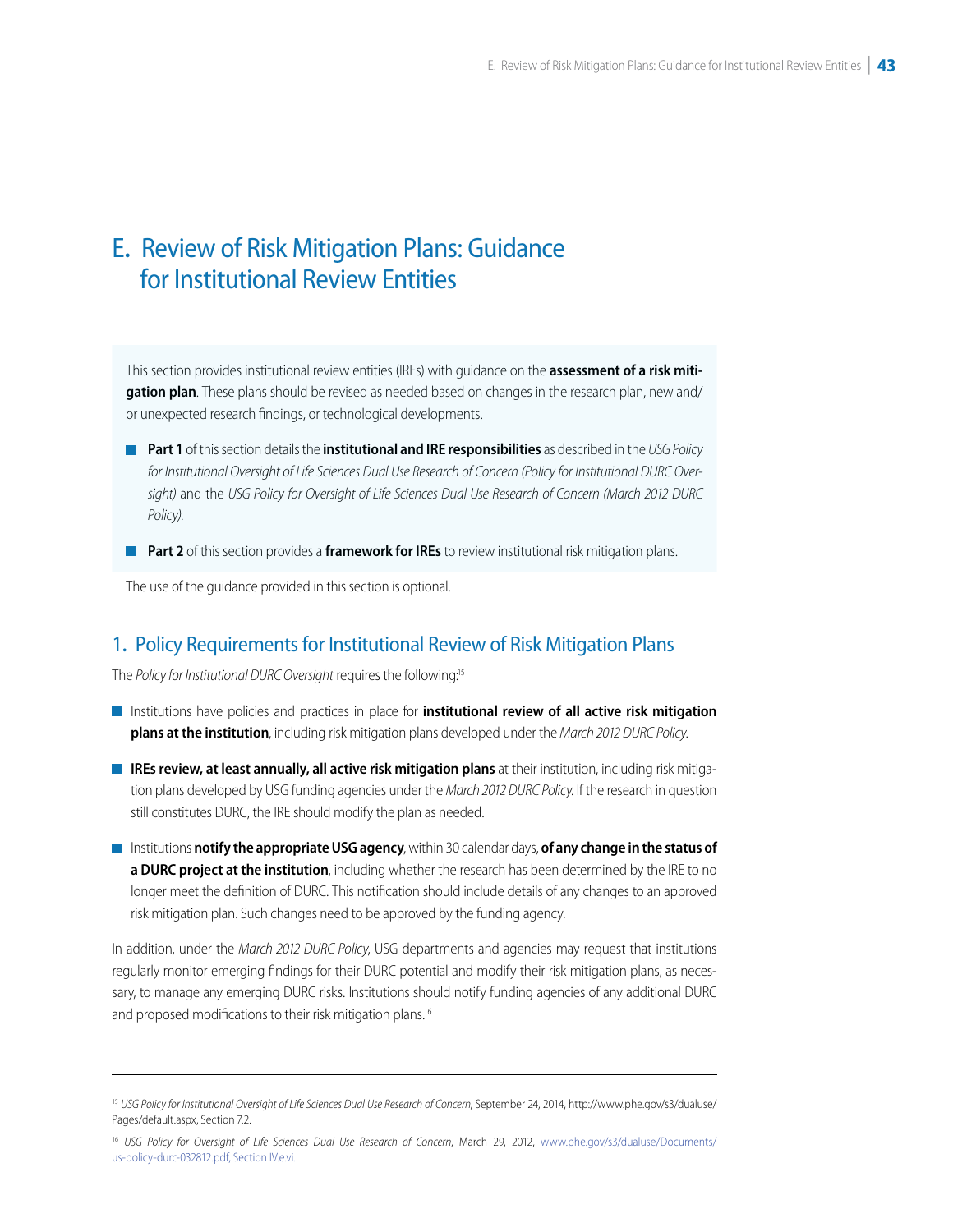#### <span id="page-39-0"></span>2**.** Framework for IRE Review of Risk Mitigation Plans

This section provides IREs with a framework for reviewing risk mitigation plans for DURC taking place at the institution. The purpose of this review is to ensure that a risk mitigation plan continues to adequately manage the risks associated with a DURC project, to make modifications when needed, and to identify instances where the research in question no longer constitutes DURC and, therefore, no longer requires a risk mitigation plan under the USG policies for DURC oversight.

- **Step 1:** Review the research to verify that it still directly involves nonattenuated<sup>7</sup> forms of one or more of the listed agents.
- **Step 2**: Assess whether the research still produces, aims to produce, or can be reasonably anticipated to produce one or more of the listed experimental effects.
- **Step 3**: Determine whether the research still meets the definition of DURC.
- **Step 4:** Review and, as necessary, revise the risk mitigation plan.

In most cases, the review process will be conducted entirely by the IRE. However, situations may arise that require additional consultation with the Federal funding agency. Institutions may consult with the USG department or agency that is funding the research in question for advice on the review of research for DURC potential.<sup>18</sup> Such consultations should involve the institution's ICDUR. The funding agency program officers can provide guidance on DURC issues. Questions regarding non-USG-funded research should be directed to NIH or to the USG agency to which NIH refers the institution based on the nature of the research in question. Such consultations may be appropriate when, for example, the following situations are present:

- $\blacksquare$  The PI does not agree with the finding of the IRE, and the institution would like to request outside advice;
- The research in question represents a particularly complex case or appears to fall outside the scope of the *Policy for Institutional DURC Oversight*, but it still seems to present significant concerns; or
- Guidance is required to ensure a clear understanding of how the USG interprets the definition of DURC and related terms.

#### Step 1: Review the research to verify that it still directly involves nonattenuated forms of one or more of the listed agents**.**

The first step of the IRE review of risk mitigation plans is to verify that the research still directly involves nonattenuated forms of one or more of the agents listed in Section 6.2.1 of the *Policy for Institutional DURC Oversight*. The IRE should consider the most up-to-date descriptions of the research and its findings from, for example, grant proposals, project reports, and other materials supplied by the PI before addressing whether the research still directly involves nonattenuated forms of the listed agents. Note that research involving anything in the following list is not currently intended for review under the *Policy for Institutional DURC Oversight* or the *March 2012 DURC Policy*:

 $\blacksquare$  The use of any of the listed agents in attenuated forms;

[18USG Policy for Institutional Oversight of Life Sciences Dual Use Research of Concern, September 24, 2014, http://www.phe.gov/s3/dua](http://www.phe.gov/s3/dualuse/Pages/default.aspx)luse/Pages/default.aspx, Section 8.B.

<sup>&</sup>lt;sup>17</sup> The 15 agents and toxins listed in this Policy are subject to the select agent regulations (42 CFR Part 73, 7 CFR Part 331, and 9 CFR Part 121), which set forth the requirements for possession, use, and transfer of select agents and toxins, and have the potential to pose a severe threat to human, animal, or plant health, or to animal or plant products. It is important to note, however, that the Federal Select Agent Program does not oversee the implementation of this Policy or the March 2012 DURC Policy.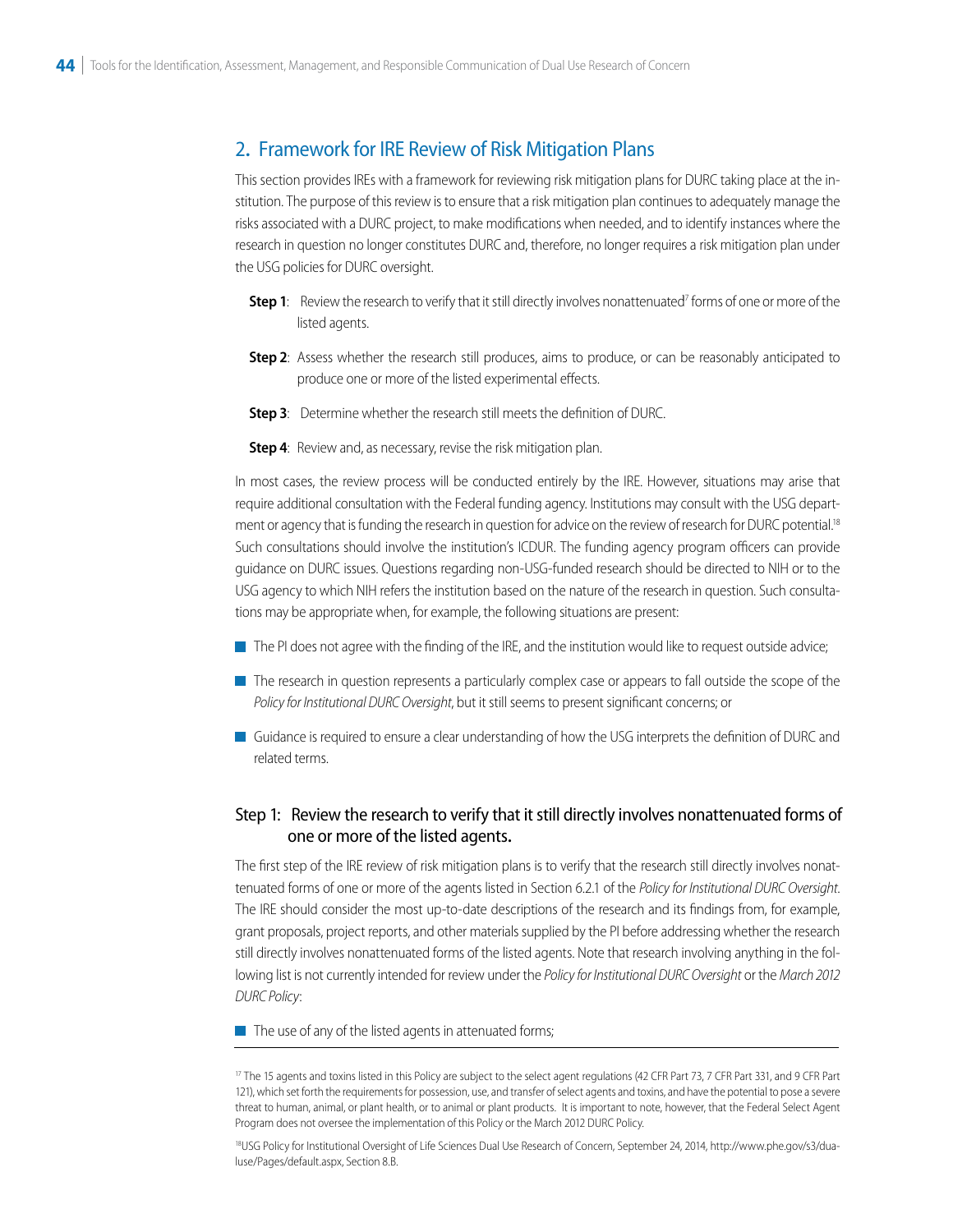- <span id="page-40-0"></span> $\blacksquare$  The use of the genes from any of the listed agents;
- *In silico* experiments (e.g., modeling experiments, approaches involving bioinformatics) having to do with the biology of the listed agents; or
- Research related to the public, animal, or agricultural health impact of any of the listed agents (e.g., modeling the effects of a toxin, developing new methods to deliver a vaccine, developing surveillance mechanisms for a listed agent).

**If the IRE answers "***No***" in Step 1**, the research is no longer subject to institutional DURC oversight, and the entity does not need to continue with the assessment. The PI should be informed that if, at some future point, his or her research does involve any of the agents listed above, he or she will need to notify the appropriate institutional authorities (e.g., the IRE, the ICDUR) per the policy of the institution. In addition, institutions should **notify the appropriate USG agency**, within 30 calendar days, that the project no longer involves one of the listed agents and is therefore no longer DURC.

**If the IRE answers "***Yes***" in Step 1**, the research still meets the first criterion outlined in Section 6.2.1 of the *Policy for Institutional DURC Oversight* and Section III.1 of the *March 2012 DURC Policy* and requires further review.

#### Step 2: Assess whether the research still produces, aims to produce, or can be reasonably anticipated to produce one or more of the listed experimental effects**.**

In the second step of the process of reviewing the risk mitigation plan, IREs are required to assess whether the research in question still produces, aims to produce, or is reasonably anticipated to produce one or more of the experimental effects listed in Section 6.2.2 of the *Policy for Institutional DURC Oversight* and Section III.2 of the *March 2012 DURC Policy*.

Before addressing the questions below, the IRE should review up-to-date descriptions of the research in question, any revised or new assessments of the applicability of the categories of experiments by the PI, and other relevant information, as warranted. Some examples of materials to consider include the project proposal, any project reports, any outcomes of previous reviews of dual use research, and examples of similar research in the literature. The *Companion Guide'*s **Appendix 1**, "Definitions to Assist in the Consideration of the Categories of Experimental Effects," may also be useful.

**If** *none* **of the listed experimental effects applies in Step 2**, the research *no longer* meets the scope of the *Policy for Institutional DURC Oversight* or the *March 2012 DURC Policy*, and the IRE does not need to continue with the review of the risk mitigation plan. However, the PI should be informed that if at any time the reviewed research produces or can be reasonably anticipated to produce one or more of the listed experimental effects, or if the reviewed research may meet the definition of DURC (see Step 3), he or she must refer it again to the IRE for review. In addition, institutions should notify the appropriate USG agency, within 30 calendar days, that the project is no longer DURC.

**If** *any* **of the listed categories of experimental effects applies in Step 2**, the research *does* meet the scope of the *Policy for Institutional DURC Oversight* and the *March 2012 DURC Policy*, and the IRE should continue its review of the risk mitigation plan by determining whether the research in question still meets the definition of DURC.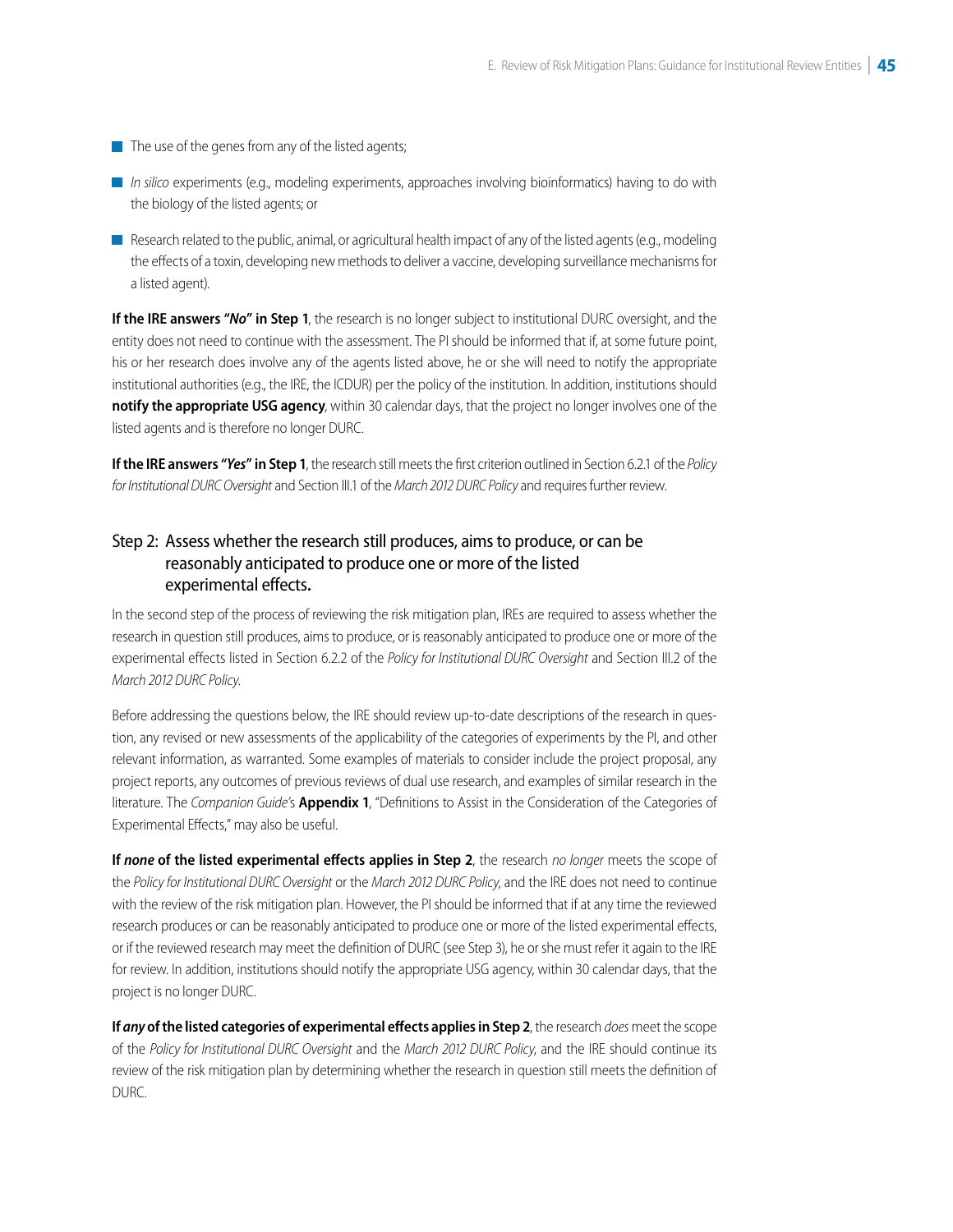#### <span id="page-41-0"></span>Step 3: Determine whether the research still meets the definition of DURC**.**

This step of the IRE's review of the risk mitigation plan is to determine whether the research in question still meets the definition of DURC as defined by the *Policy for Institutional DURC Oversight and the March 2012 DURC Policy: "life sciences research that, based on current understanding, can be reasonably anticipated to provide knowledge, information, products, or technologies that could be directly misapplied to pose a significant threat with broad potential consequences to public health and safety, agricultural crops and other plants, animals, the environment, materiel, or national security."* 

**If the IRE determines that the research** *does not* **meet the definition above,** the research is no longer subject to institutional DURC oversight. If significant concerns remain regarding the research in question, the ICDUR should be informed. The ICDUR and the IRE may choose to consult with a representative of the USG department or agency that is funding the research in question. In addition, institutions **should notify the appropriate USG funding agency,** within 30 calendar days, that the IRE no longer considers this project to be DURC.

**If the IRE determines that the research** *does* **meet the definition above,** the research is DURC, as defined by the *Policy for Institutional DURC Oversight* and the *March 2012 DURC Policy*, and is still subject to DURC oversight. The IRE should proceed with the review and, as necessary, revision of the risk mitigation plan.

#### Step 4: Review and, as necessary, revise the risk mitigation plan**.**

If the IRE determines that the research in question still constitutes DURC, the next step in the review process is to reconsider the potential risks that the knowledge, information, technology, or products generated by life sciences research could be misused to harm public health, agriculture, or national security. The purpose of this review is to ensure that the risk mitigation plan continues to adequately mitigate the risks associated with the DURC. This step is assisted by the **Framework for IRE Review of Research** included in **Section C** of the *Companion Guide*. If, after reconsidering the risk and benefits of the research, institutions modify or update the DURC's risk mitigation plan, the institution must **notify the appropriate USG funding agency of any changes** within 30 calendar days. Such changes need to be approved by the funding agency.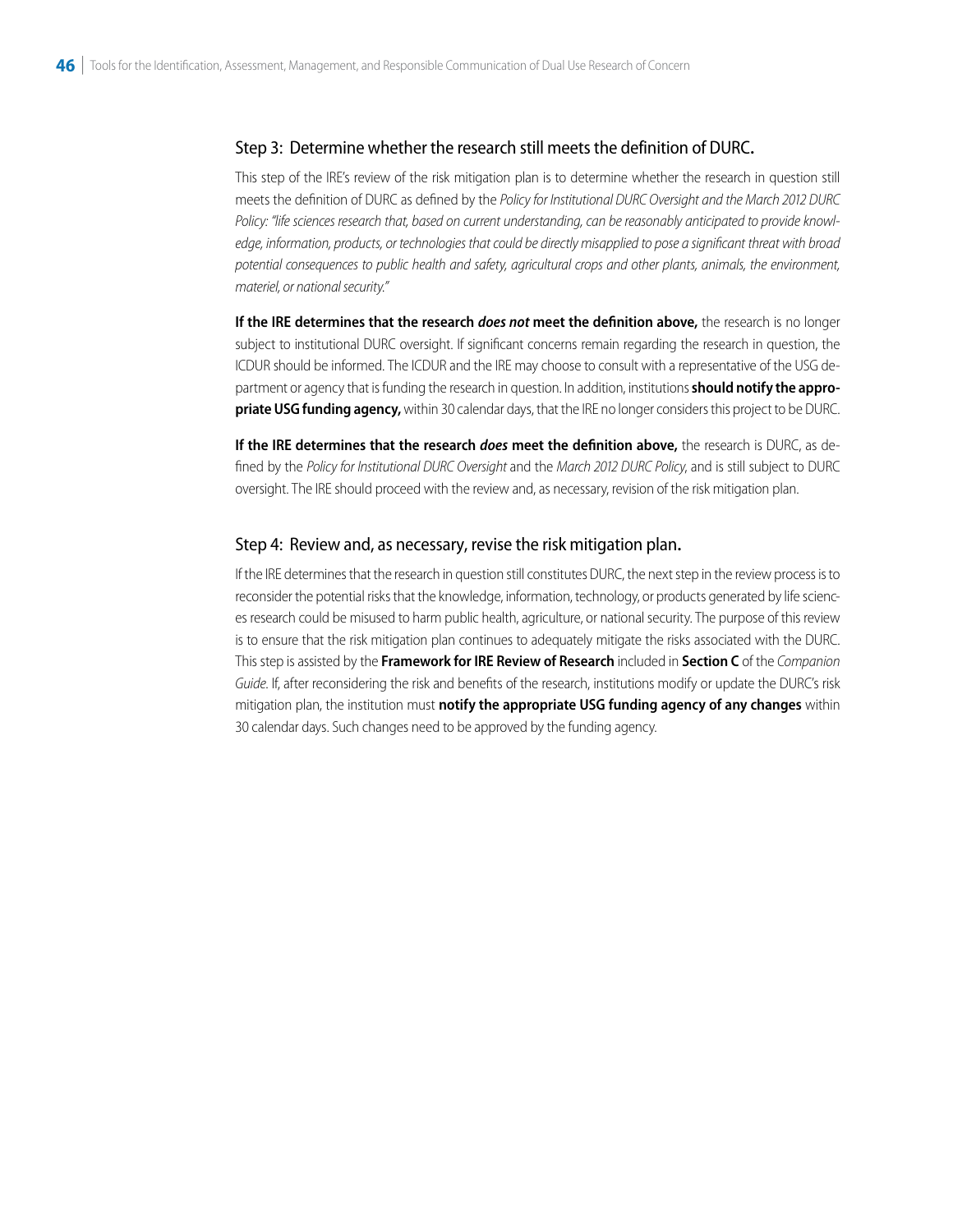

# $\ddot{\phantom{0}}$ F**.** Guidance for Responsible Communication of DURC Findings

| F.1. Points to Consider in Assessing the Risks and Benefits of          |  |
|-------------------------------------------------------------------------|--|
|                                                                         |  |
|                                                                         |  |
|                                                                         |  |
| Considerations for Weighing Risks and Benefits of Communicating         |  |
| Formulation of Recommendation(s) Regarding Responsible Communication of |  |
| F.2. Criteria for Consulting the U.S. Government (optional)53           |  |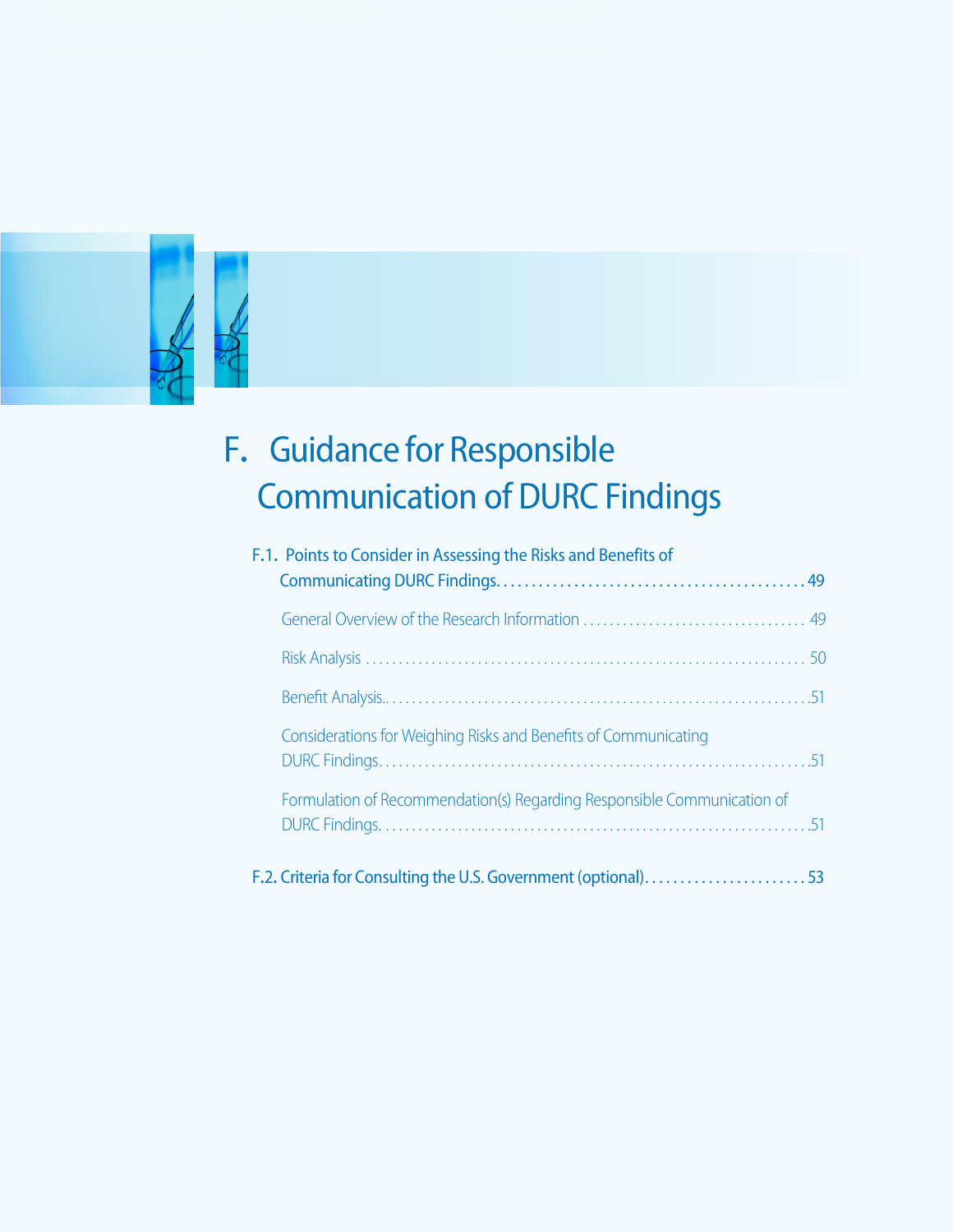#### <span id="page-43-0"></span> $\overline{\phantom{0}}$ F**.** Guidance for Responsible Communication of DURC Findings

The tools in this section are intended to guide researchers, institutions, institutional review entities (IREs), and journal editors in identifying and assessing the risks and benefits of communicating research information that may be of concern regarding possible dual use. It includes a series of questions that can be considered as well as options for the communication of DURC findings.

- **Part 1** of this section details **points to consider** when assessing the risks and benefits of communicating DURC findings.
- **Part 2** of this section provides details on the criteria for **optional consultation with the U.S. Government**.

The use of the guidance provided in this section is optional.

#### j 1**.** Points to Consider in Assessing the Risks and Benefits of Communicating DURC Findings

Consider the points below when assessing the risks and benefits associated with communicating DURC findings and when formulating a communications plan.

#### General Overview of the Research Information

- a. What information is provided?
- b. What are the novel aspects of the communication in terms of the following:
	- i. Results
	- ii. Methods
	- iii. Combining previously communicated information or methods in a novel fashion
	- iv. Combining new information with some previously communicated information
- c. What is the "scientific context" of this information? For example:
	- i. To what extent is similar information already publicly available?
	- ii. To what extent has the new information already been communicated (e.g., through presentations and abstracts at scientific meetings, press releases or articles, or on the Internet)?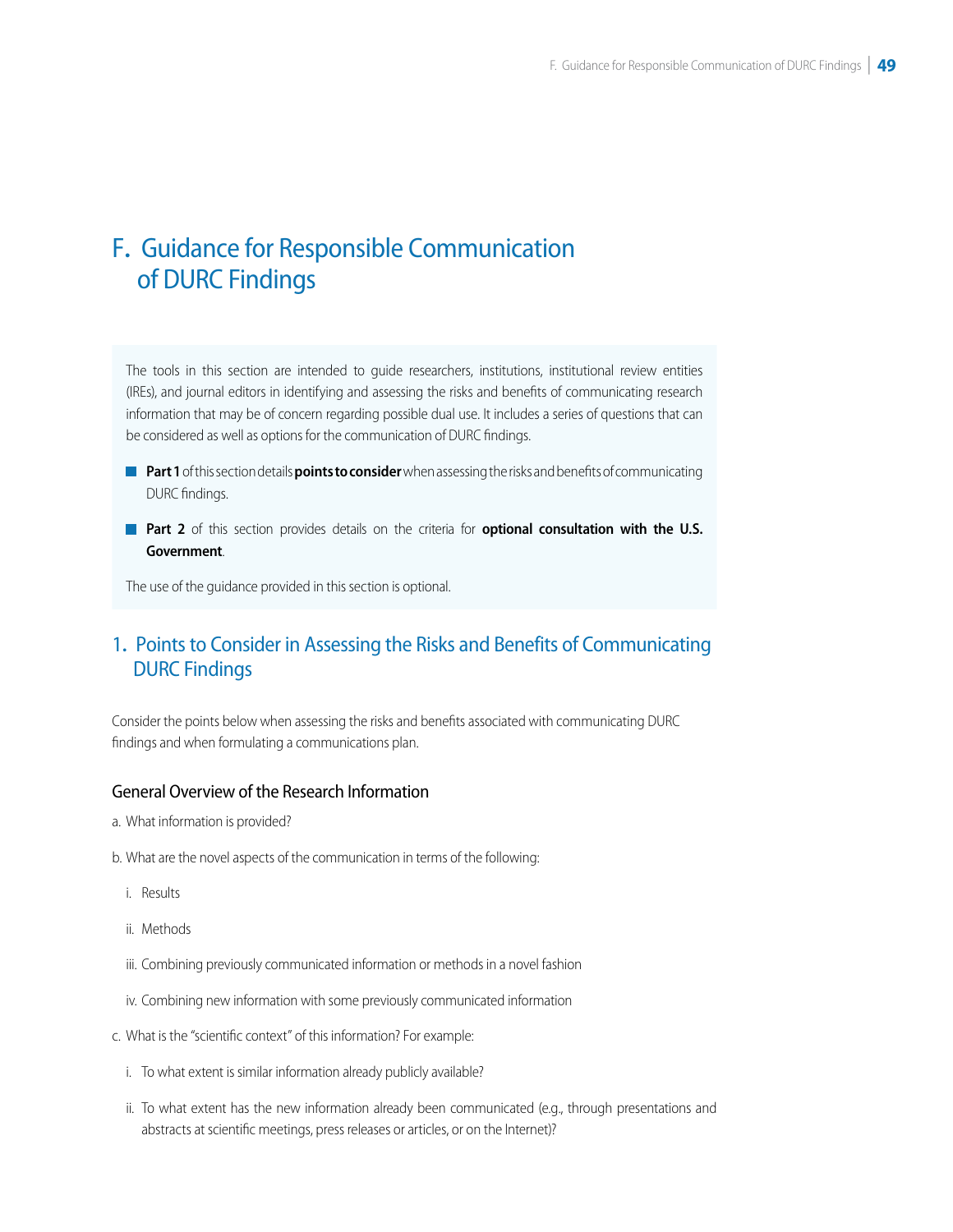#### <span id="page-44-0"></span>Risk Analysis

- a. Are there reasonably anticipated risks to public health and safety from direct misapplication of the information that would be communicated?
	- i. Is novel information provided that could be misused to threaten the public's health and/or safety?
	- ii. Does the information point out vulnerability in public health and/or public safety preparedness?
	- iii.Does the novel scientific information point out a gap in regulatory oversight (biosecurity or biosafety) or evade existing biosafety measures?
- b. How easy would it be for those who intend harm to use the information? For example:
	- i. What level of expertise and/or technology is required to reproduce the work described?
	- ii. What is the availability of the required expertise, technology, equipment, or reagents?
- c. Is it reasonably anticipated that this information could be directly misused to pose a threat to agriculture, plants, animals, the environment, or materiel (i.e., does the information point out vulnerability with respect to agriculture, plants, animals, the environment, materiel, or other aspects of national security)?
- d. If a risk has been identified, in what time frame (e.g., immediate, near future, years from now) might this information be used to pose a threat to the public's health and/or safety, agriculture, plants, animals, the environment, materiel, or national security?
- e. What is the scope or magnitude of the potential risk(s) identified?
- f. If the information were to be broadly communicated "as is" or with specified modification(s), what would the potential be for the following:
	- i. Public anxiety (i.e., widespread concern about public health or other safety/security issues)?
	- ii. Public misunderstanding, that is, what might be the implications of misunderstandings (e.g., psychological, social, economic, commercial, or decisions on health or diet)?
	- iii.Sensationalism (i.e., exaggeration of the potential benefits, risks, impacts) on the part of the authors/ presenters or the media?
	- iv.Are there other negative consequences that could be anticipated, such as a loss of public trust?
- g. If the information were to be communicated in a significantly abridged form, what would be the potential for the following:
	- i. Public anxiety (i.e., widespread concern about public health or other safety/security issues)?
	- ii. Public misunderstanding, that is, what might be the implications of misunderstandings (e.g., psychological, social, economic, commercial, or decisions on health or diet)?
	- iii.Sensationalism (i.e., exaggeration of the potential benefits, risks, impacts) on the part of the authors/ presenters or the media?

iv.Are there other negative consequences that could be anticipated, such as a loss of public trust?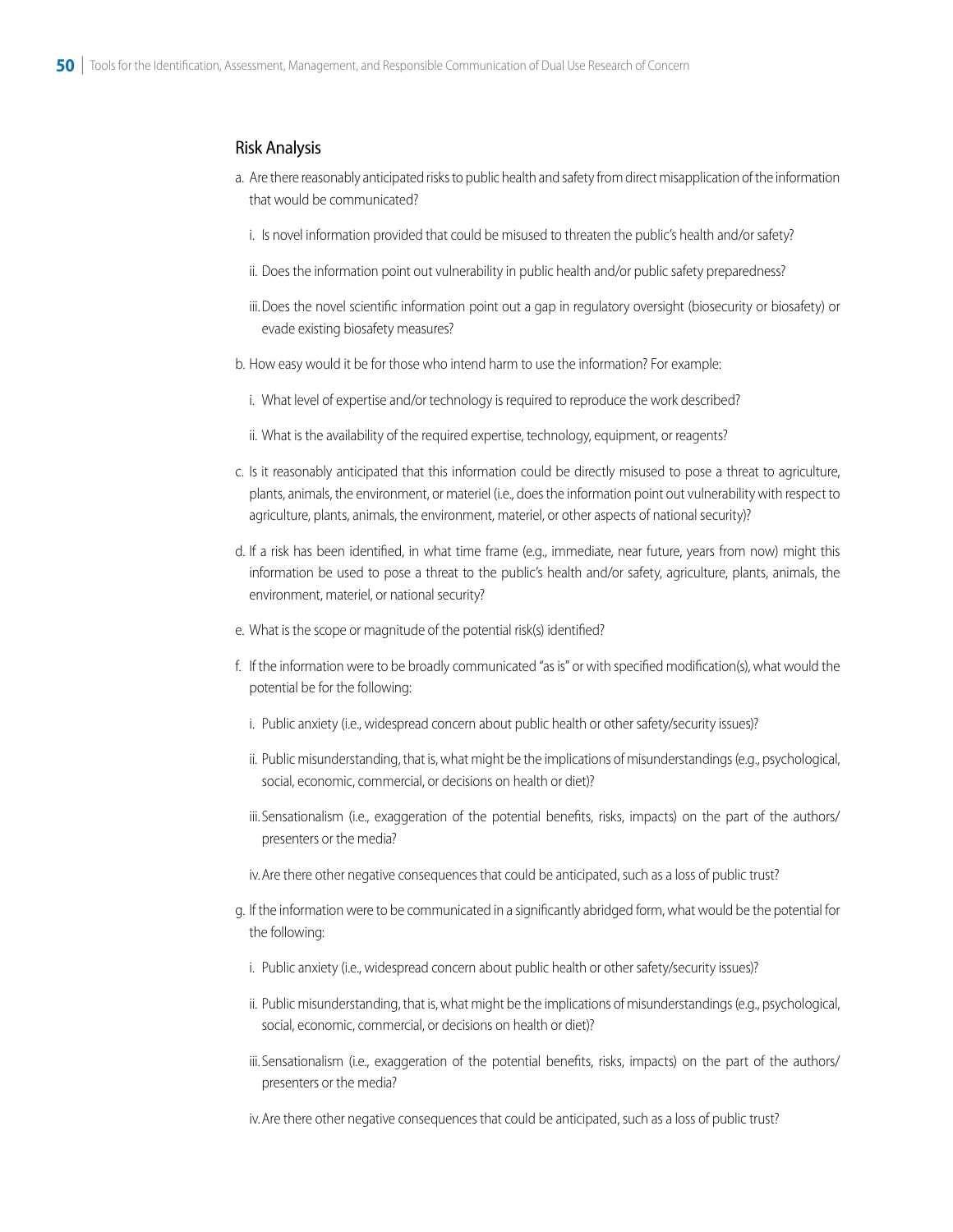#### <span id="page-45-0"></span>Benefit Analysis

- a. Are there potential benefits to the public's health and/or safety from the application or utilization of the communicated information?
- b. Are there potential benefits of the information for agriculture, plants, animals, the environment, or materiel (e.g., what potential solution does it offer to an identified problem or vulnerability)?
- c. Will this information be useful to the scientific community? If so, how?
- d. If a benefit has been identified, in what time frame (e.g., immediate, near future, years from now) might this information be used to benefit science, public health, agriculture, plants, animals, the environment, or materiel?
- e. What is the scope or magnitude of the potential benefit(s) identified?

#### Considerations for Weighing Risks and Benefits of Communicating DURC Findings

Based on the risks and benefits identified above:

- a. How are risks and benefits of communicating this information distributed across different stakeholders?
	- i. Who stands to benefit (e.g., large vs. small populations, vulnerable or low-resourced populations vs. wellresourced populations)? Is the benefit equally or disproportionately distributed across groups?
	- ii. Who bears the risk? Is the burden of risk disproportionate for one or more specific groups?
- iii. Is the distribution of the risks and benefits fair? If the distribution of risks and benefits is not the same, is there a way to extend the benefits more widely or to mitigate disproportionate risks?
- b. What is the time frame in which potential benefits or anticipated risks of the communication might be realized?
- c. Do the benefits of communicating the information outweigh the risks? If so, how? Alternatively, do the risks outweigh the benefits? If so, how?
	- i. Could the information be more readily applied to improvements in surveillance and the development of countermeasures than for harmful purposes? What is this assessment based on?

#### Formulation of Recommendation(s) Regarding Responsible Communication of DURC Findings

The goal of this analysis is to develop a communication plan in which the information is shared to the fullest extent possible in order to realize the potential benefits while effectively managing the risk of potential misuse of the information. After consideration of the risks and benefits of communicating the findings of DURC, decisions about how to responsibly communicate that information should address the content, timing, and possible extent of distribution of the information. See **Appendix 5** for information on how Export Controls apply to certain research communications.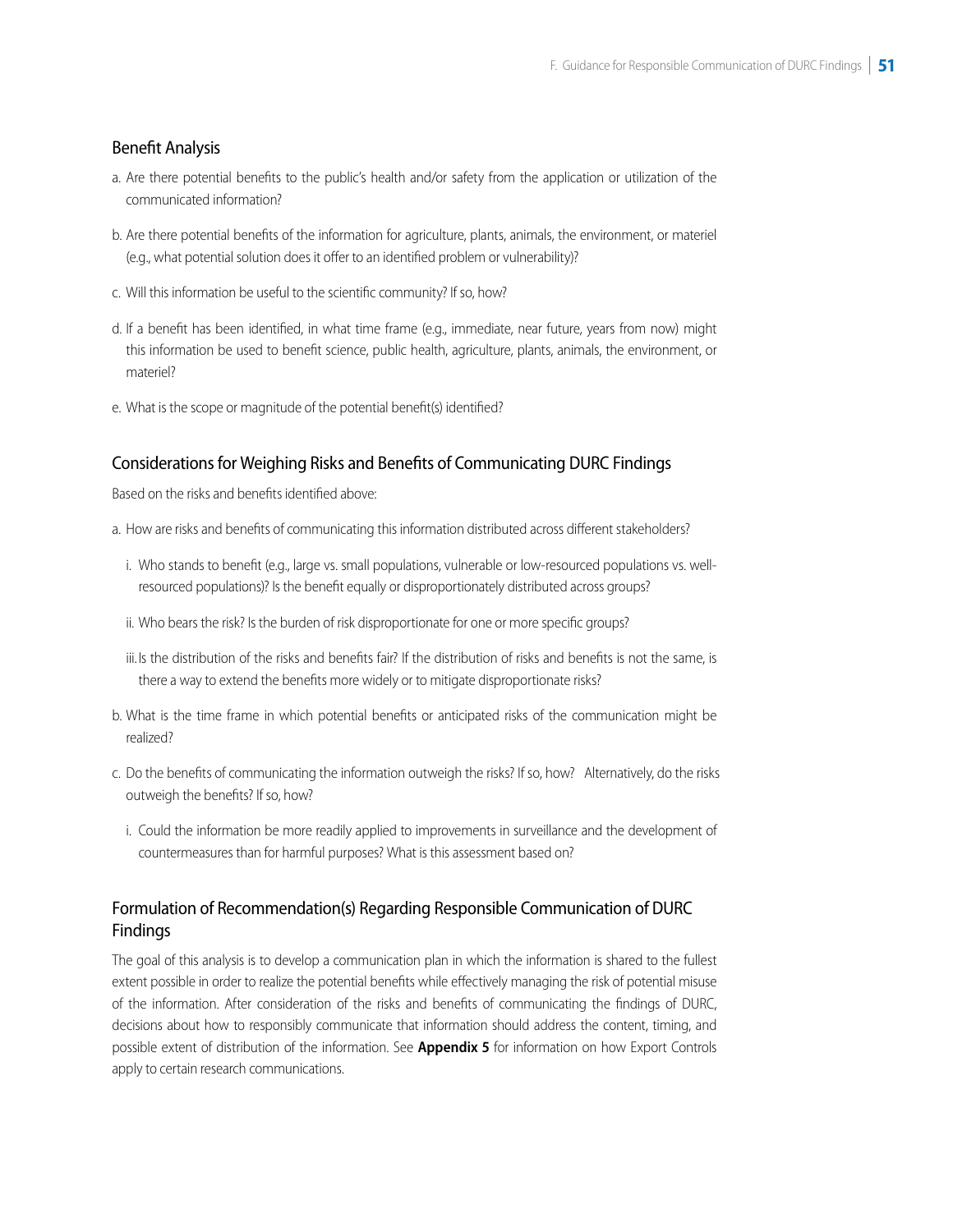#### **Possible communication or publication actions (more than one may be applicable)**

- i. Communicate or publish as is.
- ii. Communicate or publish with addition of appropriate contextual information. For example, it may be important to address:
	- 1) The significance of the research findings for public health and/or public safety, agriculture, the environment, or materiel;
	- 2) How the new information or technology will be useful to the scientific community;
	- 3) The biosafety and biosecurity measures in place as the research was conducted; and
	- 4) The careful consideration that was given to the concerns about dual use in the decision to publish (e.g., a formal biosecurity review).
- iii. Communicate or publish openly, but withhold specific information that is of concern. For example, is it possible to "decouple" the material that poses security concerns from some or all of the potentially useful scientific information, or should specific information be removed (e.g., technical details about an enabling technology)?
	- 1) Delete certain information and then communicate or publish openly.
	- 2) Communicate information "of concern" through nonpublication/nonpresentation channels. Identify what parties should be given the restricted information and how it should be distributed.
- iv. Communicate only to selected parties (not openly communicated).
	- 1) Communicate to selected parties—need to specify who they are and the mechanisms of communication.
	- 2) Communicate selected information to selected parties, but the rest of the information is not communicated at all, to anyone.
- v. Do not communicate in any way, shape, or form.

#### **Timing of communication, based on considerations set forth above**

- i. Communicate immediately, to the extent decided above.
- ii. Defer communication (to the extent decided above) until a clearly defined and agreed-upon endpoint is reached (e.g., a condition is met such that communication no longer poses the same degree of risk).

#### **Final consideration of the agreed-upon course for going forward**

- i. Does the proposed course of action mitigate, to an acceptable level, the risks that were identified in the risk-benefit analysis?
- ii. Are new risks introduced as a result of changes/modifications? Are there new concerns or unintended consequences regarding the proposed communication? If so, what are they and can they be mitigated?
- iii. Is it likely that the proposed course of action will be challenging to implement or enforce? Is a contingency plan necessary? Would additional resources be required?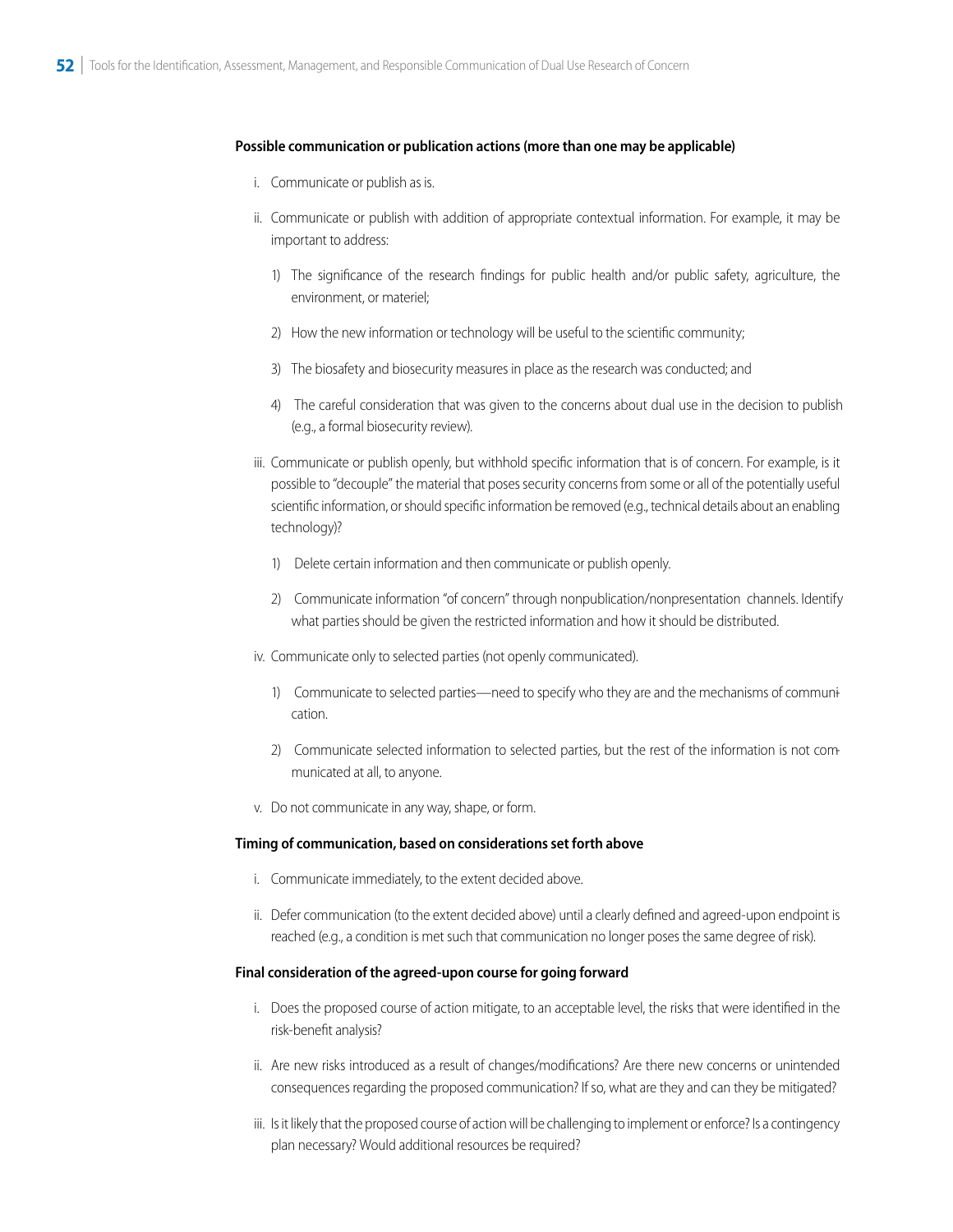# 2**.** Criteria for Consulting the U .S . Government (optional)

It is expected that IREs can develop plans for the responsible communication of DURC findings in the majority of cases. However, there may be some rare situations in which consultation with the Federal funding agency may be helpful. The Federal funding agency may be consulted by institutions (not by individual researchers) for cases where:

- Unique expertise (e.g., on national security) is needed to assess the potential risks associated with communicating the research;
- The IRE requires guidance on developing an adequate risk mitigation strategy for communication in cases where the potential risks of communication are perceived as particularly high;
- The IRE considers the only viable risk mitigation strategy to be not conducting the research in question or not communicating its findings;
- The PI whose research has been reviewed does not agree with the IRE's findings, and the institution would like to request outside advice; or
- The research in question represents a particularly complex case or appears to fall outside the definition of DURC but still seems to present significant concerns.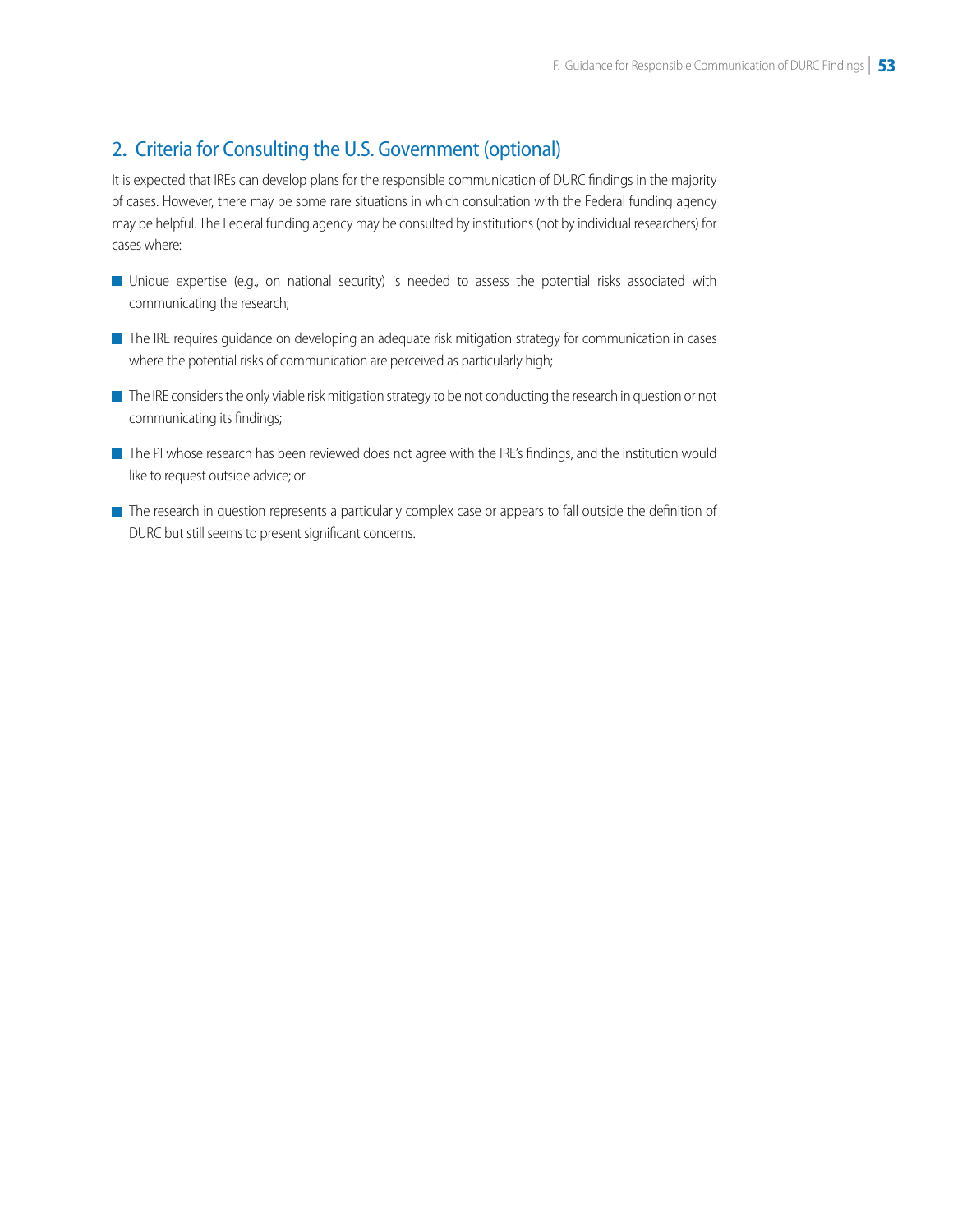

# Appendices

| Appendix 1: Definitions to Assist in the Consideration of the Categories of   |
|-------------------------------------------------------------------------------|
| Appendix 2: Template for Notifying the IRE of Research That                   |
| Appendix 3: Template for Assessment by the IRE                                |
| Appendix 4: Template for 30-Day Reporting of Research That Meets the Scope of |
| Appendix 5: Export Controls and DURC - Guidance for Institutions and          |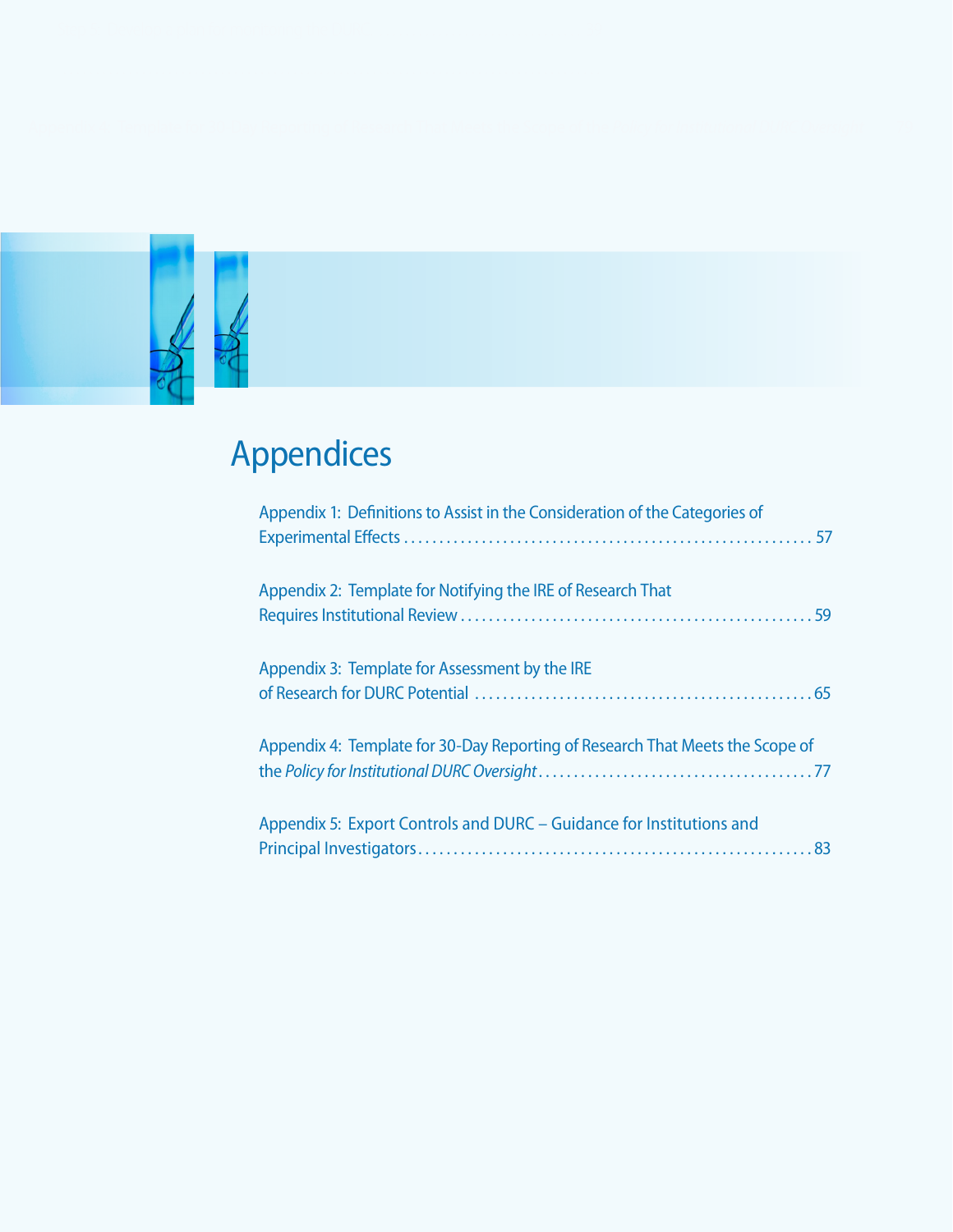# <span id="page-49-0"></span>Appendix 1: Definitions to Assist in the Consideration of the Categories of Experimental Effects

These definitions<sup>19</sup> were developed by the National Science Advisory Board for Biosecurity (NSABB) to assist in the consideration of the NSABB's categories of experiments that describe information, products, or technologies that, if produced from life sciences research, might define that research as meeting the criterion for being DURC. The definitions have been reproduced below to assist institutions, IREs, and individuals in the consideration of the categories of experimental effects included in the *Policy for Institutional DURC Oversight* and the *March 2012 DURC Policy*.

*Biological agent:* As is consistent with 18 U.S.C. § 178, "any microorganism (including, but not limited to, bacteria, viruses, fungi, rickettsiae or protozoa), or infectious substance, or any naturally occurring, bioengineered or synthesized component of any such microorganism or infectious substance, capable of causing - (A) death, disease, or other biological malfunction in a human, an animal, a plant, or another living organism; (B) deterioration of food, water, equipment, supplies, or material of any kind; or (C) deleterious alteration of the environment."

*Clinically and/or agriculturally useful prophylactic or therapeutic interventions:* Includes first- or secondline prevention and treatment measures or alternative therapeutics used with special populations (e.g., pregnant women and pediatric patients) in the form of vaccines, antibiotics, antivirals, antiparasitics, antibodies, herbicides, fungicides, algaecides, insecticides, etc. "Agriculture" encompasses all methods of production and management of livestock, crops, vegetation, and soil. Therefore, useful prophylaxes and therapeutics would include herbicides, fungicides, algaecides, insecticides, rodenticides, etc.

*Dissemination:* The process by which infectious diseases or toxins are dispersed. The same routes of entry pertinent to the natural spread of diseases are also relevant when their etiologic agents are delivered intentionally (e.g., inhalation of biological agent disseminated as an aerosol or ingestion of a biological agent disseminated through a water supply).

*Eradicated agent:* A biological agent that has been exterminated through surveillance and containment resulting in the permanent reduction to zero of the worldwide incidence in the transmission of the agent and the infection/disease it causes; intervention measures are no longer needed. Eradicated agents are thought to no longer exist in circulation in plants, animals, or the environment. Note: Reconstituted eradicated agents of concern are those for which there are no known or widely available prophylactic or therapeutic interventions, those that could evade diagnostics, or those for which there is no known immunity.

**Extinct agent:** These agents are thought to no longer exist in nature or in the laboratory.

<sup>&</sup>lt;sup>19</sup> Proposed Framework for the Oversight of Dual Use Life Sciences Research: Strategies for Minimizing the Potential Misuse of Research Informa*tion,* National Science Advisory Board for Biosecurity, 2007.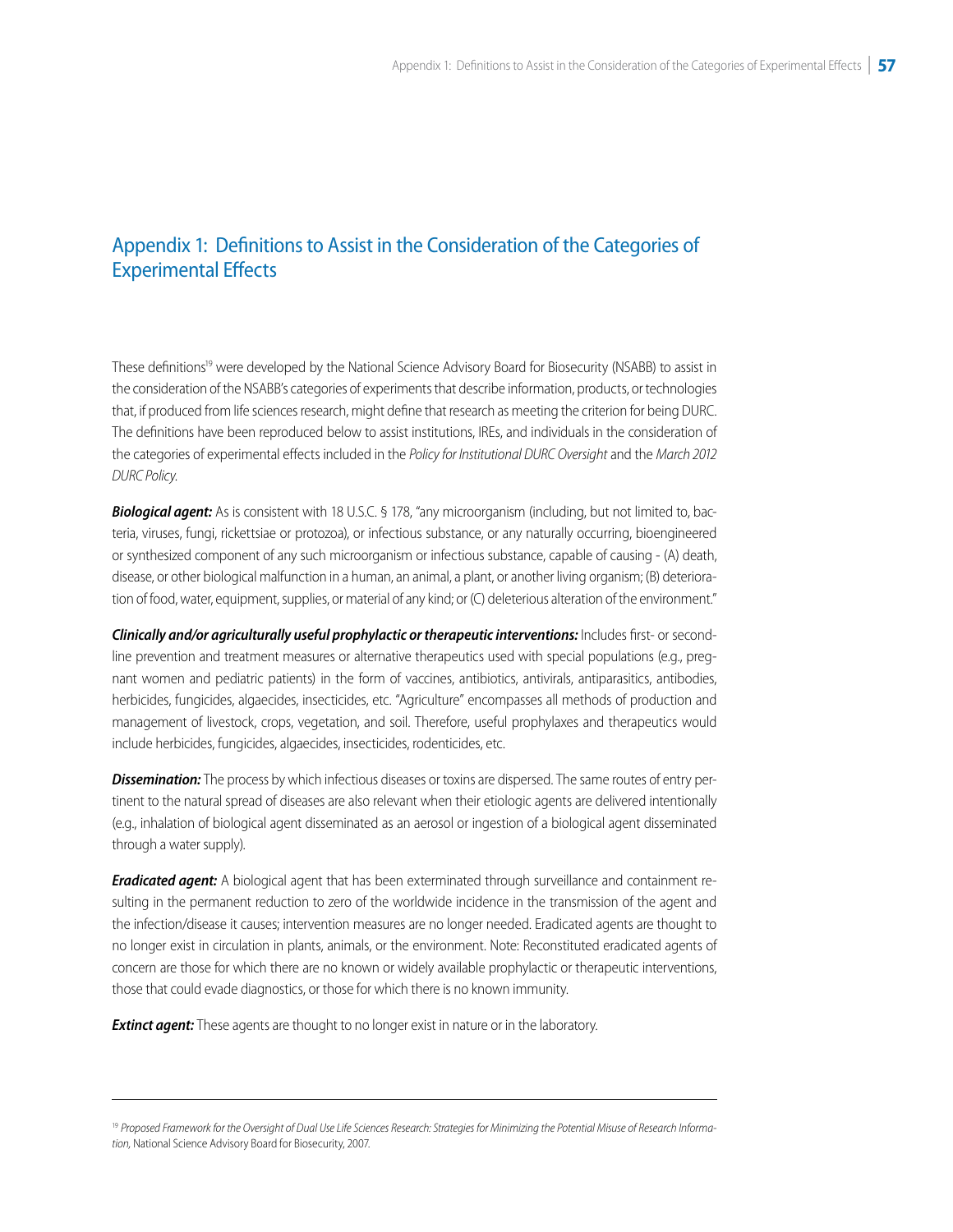*Harmful consequences:* The ability of a biological agent or toxin to critically alter normal biological functions, inflict damage on public health resources, materiel, and public safety. This would include augmenting properties such as virulence, infectivity, stability, transmissibility, or the ability of the biological agent or toxin to be disseminated.

Host population: A collection of organisms that constitutes a specific group or occurs in a specified habitat. In the context of the DURC definition, this phrase implies that the misapplication of the knowledge, products, or technologies derived from the research has the potential to broadly impact a population of host organisms.

*Host range:* The number of different species or populations that can become infected by a biological agent, causing disease in the host or allowing the host to become a carrier.

**Immunity:** Encompasses all aspects of host immunity (e.g., active, adaptive, adoptive, passive, innate, and immune modulators).

*Immunization:* Refers to the active or passive induction of immunity through inoculation (e.g., natural inoculation or vaccination) with an immunizing agent or with antibodies; this includes antitoxins and toxoids.

*Novel agent:* An agent that has not existed previously and is considered unique based on its biological or other properties and traits (e.g., genotype and phenotype). Novel agents of concern are those for which there are no known or widely available prophylactic or therapeutic interventions, those that could evade detection, or those for which there is no known immunity.

**Small interfering RNA (siRNA):** Also known as "short interfering RNA" or "silencing RNA"; a class of RNA molecules that play a variety of roles in biology; most notably, siRNA is involved in the RNA interference (RNAi) pathway where the siRNA interferes with the expression of a specific gene.

*Stability:* The ability of a biological agent to remain viable when exposed to various environmental factors, including temperature, relative humidity, atmospheric pollution, and sunlight. Stability also includes persistence in a host.

*Toxin:* As is consistent with 18 U.S.C. § 178, "the toxic material or product of plants, animals, microorganisms (including, but not limited to, bacteria, viruses, fungi, rickettsiae or protozoa), or infectious substances, or a recombinant or synthesized molecule, whatever the origin and method of production, and includes: (A) any poisonous substance or biological product that may be engineered as a result of biotechnology that is produced by a living organism; or (B) any poisonous isomer or biological product, homolog, or derivative of such a substance."

*Transmissibility:* The ease with which an agent spreads from host to host or from vector to host, e.g., via arthropod vectors.

**Tropism:** The specificity of a biological agent or toxin for a particular host tissue or cell.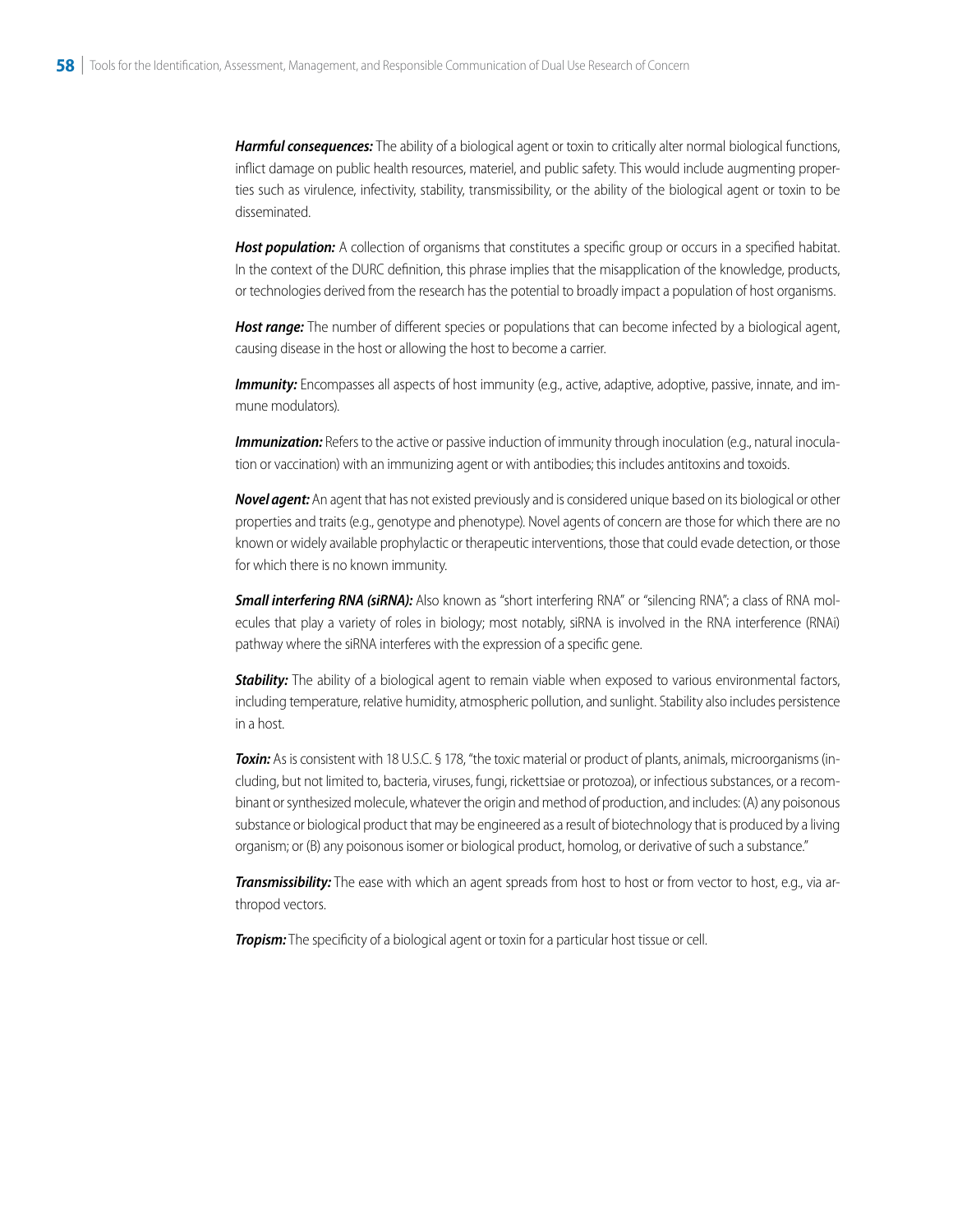# <span id="page-51-0"></span>Appendix 2: Template for Notifying the IRE of Research That Requires Institutional Review

**Note on this template:** This template is designed to assist principal investigators (PIs) in conducting initial reviews and ongoing assessments of research that may be subject to DURC oversight. This template includes information that may be useful for the institutional review entity (IRE), should it be called upon to review the research.

The use of this template by institutions is optional. Institutions may choose to utilize this template as a starting point for developing their own materials or tools based on the specific issues or needs of the institution.

The *Policy for Institutional DURC Oversight* requires PIs at institutions subject to the Policy<sup>20</sup> to notify the IRE as soon as:<sup>21</sup>

- A. The PI's research directly involves nonattenuated<sup>22</sup> forms of one or more of the listed agents; or
- B. The PI's research with nonattenuated forms of one or more of the listed agents also produces, aims to produce, or can be reasonably anticipated to produce one or more of the seven listed experimental effects; or
- C. The PI concludes that his or her research with nonattenuated forms of one or more of the listed agents that also produces, aims to produce, or can be reasonably anticipated to produce one or more of the seven listed experimental effects may meet the definition of DURC and should be considered (or reconsidered) by the IRE for its DURC potential.

This notification must include the PI's assessment of the applicability of any of the seven listed experimental effects. More information on the identification and assessment of research that requires institutional review can be found in **Section B** of the *Companion Guide.* 

Each institution is responsible for establishing and implementing its own internal policies and practices that provide for the identification and effective oversight of DURC. This includes establishing a mechanism for the PI to immediately refer a project to the IRE, when applicable. The institution may require the use of a specific form and/or additional supporting documentation (e.g., project proposals, progress reports).

<sup>20</sup> The *Policy for Institutional DURC Oversight* and its oversight requirements apply to the following institutions: (1) USG departments and agencies that fund or conduct life sciences research, (2) institutions within the United States that receive USG funds to conduct or sponsor life sciences research and conduct or sponsor research, regardless of source of funding, that involves 1 or more of the 15 agents or toxins listed in the Policy, and (3) institutions outside the United States that receive USG funds to conduct or sponsor research that involves 1 or more of the 15 agents or toxins listed in the Policy.

<sup>21</sup>*USG Policy for Institutional Oversight of Life Sciences Dual Use Research of Concern*, September 24, 2014, [http://www.phe.gov/s3/dualuse/](http://www.phe.gov/s3/dualuse/Pages/default.aspx) [Pages/default.aspx,](http://www.phe.gov/s3/dualuse/Pages/default.aspx) Section 7.1.A.

<sup>&</sup>lt;sup>22</sup> The 15 agents and toxins listed in this Policy are subject to the select agent regulations (42 CFR Part 73, 7 CFR Part 331, and 9 CFR Part 121), which set forth the requirements for possession, use, and transfer of select agents and toxins, and have the potential to pose a severe threat to human, animal, or plant health, or to animal or plant products. It is important to note, however, that the Federal Select Agent Program does not oversee the implementation of this Policy or the March 2012 DURC Policy.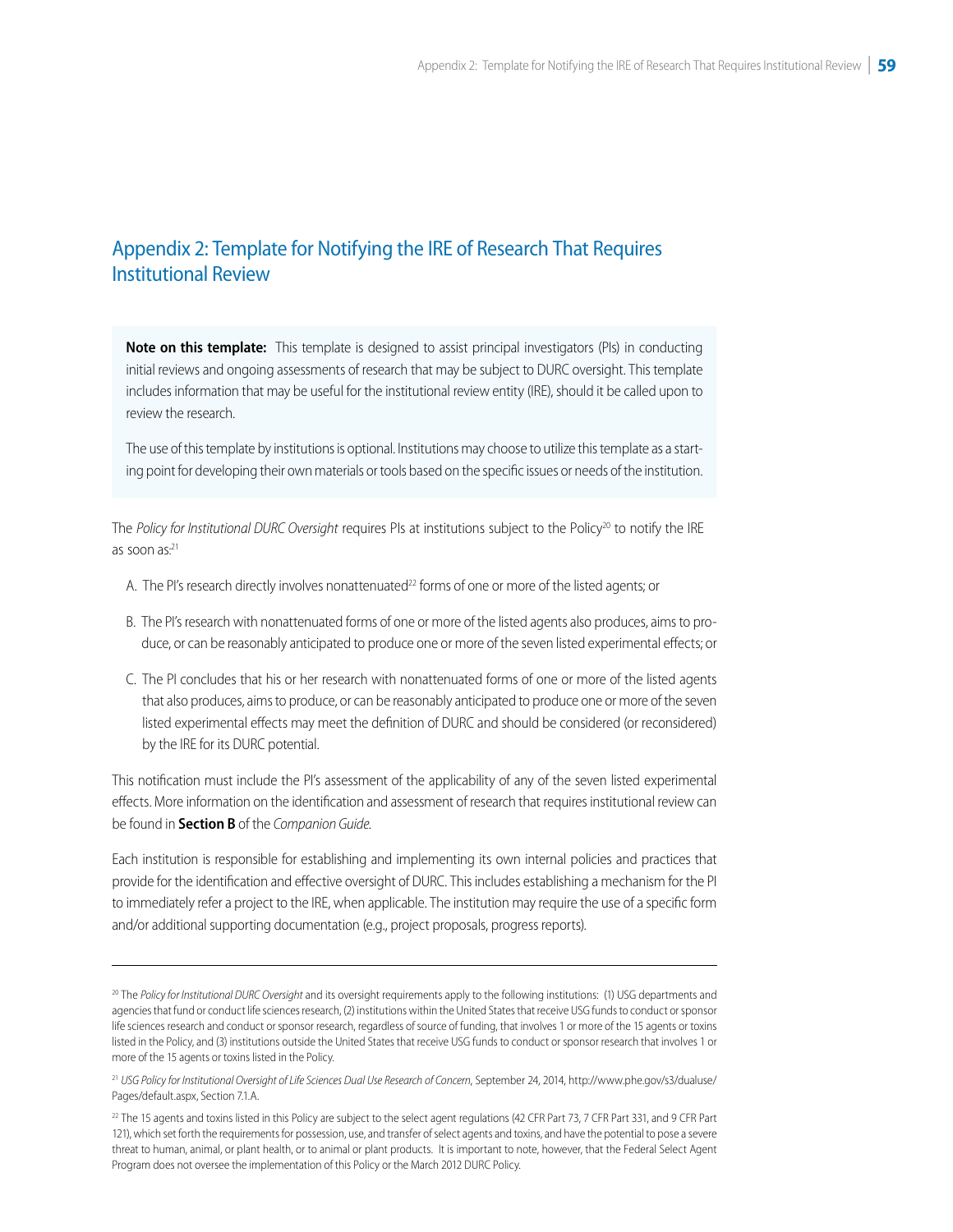Template for Notifying the IRE of Research That Requires Institutional Review

# 1. Contact Information

#### 1.1 Principal Investigator (PI)

| Phone number: |
|---------------|
|               |
| Fax:          |
|               |
| Email:        |
|               |
|               |
|               |

#### 1.2 Person Preparing This Document (If Not the PI)

| Name:  | Phone number: |
|--------|---------------|
| Email: | Fax:          |

# 2. Project Information

Please identify any life sciences research you conduct at this institution that directly involves nonattenuated forms of one or more of the agents listed below (please use a separate form for each identified project). If none of the agents are identified, your research is *not* subject to institutional DURC oversight. However, PIs should be aware that, if at any time, research is initiated that involves any of the below listed agents, he or she will need to immediately notify the institutional review entity (IRE) (or appropriate institutional authority), per the policy of this institution.

#### 2.1 Project Title(s)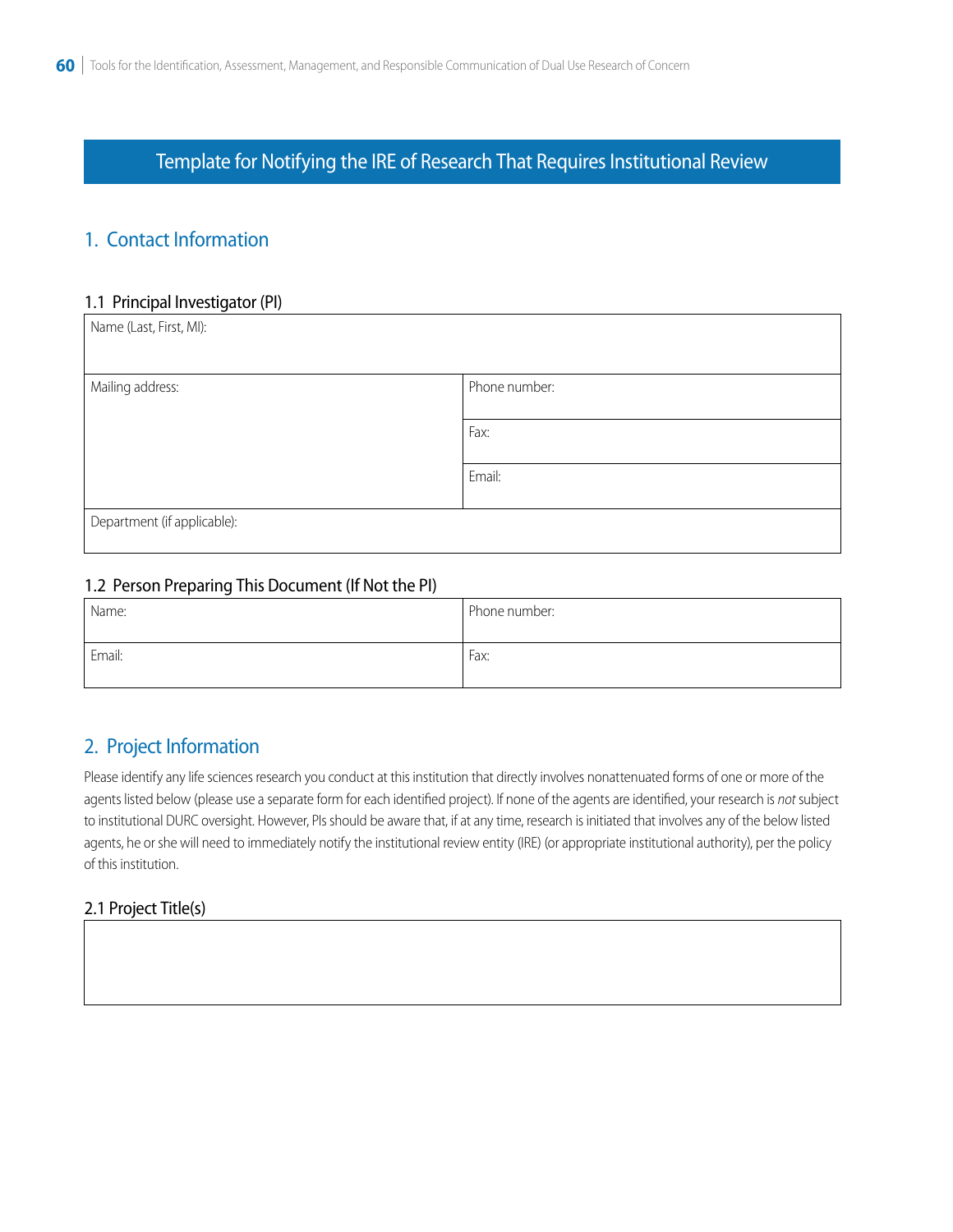#### 2.2 Agent or Toxin Involved in Project (Check All That Apply)

| Avian influenza virus (highly pathogenic)                                                        | Marburg virus                                    |  |  |
|--------------------------------------------------------------------------------------------------|--------------------------------------------------|--|--|
| Bacillus anthracis                                                                               | Reconstructed 1918 influenza virus               |  |  |
| Botulinum neurotoxin (any quantity)                                                              | Rinderpest virus                                 |  |  |
| Burkholderia mallei                                                                              | Toxin-producing strains of Clostridium botulinum |  |  |
| Burkholderia pseudomallei                                                                        | Variola major virus                              |  |  |
| Ebola virus                                                                                      | Variola minor virus                              |  |  |
| Foot-and-mouth disease virus                                                                     | Yersinia pestis                                  |  |  |
| Francisella tularensis                                                                           |                                                  |  |  |
| 2.3 Type of Funding Source(s) for This Project                                                   |                                                  |  |  |
| Department/institutional funds                                                                   | Business /industry                               |  |  |
| Foundation                                                                                       | Other                                            |  |  |
| Federal funds                                                                                    |                                                  |  |  |
| If project is supported with Federal funds, name of funding agency and grant or contract number: |                                                  |  |  |

# 3. Training of Laboratory Personnel

The *Policy for Institutional DURC Oversight* requires that all laboratory personnel (i.e., those under the supervision of laboratory leadership, including graduate students, postdoctoral fellows, research technicians, laboratory staff, and visiting scientists) conducting research with nonattenuated forms of 1 or more of the 15 listed agents have received education and training on DURC. Please indicate below the names of all laboratory personnel involved in this project and include the titles and dates of any DURC training.

| Name | <b>Title/Role</b> | <b>Title of DURC Training</b> | <b>Completion Date(s)</b> |
|------|-------------------|-------------------------------|---------------------------|
|      |                   |                               |                           |
|      |                   |                               |                           |
|      |                   |                               |                           |
|      |                   |                               |                           |
|      |                   |                               |                           |
|      |                   |                               |                           |
|      |                   |                               |                           |

(Please insert more rows as necessary.)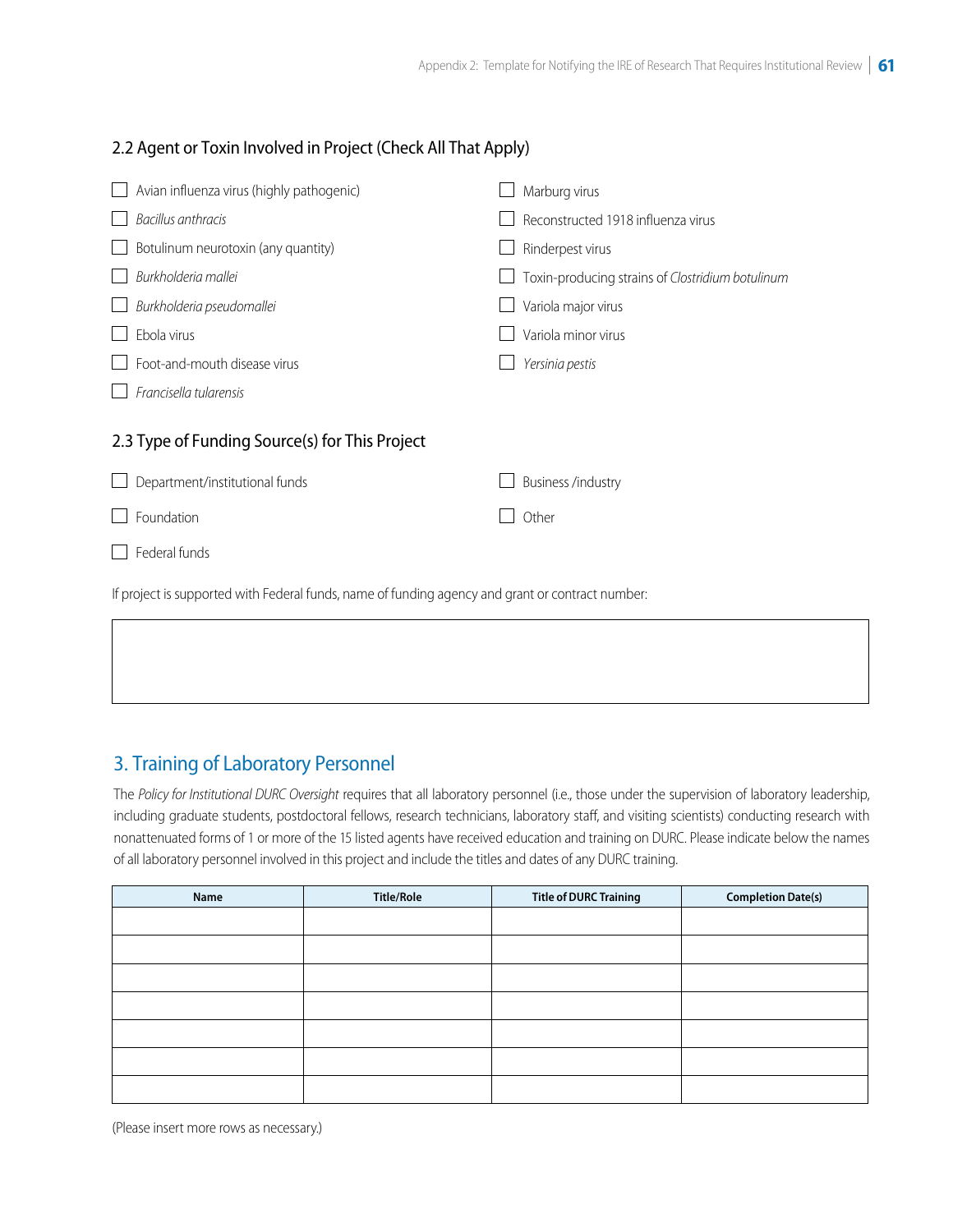# 4. Assessment by the PI for Experimental Effects

PIs are required to assess whether any research directly involving nonattenuated forms of 1 or more of the 15 listed agents produces, aims to produce, or is reasonably anticipated to produce 1 or more of the experimental effects listed in Section 6.2.2 of the *Policy for Institutional DURC Oversight* (relisted below). Note: the research and this assessment must be submitted to the IRE for review regardless of whether any of the following experimental effects apply.

Enhances the harmful consequences of the agent or toxin.

If checked, please explain below:

 $\Box$  Disrupts immunity or the effectiveness of an immunization against the agent or toxin without clinical or agricultural justification.

If checked, please explain below:

 $\overline{\phantom{a}}$  $\Box$  Confers to the agent or toxin resistance to clinically or agriculturally useful prophylactic or therapeutic interventions against that agent or toxin or facilitates its ability to evade detection methodologies.

If checked, please explain below:

Alters properties of the agent or toxin in a manner that would enhance its stability, transmissibility, or ability to be disseminated.

If checked, please explain below:

Alters the host range or tropism of the agent or toxin.

If checked, please explain below:

Enhances the susceptibility of a host population to the agent or toxin.

If checked, please explain below: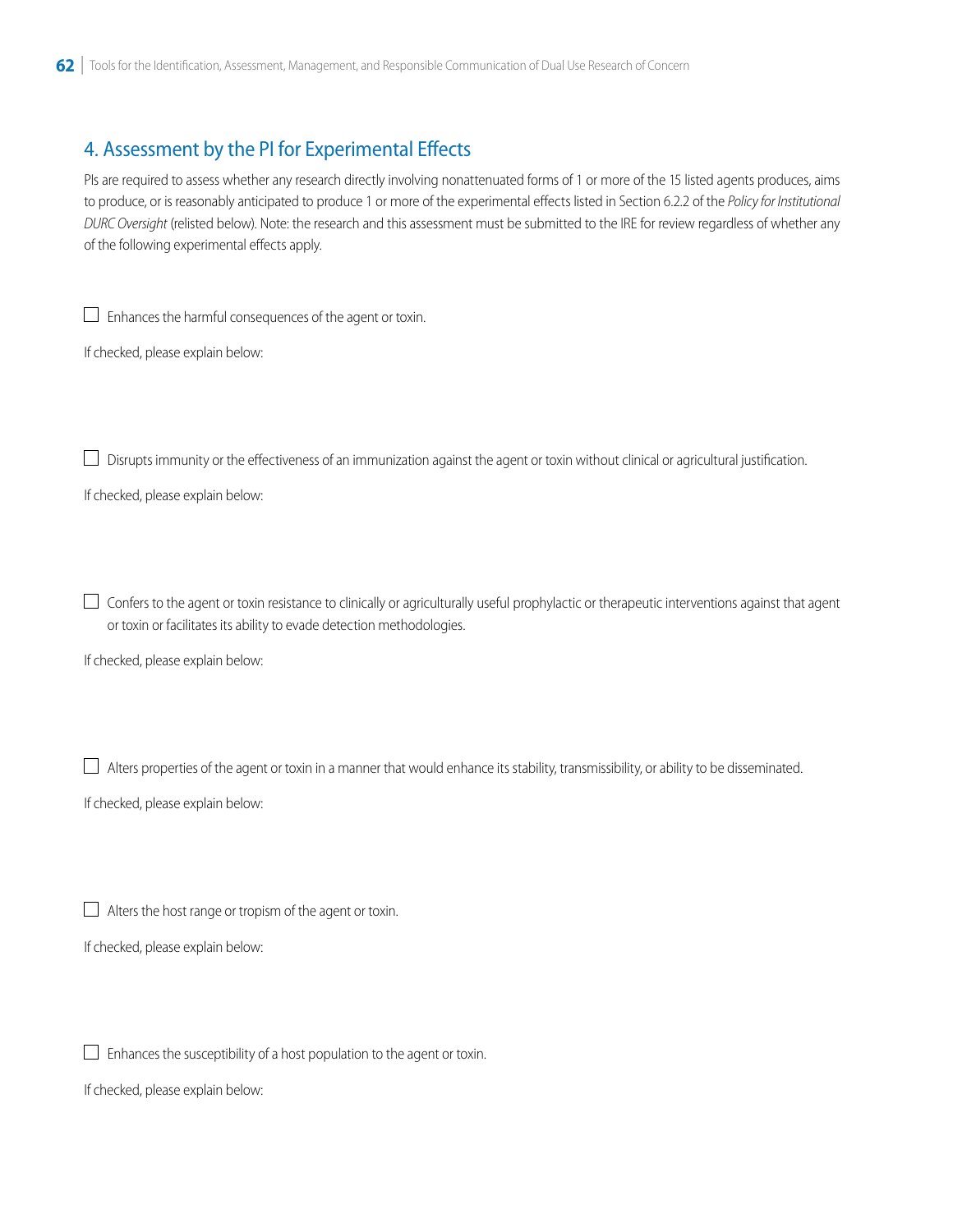Generates or reconstitutes an eradicated or extinct agent or toxin listed in Section 2.2 of this form.

If checked, please explain below:

As a reminder, if there is a change in this research with respect to the applicability of any of the seven experimental effects, or if the PI, for any reason, thinks the research needs to be reconsidered by the IRE for DURC potential, the PI should submit this form again to the IRE with his/her revised assessment.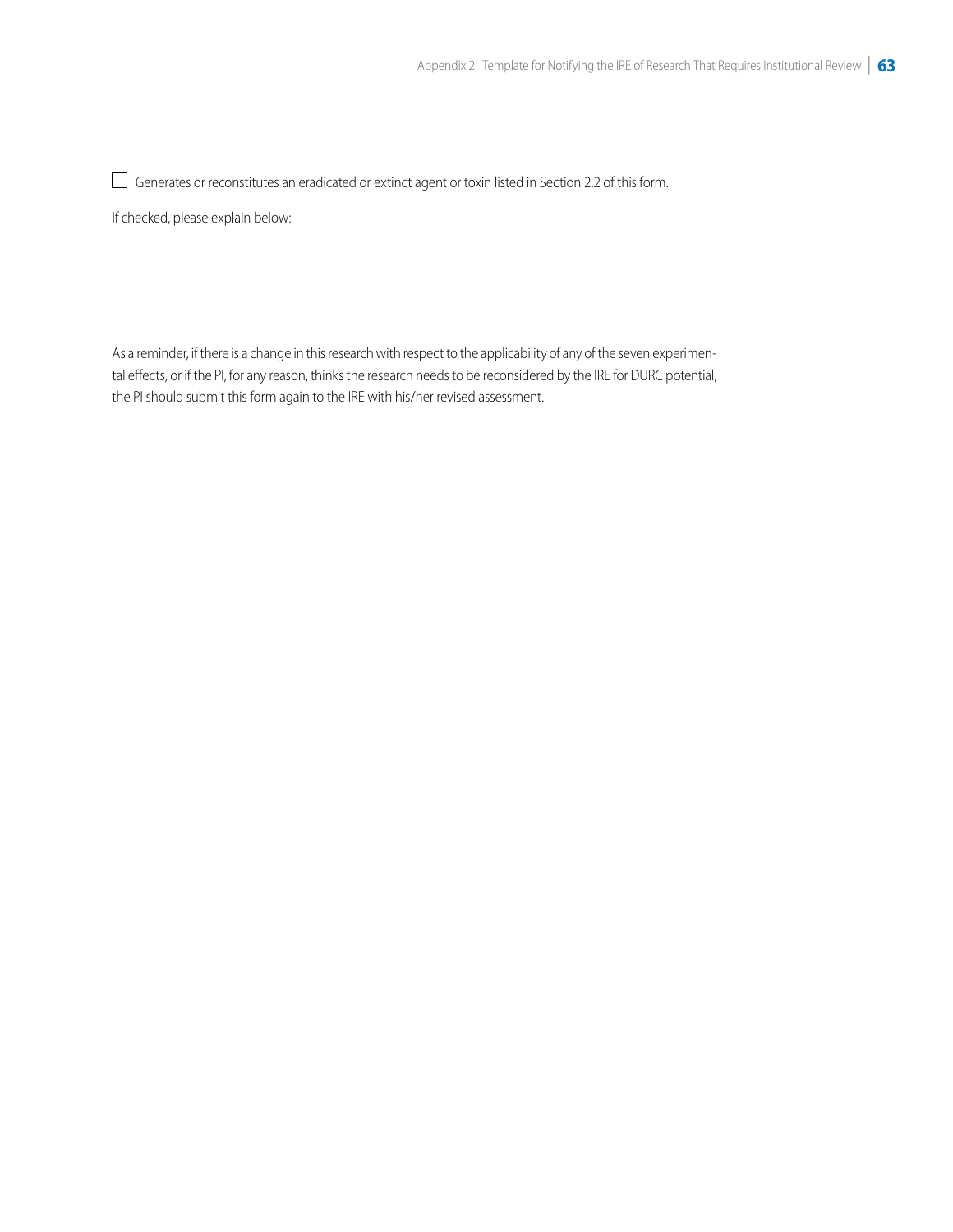## <span id="page-56-0"></span>Appendix 3: Template for Assessment by the IRE of Research for DURC **Potential**

**Note on this template:** This template is designed to assist the institutional review entity (IRE) in its review and assessment of research for DURC potential. Such a review is initiated after a principal investigator (PI) identifies research directly involving nonattenuated forms of 1 or more of the 15 listed agents. This template guides IREs through the process of verifying that research meets the scope of the *Policy for Institutional DURC Oversight*, determining whether the research is DURC, and considering the risks and benefits of any identified DURC.

The use of this template by institutions or IREs is optional. Institutions may choose to utilize this template as a starting point to develop their own materials or tools based on the specific issues or needs of the institution.

The *Policy for Institutional DURC Oversight* requires that all research identified by a PI as directly involving nonattenuated<sup>23</sup> forms of 1 or more of the 15 listed agents be reviewed by an IRE. The responsibilities of the IRE in completing this step of the review process are as follows:<sup>24</sup>

- $\blacksquare$  Verify that the research identified by the PI directly involves nonattenuated forms of one or more of the listed agents.
- **Review the PI's assessment and make a final determination of the applicability of the listed experimental** effects.
- If the research is assessed to meet the scope of the *Policy for Institutional DURC Oversight*, conduct a risk assessment and determine whether the research meets the DURC definition; the IRE should then immediately notify the appropriate institutional authority of the review outcomes.
- If the research meets the DURC definition, the IRE must consider both the identified risks and anticipated benefits, and it should then draft a risk mitigation plan (see **Sections C and D** of the *Companion Guide*).

<sup>&</sup>lt;sup>23</sup> The 15 agents and toxins listed in this Policy are subject to the select agent regulations (42 CFR Part 73, 7 CFR Part 331, and 9 CFR Part 121), which set forth the requirements for possession, use, and transfer of select agents and toxins, and have the potential to pose a severe threat to human, animal, or plant health, or to animal or plant products. It is important to note, however, that the Federal Select Agent Program does not oversee the implementation of this Policy or the March 2012 DURC Policy.

<sup>24</sup>*USG Policy for Institutional Oversight of Life Sciences Dual Use Research of Concern*, September 24, 2014, [http://www.phe.gov/s3/dualuse/](http://www.phe.gov/s3/dualuse/Pages/default.aspx) [Pages/default.aspx,](http://www.phe.gov/s3/dualuse/Pages/default.aspx) Section 7.2.B.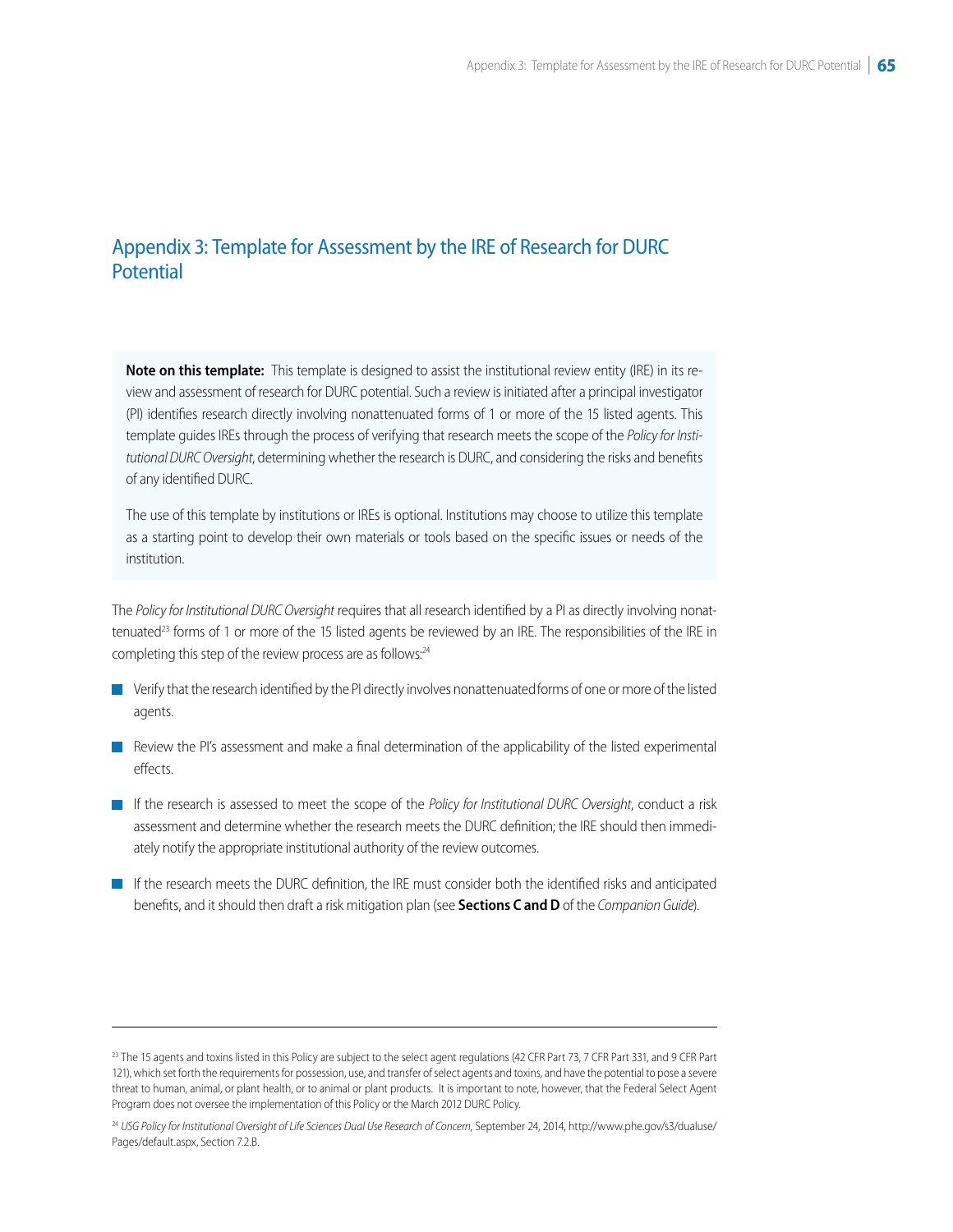# Template for Assessment by the IRE of Research for DURC Potential

# 1. Contact Information

#### 1.1 Institutional Review Entity

| Name of entity:             | Date(s) of review: |
|-----------------------------|--------------------|
|                             |                    |
| Mailing address:            | Phone number:      |
|                             | Fax:               |
|                             | Email:             |
| Department (if applicable): |                    |

#### 1.2 Person Preparing This Document

| Name:  | Phone number: |
|--------|---------------|
| Email: | Fax:          |

# 2. Project Information

#### 2.1 Principal Investigator

| Name (First, Last, MI):     |               |
|-----------------------------|---------------|
| Mailing address:            | Phone number: |
|                             | Fax:          |
|                             | Email:        |
| Department (if applicable): |               |

#### 2.2 Project Title(s)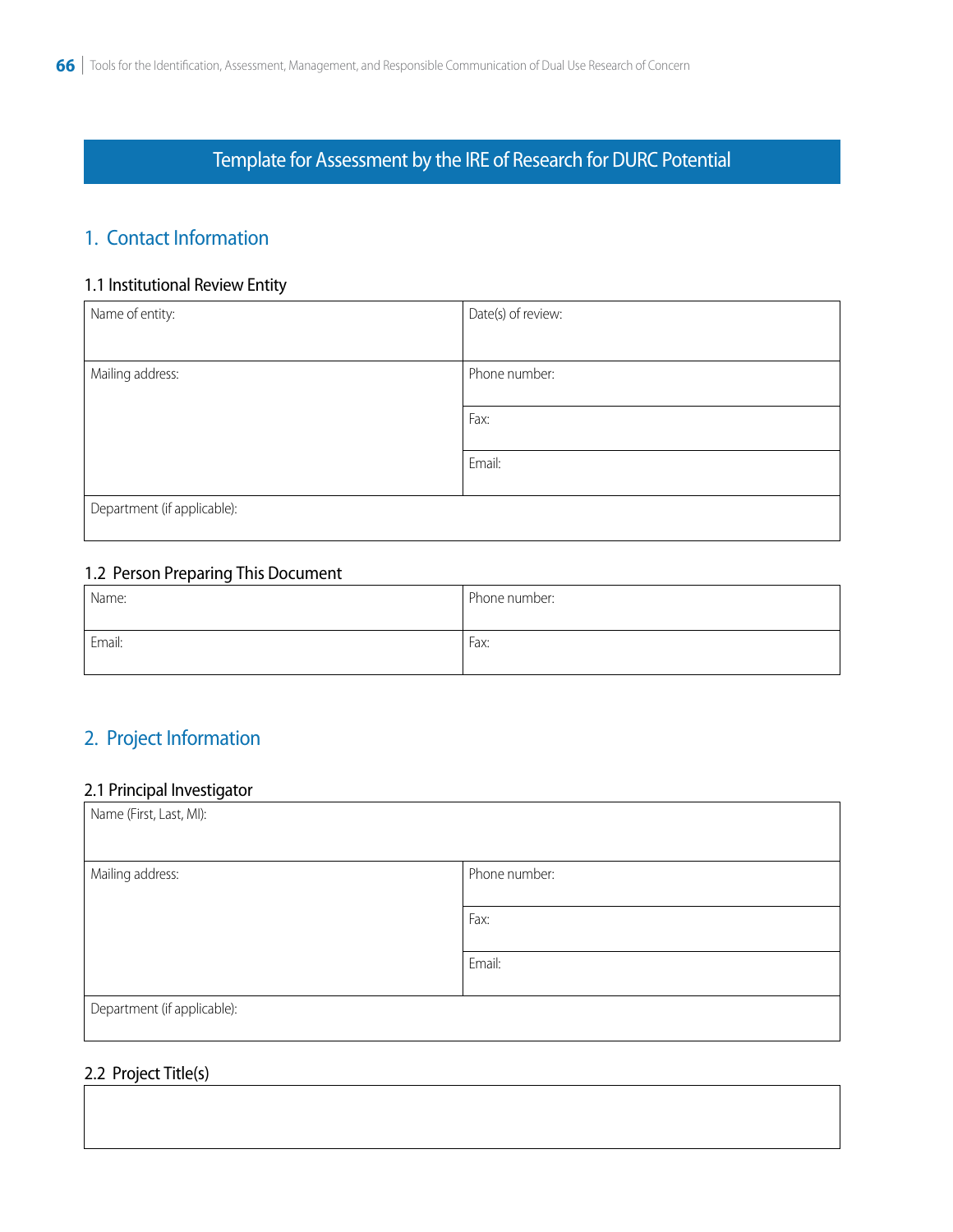## 2.3 Review(s) of Research by PI

Please list prior dates of reviews or assessments by the PI of research for DURC potential. For each date, please include a copy of the review or assessment.

| <b>Date</b> |  |
|-------------|--|
|             |  |
|             |  |
|             |  |
|             |  |
|             |  |

## 2.4 Agent or Toxin Involved in Project (Check All That Apply).

Please verify that this project directly involves nonattenuated forms of 1 or more of the 15 listed agents.

| Avian influenza virus (highly pathogenic)<br>$\mathbf{1}$ | Marburg virus                                                    |
|-----------------------------------------------------------|------------------------------------------------------------------|
| Bacillus anthracis                                        | Reconstructed 1918 influenza virus                               |
| Botulinum neurotoxin (any quantity)<br>$\Box$             | Rinderpest virus                                                 |
| Burkholderia mallei                                       | Toxin-producing strains of Clostridium botulinum<br>$\mathbf{I}$ |
| Burkholderia pseudomallei<br>$\mathbf{I}$                 | Variola major virus                                              |
| Ebola virus                                               | Variola minor virus                                              |
| Foot-and-mouth disease virus                              | Yersinia pestis                                                  |
| Francisella tularensis                                    |                                                                  |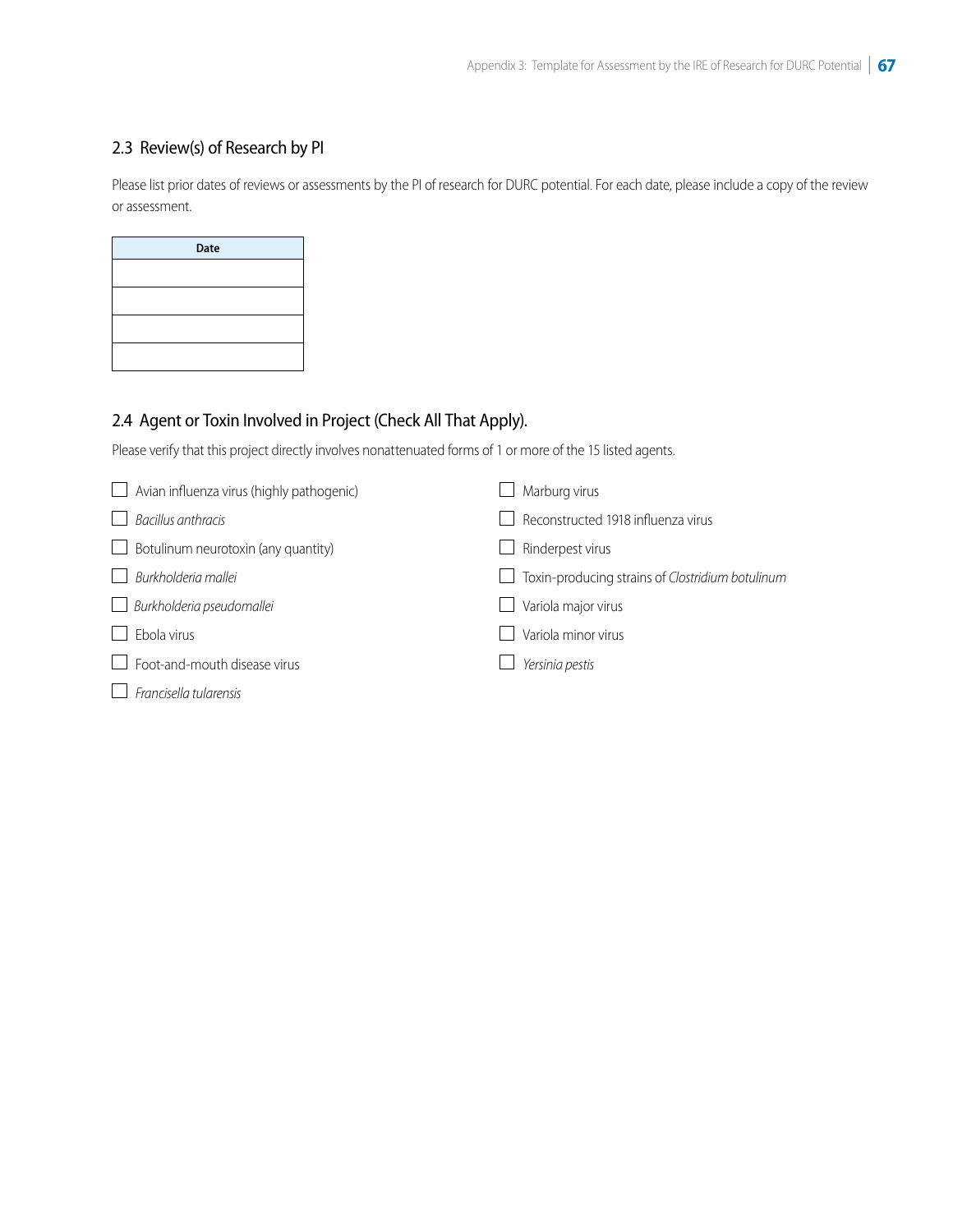# 3. Assessment by the IRE for Experimental Effects

Please indicate whether the research project identified above produces, aims to produce, or can be reasonably anticipated to produce any of the following experimental effects. The IRE should review descriptions of the research in question, the PI's assessment of the applicability of the categories of experiments, and other relevant information, as warranted. Examples of materials to consider include the project proposal, any project reports, any outcomes of previous reviews for dual use, and examples of similar research in the literature.

 $\Box$  Enhances the harmful consequences of the agent or toxin.

If checked, please explain below:

 $\Box$  Disrupts immunity or the effectiveness of an immunization against the agent or toxin without clinical or agricultural justification.

If checked, please explain below:

 $\Box$  Confers to the agent or toxin resistance to clinically or agriculturally useful prophylactic or therapeutic interventions against that agent or toxin or facilitates its ability to evade detection methodologies.

If checked, please explain below:

 $\Box$  Alters properties of the agent or toxin in a manner that would enhance its stability, transmissibility, or ability to be disseminated.

If checked, please explain below:

 $\Box$  Alters the host range or tropism of the agent or toxin.

If checked, please explain below:

 $\Box$  Enhances the susceptibility of a host population to the agent or toxin.

If checked, please explain below:

 $\Box$  Generates or reconstitutes an eradicated or extinct agent or toxin listed in Section 2.4 of this form.

If checked, please explain below: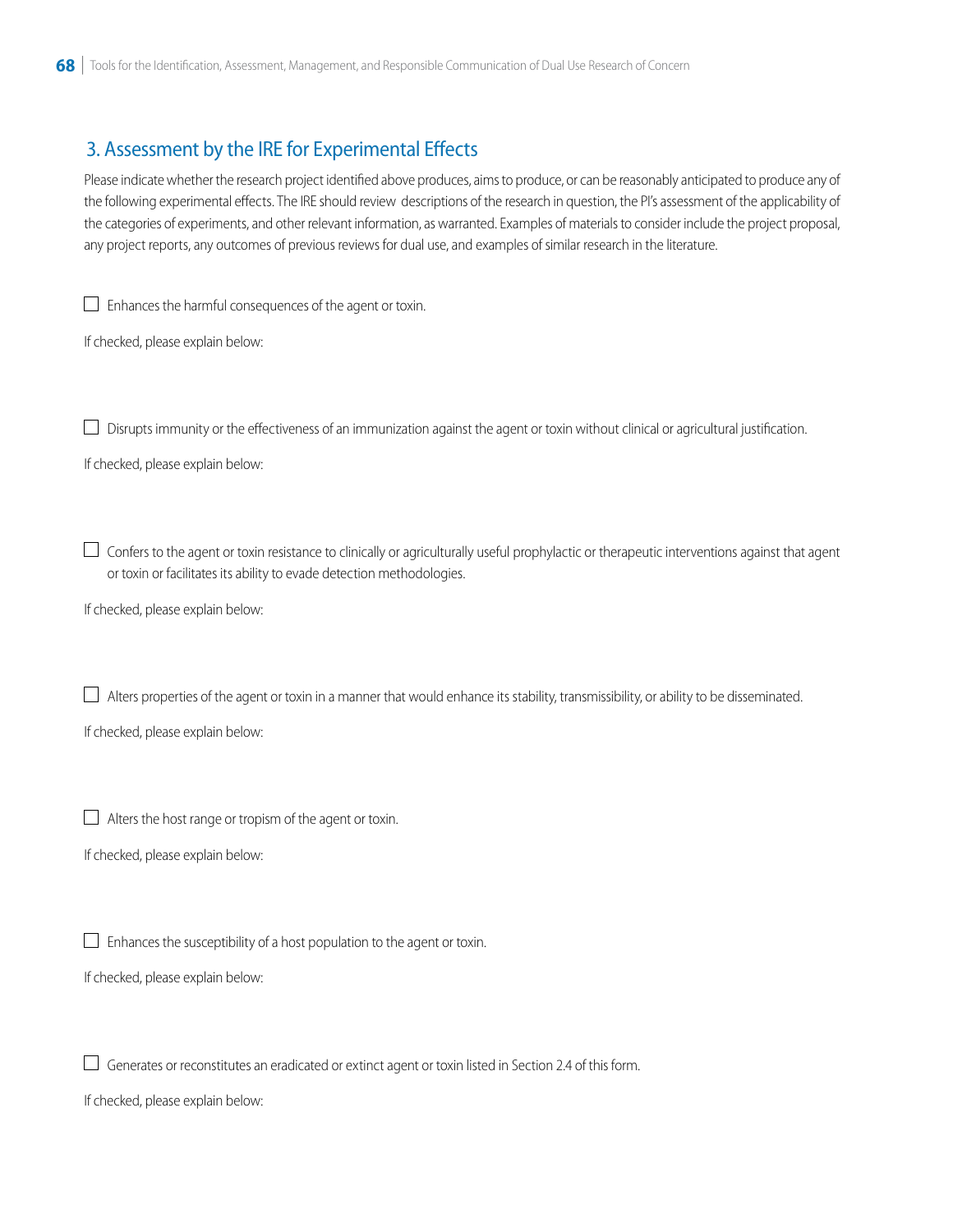**If** *none* **of the above experimental effects applies,** the research does not meet the scope of the *Policy for Institutional DURC Oversight,*  and the IRE does not need to continue with this assessment. The PI should be informed that if at any time the reviewed research produces or can be reasonably anticipated to produce a previously unanticipated experimental effect listed in Section 6.2.2 of the Policy, or if the reviewed research may meet the definition of DURC, he or she will refer it again to the IRE for review.

## 4. Risk Assessment by the IRE and Determination of DURC

The *Policy for Institutional DURC Oversight* defines DURC as follows:

*Life sciences research that can be reasonably anticipated, based on current understanding, to provide knowledge, information, products, or technologies that could be directly misapplied to pose a significant threat with broad potential consequences to public health and safety, agricultural crops and other plants, animals, the environment, materiel, or national security.* 

When considering whether the research in question meets the definition above, the IRE should first identify the risks associated with the potential misuse of the information, technologies, or products that may be generated. Although risk assessments may be either quantitative or qualitative, the assessment process outlined below is qualitative in nature and requires the consideration and judgment of the IRE on the following:

- **The ways in which knowledge, information, technologies, or products from the research could be misused to harm public health and** safety, agriculture, plants, animals, the environment, materiel, or national security.
- The *ease with which* the knowledge, information, technologies, or products might be misused and the feasibility of such misuse.
- The *magnitude, nature, and scope* of the potential consequences of misuse.

#### 4.1 Points to Consider in Assessing Research for Its Dual Use Potential

Consider the points below to assess the potential risks associated with conducting the research in question or communicating its results. These points address some of the aspects of potential DURC that could be considered, but they are not exhaustive – IREs should augment these points to fit their needs and the research under consideration. This risk assessment is intended to assist IREs in determining whether the research in question meets the definition of DURC. In cases where the research is determined to be DURC, this assessment will also inform the subsequent process of identifying strategies for mitigating those risks.

- **1. The ways in which knowledge, information, technologies, or products from the research could be misused.** Address the following questions and considerations regarding the nature and disposition of the knowledge, information, technology, or products that could be generated by the research under consideration:
	- a. What types of knowledge, information, technology, or products are anticipated to be generated through the research?
	- b. How will the results or products of the research in question be shared or distributed? *Knowledge, information, technology, or products that are freely available and widely distributed may be more easily accessed by individuals with harmful intent.*

– Who will have access to the knowledge, information, technology, or final products?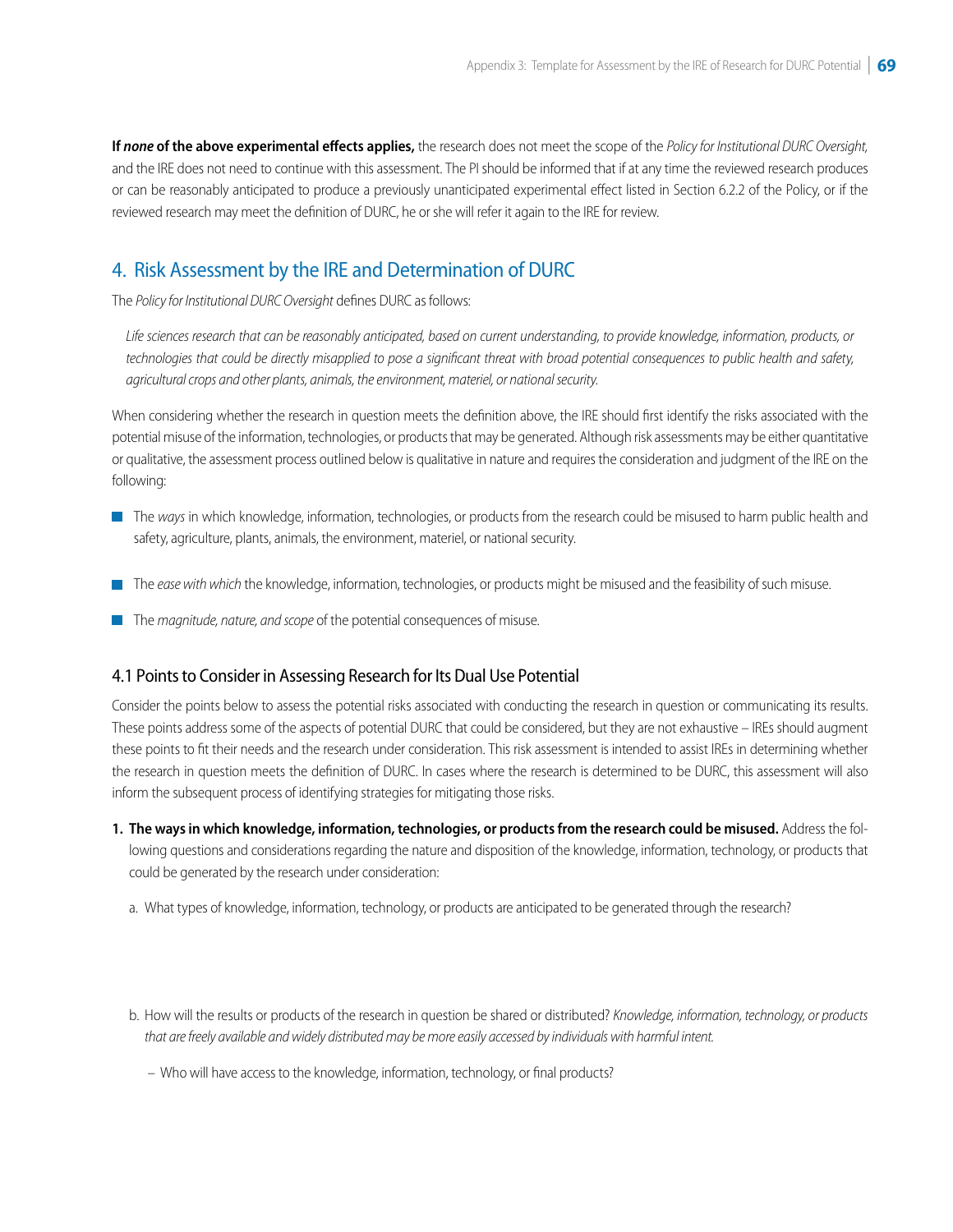- Will it be shared openly or remain within the laboratory?
- c. What is the novelty of the information provided by the research or of the research methods? *Research that adds novel information or consolidates information in novel ways may be of greater concern, whereas information that is already widely available is generally of lower concern.*
	- Have the results of the research been previously described or shared?
	- If so, at what venues and in what detail?
	- How readily available are these results?
- d. Are the products of the research under consideration applicable to other more common or less pathogenic organisms or agents? *Knowledge, information, technology, or products generated from research that could be applied to more commonly available organisms to increase their associated risks may be of greater concern.*
- e. Does the research highlight vulnerabilities in existing countermeasures or public health or agricultural infrastructure?
	- Does the research highlight weaknesses in the ability to prepare for and respond to disease outbreaks that could impact public, agricultural, or environmental health?
	- − Does the research consolidate existing information in ways that highlight vulnerabilities in public health and/or safety preparedness?
- **2. The ease with which the knowledge, information, technologies, or products might be directly misused and the feasibility of such misuse.** IRE members are not expected to have expertise in national security, but IRE members and investigators in general are in a good position to make technical assessments about how readily and in what ways certain knowledge, information, technologies, or products obtained from research might be misused. Address the following questions and considerations regarding factors that impact the likelihood of misuse, including technical feasibility, level of expertise, necessary reagents, or the need for additional scientific advances or technologies.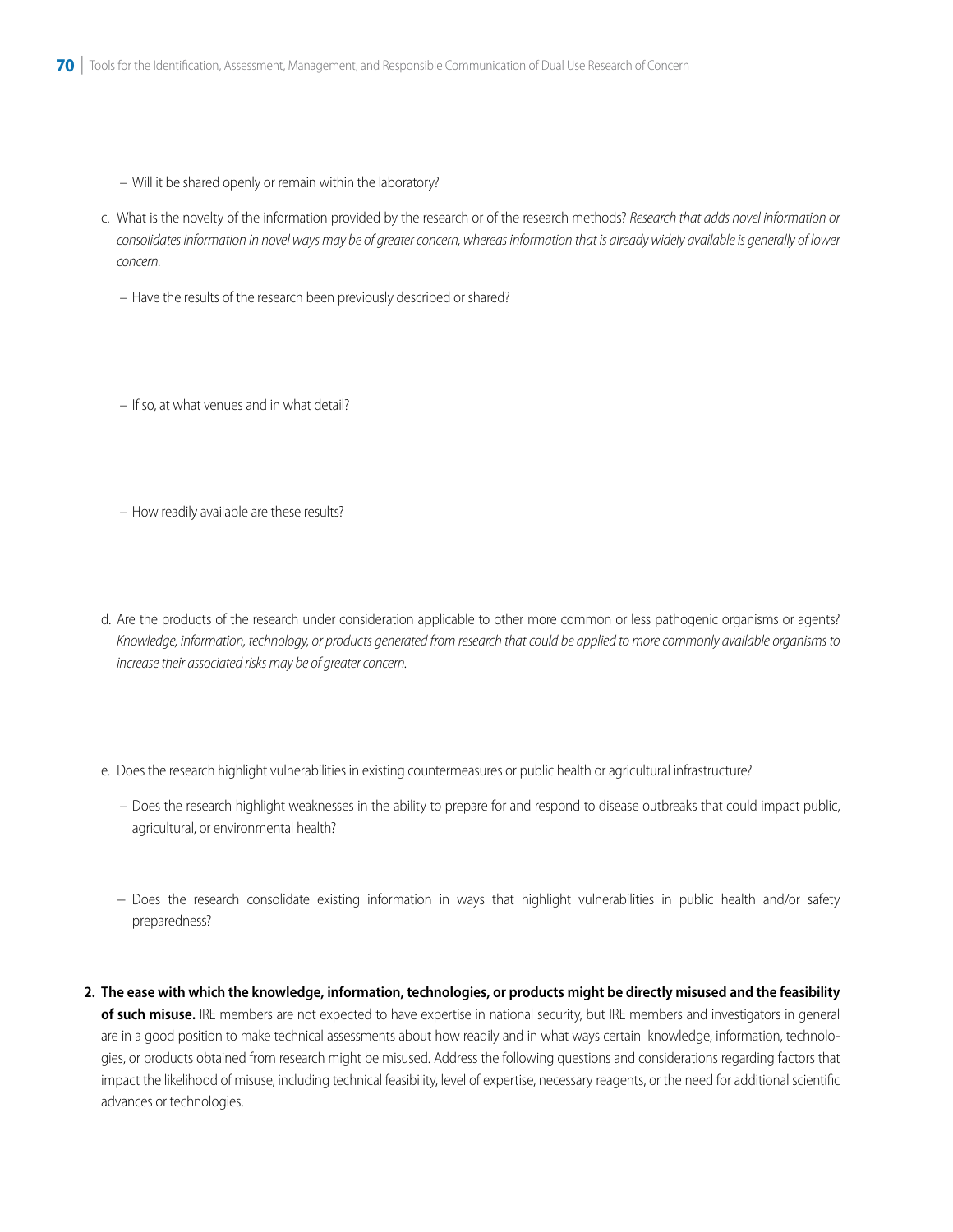- a. Consider the technical expertise and/or physical resources that would be needed to apply the knowledge, information, technology, or product for malevolent purposes. *The risk of misuse may be lower for knowledge, information, technologies, or products that would be expensive, difficult to procure, or that require a high degree of technical skill to facilitate such misuse.* 
	- Would it require a low or high degree of technical skill and sophistication to use the information from dual use research for harmful purposes?
	- Would its misuse require materials, equipment, or reagents that are expensive or difficult to procure?
- b. Consider whether the products of the research in question could be directly misused to pose a threat to public health and safety, agriculture, plants, animals, the environment, materiel, or national security. *The risk of misuse may be higher for research information that can be directly misused than for research information that requires significant additional scientific advances to facilitate its misapplication.*
	- Can the products, information, or technologies generated from the research be directly misapplied? If so, how?
	- If not, do these outcomes of the research need to be combined with other knowledge, information, technology, or products in order to pose a threat? If so, is that other information already available?
- c. Consider the time frame in which information from the research might be misused. *Information that can be misused in the near term may be of greater concern.*
	- Is there concern about immediate or near-future potential use, or is the concern about misuse in the distant future?
- d. Given your responses to the preceding questions, how readily could the knowledge, information, technology, or products from the research be used to threaten public health and safety, agricultural crops and other plants, animals, the environment, materiel, or national security?

**3. Potential consequences of misuse.** When considering the potential consequences of the misuse of scientific knowledge, information, technology, or products obtained from research, think broadly about the potential impacts on public health, agriculture, the environment,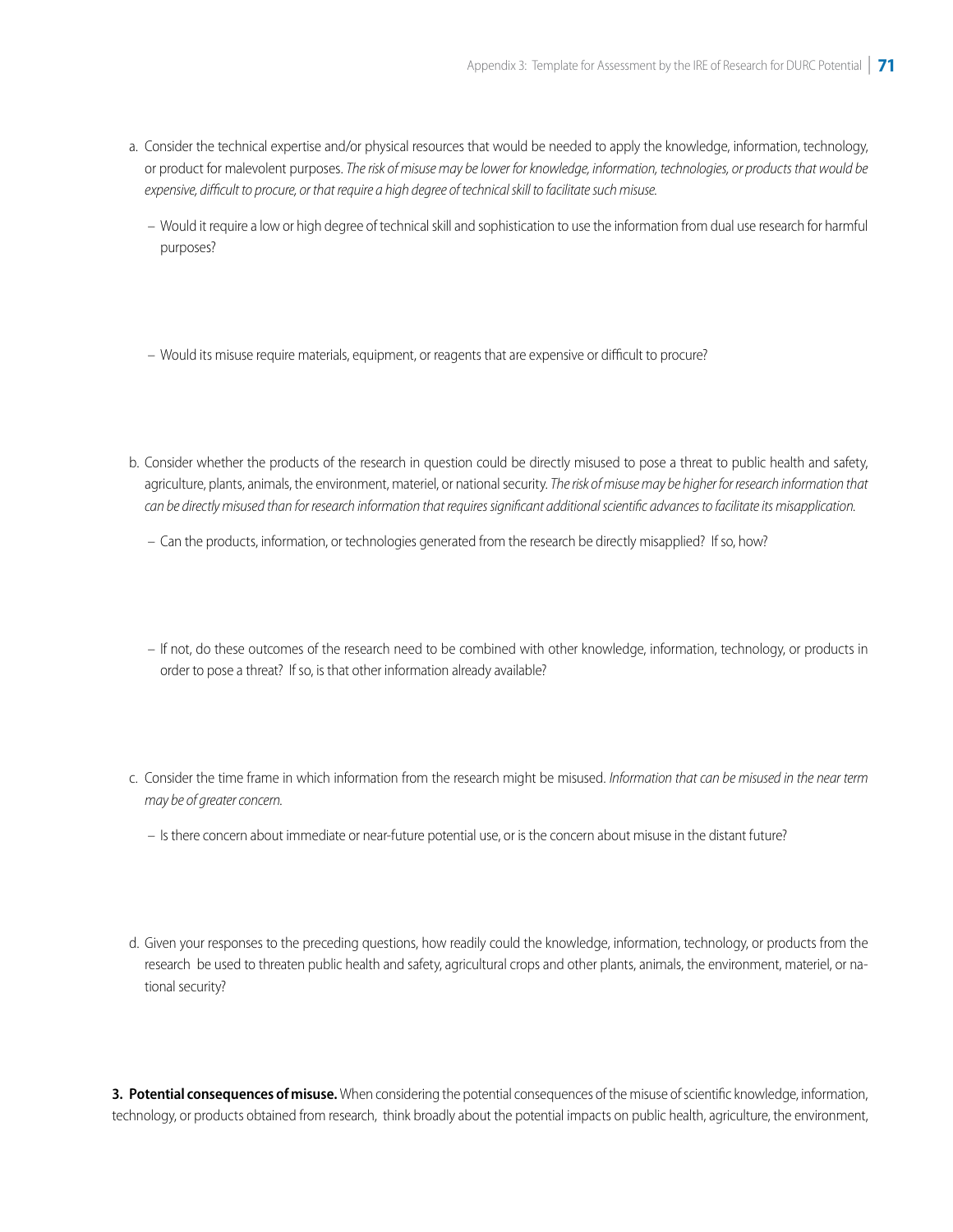and/or the economy from the intentional misapplication of the results from the research in question. In general, information that could be misused to harm large populations of humans, plants, or animals; cause public panic; or require costly response efforts would be considered a greater risk.

- a. Consider the nature of the potential consequences (e.g., harm to the economy, the environment, agriculture, or public health; public terror) that might result from misuse of the research results in question. *Information that could be misused to harm numerous sectors of society or the environment may be of greater concern.*
- b. Consider the scope and magnitude of the potential consequences. *Research or research information that could be misused to cause severe harm, disease, or consequences is generally considered to be of greater concern.*
	- Could the impact on people, plants, and/or animals be considered minor, moderate, or major?
- c. Consider the available countermeasures. *Adequate countermeasures may help to decrease concern about the consequences of misuse. Countermeasures may include drugs, biological products, public health practices, pesticides, or devices intended for diagnosis, detection, mitigation, prevention, or treatment.*
	- Are there currently any countermeasures to help mitigate the potential consequences?
	- Are they readily available?

#### 4.2 Apply the DURC Definition

The IRE should consider the identified risks in determining whether the research in question meets the definition of dual use research of concern (DURC): *"life sciences research that, based on current understanding, can be reasonably anticipated to provide knowledge, information, products, or technologies that could be directly misapplied to pose a significant threat with broad potential consequences to public health and safety, agricultural crops and other plants, animals, the environment, materiel, or national security."* 

**If the IRE determines that the research** *does not* **meet the DURC definition,** the research is not subject to additional institutional DURC oversight. However, the institution must still notify the appropriate USG funding agency of the findings of the institutional review. If significant concerns about dual use remain, the ICDUR should be informed. The ICDUR and the IRE may choose to consult with a representative of the USG department or agency that is funding the research in question.

**If the IRE determines that the research** *does* **meet the DURC definition,** the research is DURC, as defined in the *Policy for Institutional DURC Oversight* and the *March 2012 DURC Policy*, and is subject to additional DURC oversight. The IRE should inform the PI of its findings and proceed with the review process, which includes the development of a draft risk mitigation plan. The institution must notify the appropriate USG funding agency of the IRE's findings within 30 calendar days of review.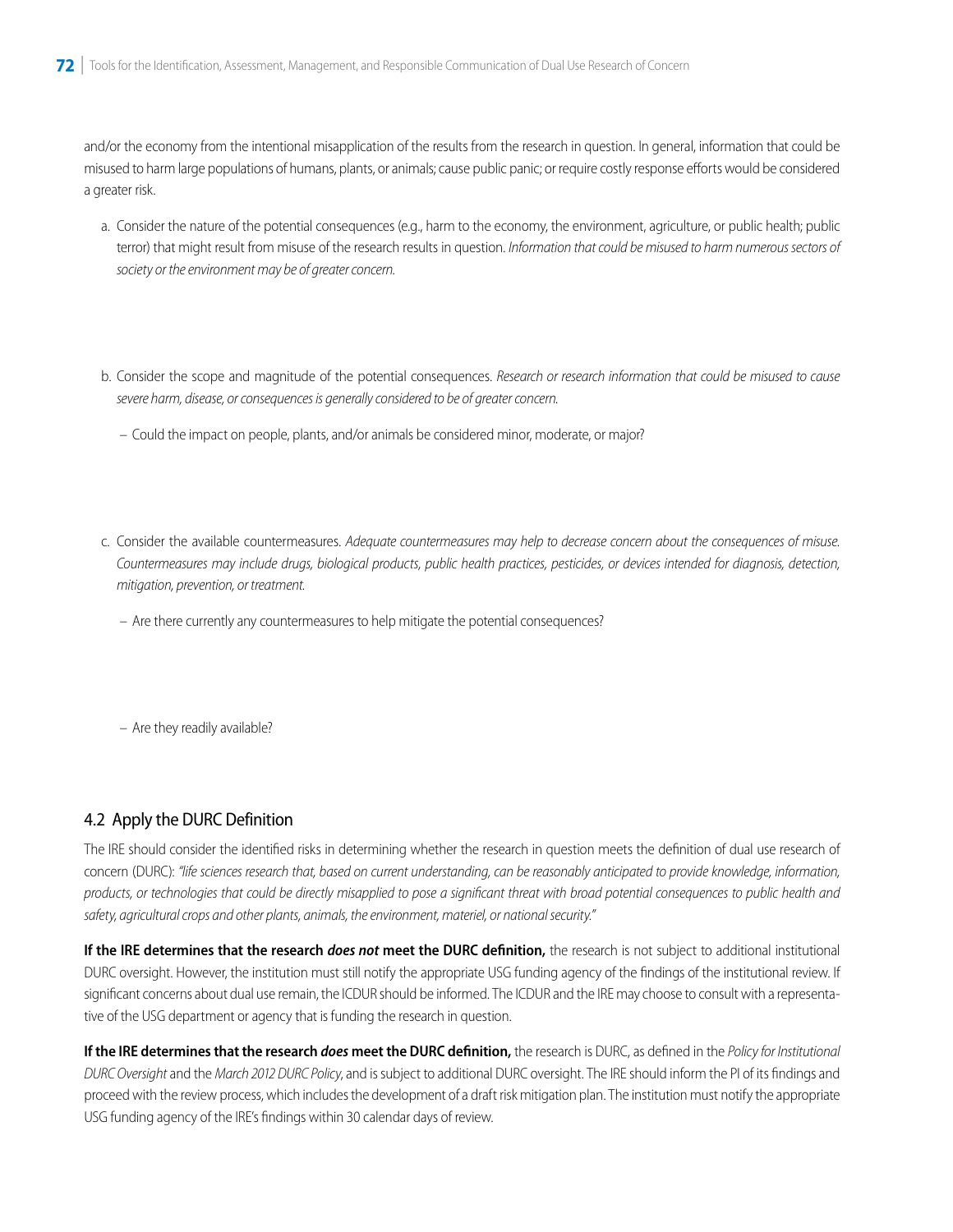### 5. Risk-Benefit Assessment of DURC

For research that has been identified as DURC, it is important to assess the research for its anticipated benefits and to weigh those benefits with the risks identified in Step 4. This process will help determine the acceptable level of risk and inform the most appropriate mitigation strategies. The IRE should use the answers to Step 4 and Step 5 in developing a risk mitigation plan for conducting the research and communicating its findings.

#### 5.1 Points to Consider in Assessing the Benefits of the DURC

The benefits inherent to scientific research are many. Such benefits may impact various sectors of society and be realized over different time frames. The points below address *some* of the aspects of the research that could be considered, but they are not exhaustive – IREs should augment these points to fit their needs and the research under consideration.

- a. Are there potential benefits to the public's health and/or safety from the research?
- b. Are there potential benefits of the research for agriculture, plants, animals, the environment, materiel, or national security?
	- What potential solution does it offer to an identified problem or vulnerability?
- c. Will this research be useful to the scientific, public health, or public safety communities? If so, how?

- d. Because scientific research can have broad impacts, it is important to consider the scope of the potential benefits.
	- Will the knowledge, information, or technology generated from the research be broadly applicable (e.g., to human health, multiple scientific fields, populations of organisms)?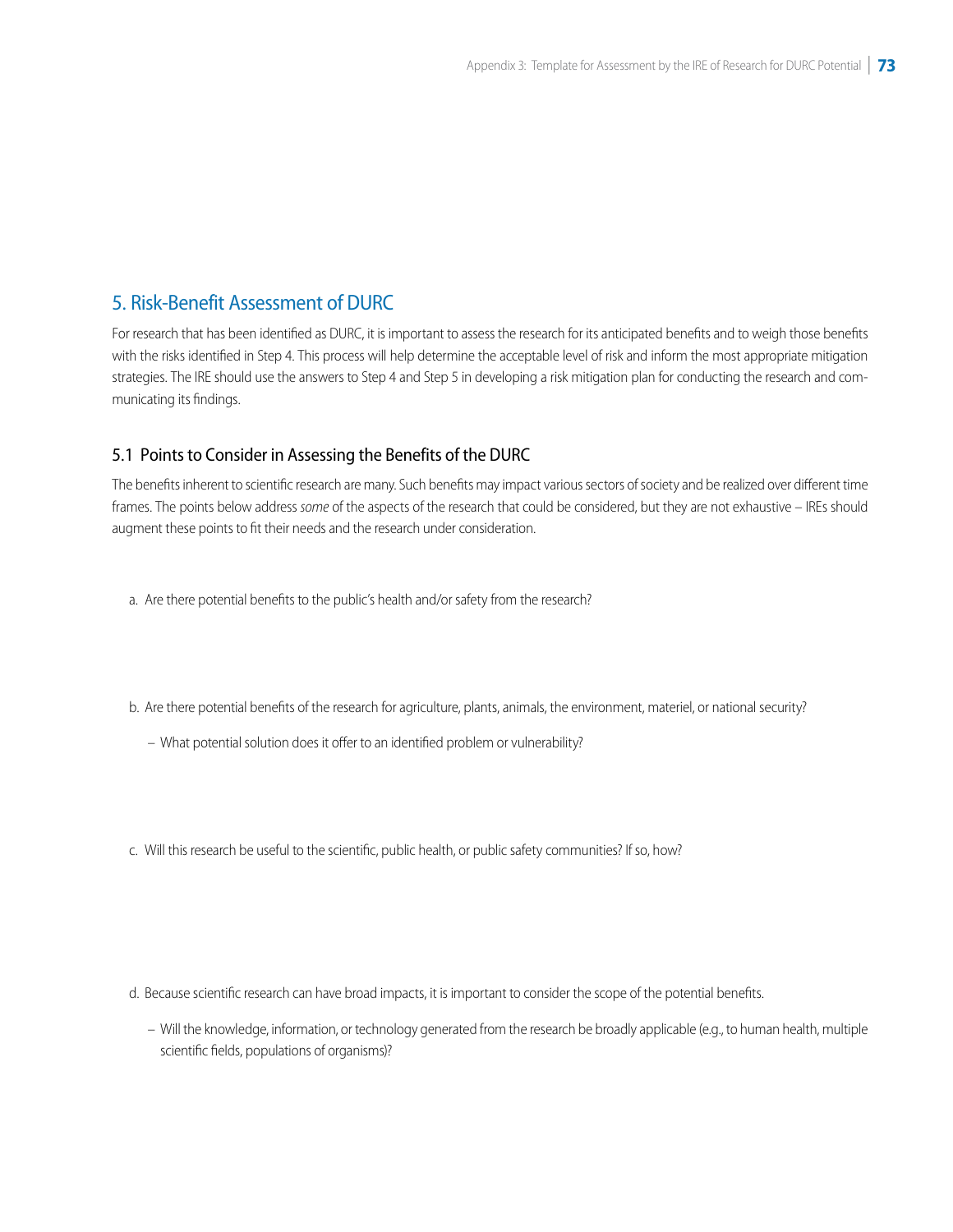- What populations of plants or animals might be positively affected?
- e. If a benefit has been identified, in what time frame (e.g., immediate, near future, years from now) might this research benefit science, public health, agriculture, plants, animals, the environment, materiel, or national security?

#### 5.2 Points to Consider for Weighing the Risks and Benefits of the DURC

This can be the most challenging step in the risk-benefit assessment; it is often described as a step that entails "weighing" or "balancing" the risks with or against the benefits of DURC. This language, however, suggests that risks and benefits can be quantified and that they are commensurable. This is rarely, if ever, the case.

The process of weighing the risks and benefits of DURC is an exercise in making defensible, rational judgments in the midst of unavoidable uncertainty. Uncertainty can best be managed by ensuring that the process draws on the expertise and perspectives of a group of individuals of diverse backgrounds and experience. Discussion and debate within such a group can help to (a) identify and mitigate the biases that individuals inevitably bring to the challenges of this sort, (b) uncover often implicit assumptions in arguments, (c) scrutinize and test the basis for judgments, and (d) yield conclusions that represent a consensus (literally, "a thinking together") and are optimally defensible.

- a. Could the information of concern be more readily applied to improvements in surveillance or to the development of countermeasures than to malevolent applications? What reasons or evidence support the answer to this question?
- b. What is the time frame in which potential benefits or anticipated risks might be realized?

c. How might the potential benefits and the anticipated risks be distributed across different populations (humans and animals)?

– Who or what will be the likely beneficiaries of the potential benefits? Will the potential benefits be distributed equally or disproportionately across different populations? (Here, it will be helpful to keep in mind that, for example, human populations may differ in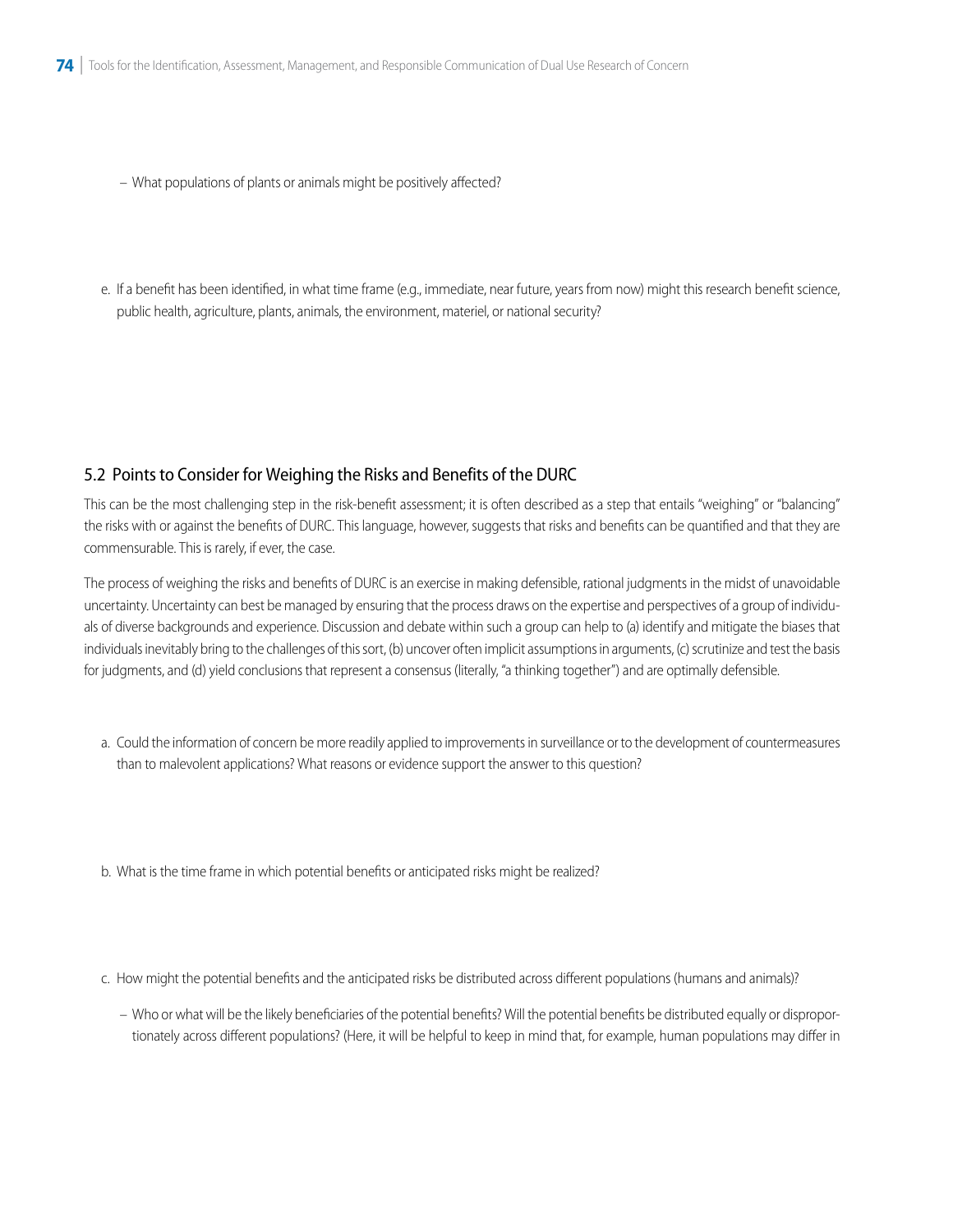terms of size: The potential benefits may accrue to a large or, alternatively, to a small number of individuals. Or, human populations may differ along socioeconomic or cultural lines: The potential benefits may accrue to or have little impact on a vulnerable or lowresourced population versus a well-resourced population.)

- Who or what will bear the anticipated risks? Is it likely that one or more specific populations will bear the burden of the anticipated risks?
- Is it likely that the distribution of the anticipated risks and the potential benefits will be fair or just?
- d. Considering the anticipated risks in tandem with the potential benefits, are the risks of such a feasibility and magnitude that they warrant proceeding after developing and implementing a risk mitigation plan? Are the potential benefits of significant magnitude to warrant proceeding despite the risks? What is the most responsible way to proceed? For the vast majority of cases of DURC, an appropriate risk mitigation plan can be developed and effectively implemented.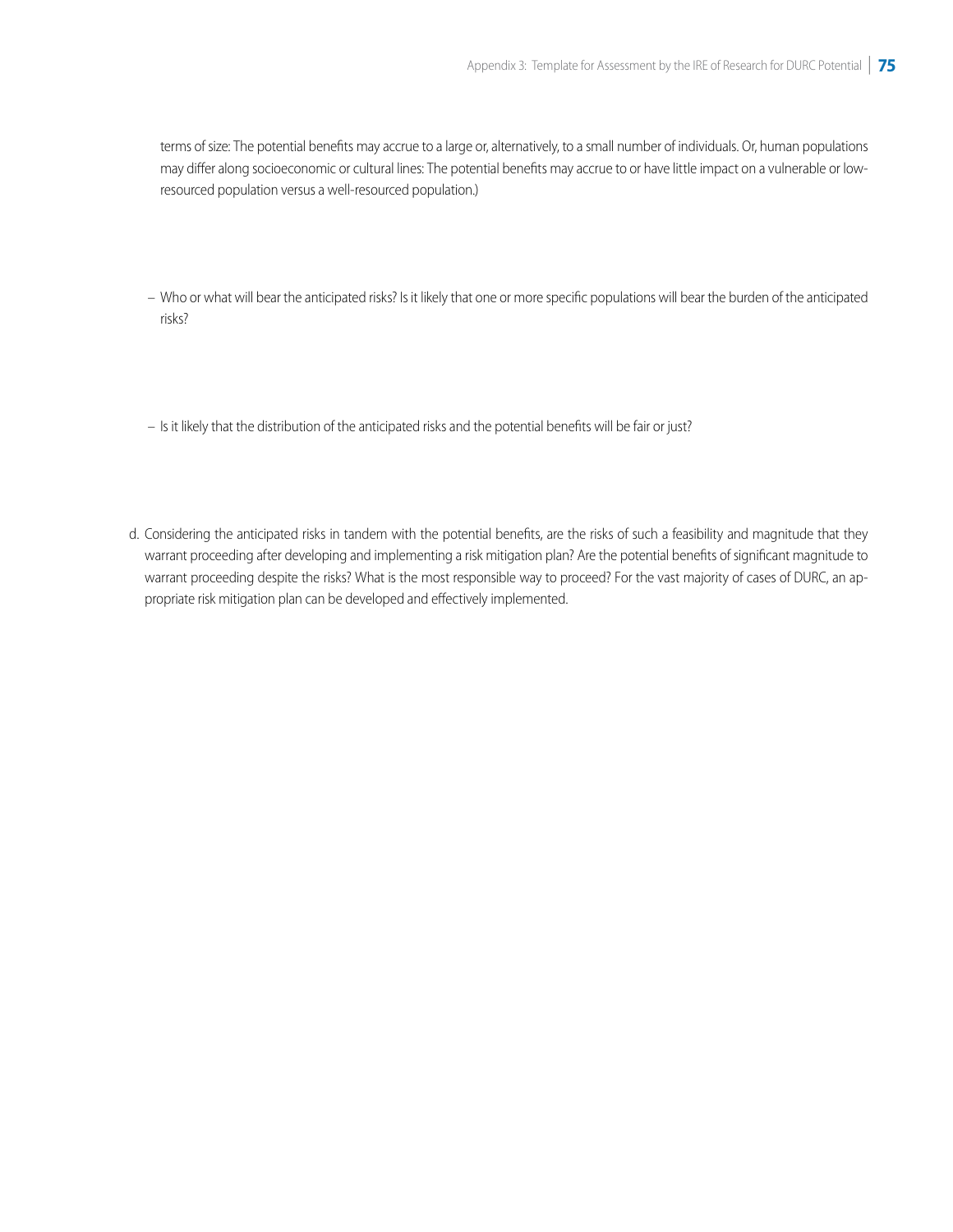## <span id="page-67-0"></span>Appendix 4: Template for 30-Day Reporting of Research That Meets the Scope of the *Policy for Institutional DURC Oversight*

Section 7.2 of the *USG Policy for Institutional Oversight of Life Sciences Dual Use Research of Concern* outlines the responsibilities of federally funded research institutions for the oversight of research with DURC potential. This oversight process begins with identification by the principal investigator (PI) of research involving any of the 15 agents listed in the Policy. Any such research must be referred to the institutional review entity (IRE) along with the PI's assessment of whether the research involves any of the seven listed experimental effects. When an IRE determines that research directly involving nonattenuated<sup>25</sup> forms of any of the 15 listed agents also involves 1 or more of the 7 experimental effects, the institution must report this information within 30 calendar days to the appropriate USG funding agency, as described in Section 7.2.B.iv, below. This reporting template is intended for the institutional contact for dual use research (ICDUR) and is designed to assist the institution in meeting the 30-day reporting requirement.

#### Section 7.2.B.iv:

*Within 30 calendar days of the institutional review of the research for DURC potential, notification to the USG (US Government) funding agency of any research that involves 1 or more of the 15 listed agents and 1 or more of the 7 listed experimental effects (Section 6.2), including whether it meets or does not meet the definition of DURC. For non-USG-funded research, notification should be made to the National Institutes of Health, which will in turn refer the notification to an appropriate USG funding agency, based upon the nature of the research (per Section 7.E). This initial notification should include: the grant or contract number related to the research (if the research is funded by the USG); the name(s) of PI(s); the name(s) of the agent(s) listed in Section 6.2.1 of the Policy; and a description of why the research is deemed to produce one or more of the experimental effects listed in Section 6.2.2 of the Policy. For research that is determined by the IRE to meet the definition of DURC, the notification should also include: the name of the investigator (if different from the PI) responsible for the performance of the DURC, and a description of the IRE's basis for its determination.* 

<sup>&</sup>lt;sup>25</sup> The only forms of the agents or toxins listed in the USG DURC policies that are considered by the USG to be attenuated and therefore not subject to the requirements of these policies, can be found in the Select Agent and Toxin Exclusions list under "Attenuated Strains of HHS and USDA Select Agents and Toxins" at [http://go.usa.gov/8rwQ.](http://www.selectagents.gov/Select%20Agents%20and%20Toxins%20Exclusions.html)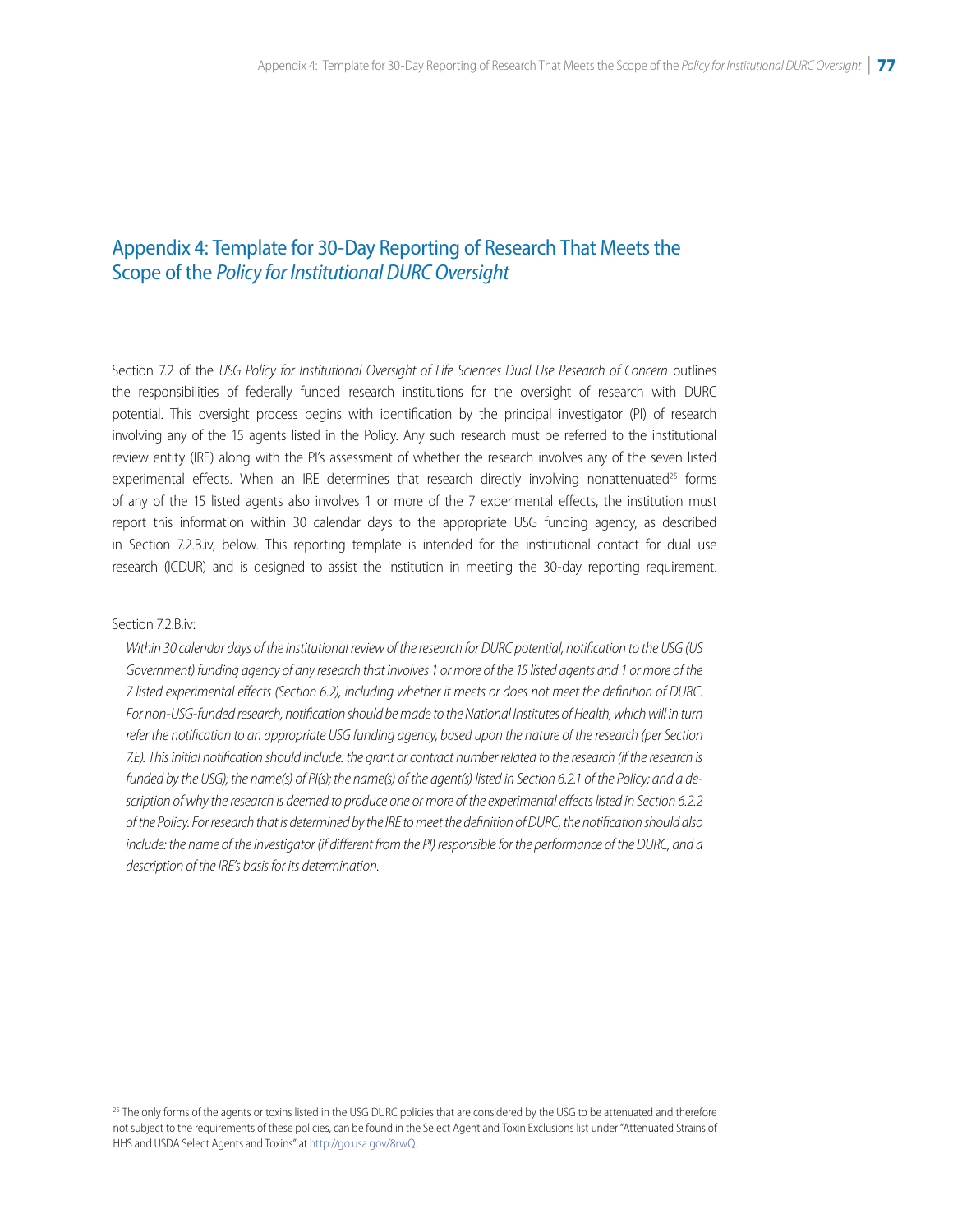#### Reports of federally funded research should be submitted directly to the relevant USG funding agency .

#### Reports of non-USG-funded research should be submitted to the National Institutes of Health via one of the following:

 $\overline{\phantom{a}}$ 1. U.S. mail, courier service, or facsimile to: Attention: Institutional DURC Oversight Policy Reporting NIH Program on Biosecurity and Biosafety Policy 6705 Rockledge Drive, Suite 750 Bethesda, MD 20892-7985 (For all non-USPS US Postal Service deliveries use Zip Code 20817) Telephone 301-496-9838 Fax 301-496-9839

2. Email: [DURC@od.nih.gov](mailto:DURC@od.nih.gov) 

# Template for 30-Day Reporting of Research That Meets the Scope of the *Policy for Institutional DURC Oversight*

Date of Report: \_\_

## 1. Contact Information

#### 1.1 Institutional Contact for Dual Use Research (ICDUR)

| Name:  | Phone number: |
|--------|---------------|
| Email: | Fax:          |

#### 1.2 Person Completing This Form (If Different from ICDUR)

| Name:  | Phone number: |
|--------|---------------|
| Email: | Fax:          |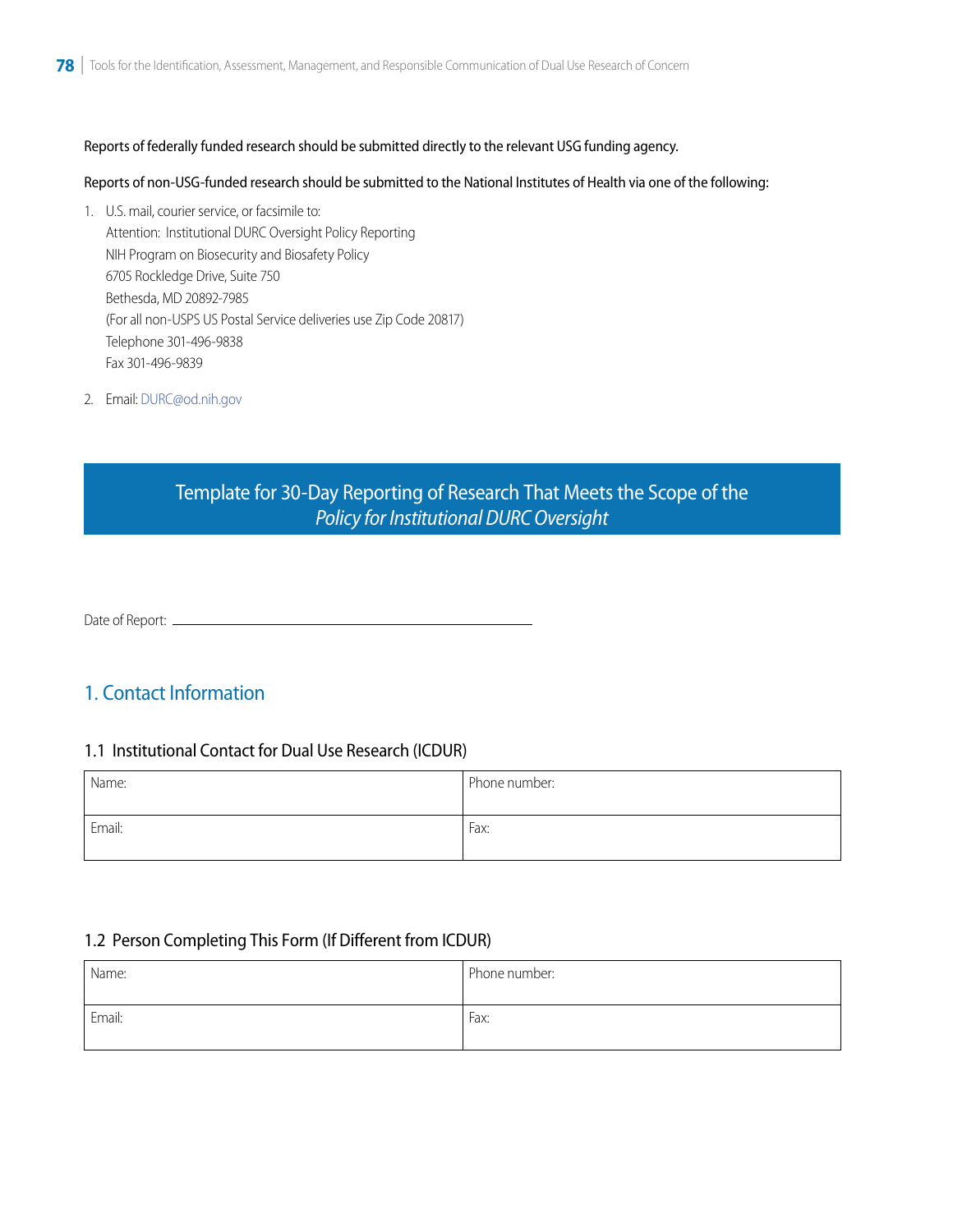# 2. Project Information

#### 2.1 Principal Investigator (PI) or Other Scientist Responsible for This Research

| Name (Last, First, MI):     |               |
|-----------------------------|---------------|
|                             |               |
| Mailing address:            | Phone number: |
|                             | Fax:          |
|                             | Email:        |
| Department (if applicable): |               |

#### 2.2 Funding Source(s)

U.S. Government agency funding this research *(If more than one source, list all that apply. For non-USG-funded research, please provide the name of the funding entity and point of contact)*:

Grant/contract number *(For non-USG-funded research, please provide a project identifier)*:

#### 2.3 Project Title(s)

#### 2.4 Project Description (Non-USG-Funded Research Only)

If the project is not supported with U.S. Government funds, please provide sufficient detail describing the nature of this research (*e.g., description of agent and how it is to be used, animal models, methods and procedures, biosafety and biosecurity measures*) that will allow for complete and accurate review by the designated USG funding agency. Alternatively, this information may be provided as supplemental material *(see Section 4)*.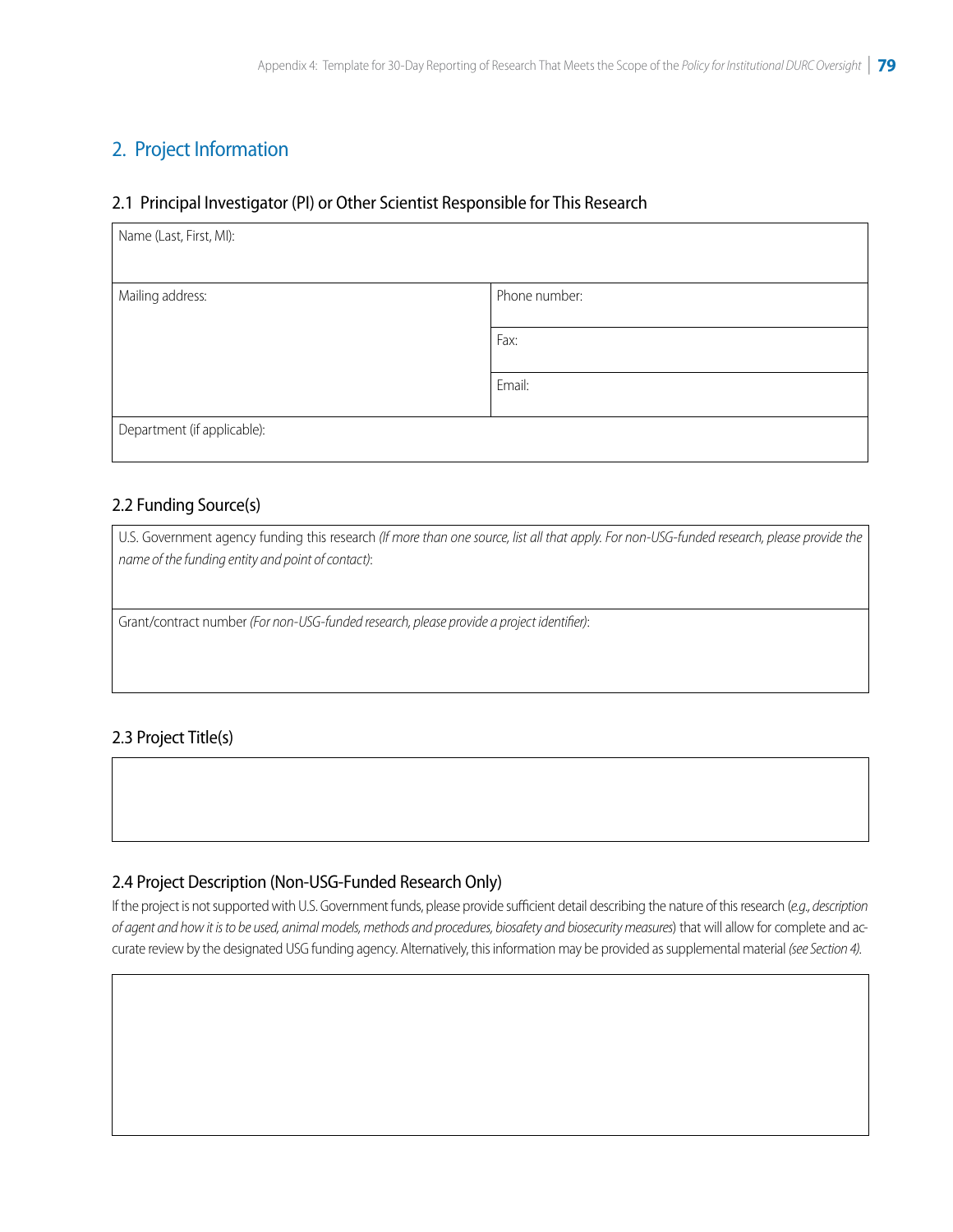# 3. Institutional Review

#### 3.1 Institutional Review Entity

| Name of entity:  | Date(s) of review:    |
|------------------|-----------------------|
| Mailing address: | Phone number:<br>Fax: |
|                  |                       |
|                  | Email:                |

#### 3.2 Agent or Toxin Involved in Project (Check All That Apply)

| Avian influenza virus (highly pathogenic)<br>$\mathbf{1}$ | Marburg virus                                    |
|-----------------------------------------------------------|--------------------------------------------------|
| Bacillus anthracis                                        | Reconstructed 1918 influenza virus               |
| $\Box$ Botulinum neurotoxin (any quantity)                | Rinderpest virus                                 |
| Burkholderia mallei                                       | Toxin-producing strains of Clostridium botulinum |
| Burkholderia pseudomallei                                 | Variola major virus                              |
| Ebola virus                                               | Variola minor virus                              |
| $\Box$ Foot-and-mouth disease virus                       | Yersinia pestis                                  |
| Francisella tularensis                                    |                                                  |

#### 3.3 Assessment by the IRE for Experimental Effects

Please indicate whether the research produces, aims to produce, or can be reasonably anticipated to produce any of the experimental effects listed below. Check all that apply.

 $\overline{\phantom{a}}$  $\Box$  Enhances the harmful consequences of the agent or toxin.

If checked, please explain below:

 $\overline{\phantom{a}}$  $\Box$  Disrupts immunity or the effectiveness of an immunization against the agent or toxin without clinical or agricultural justification.

If checked, please explain below: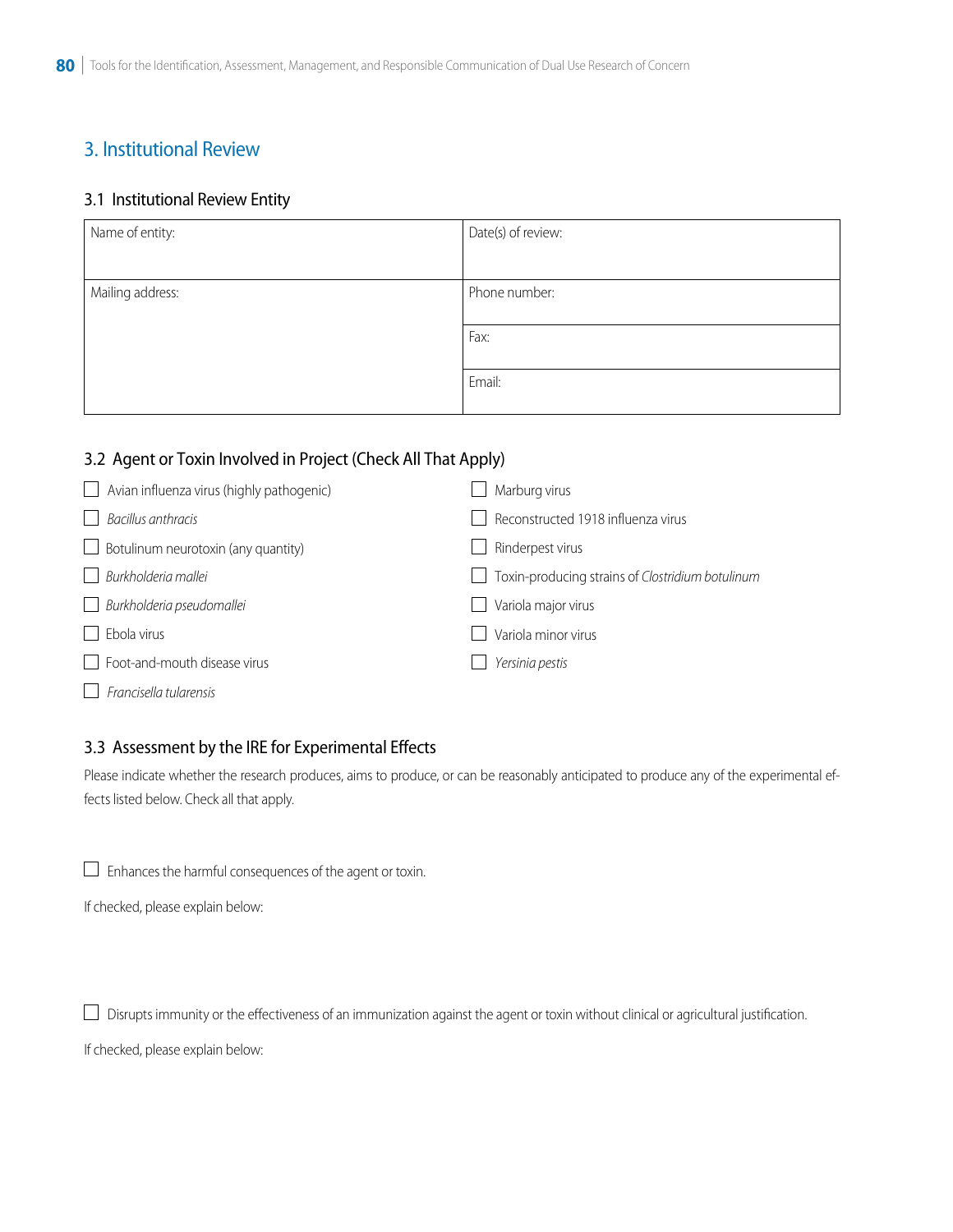$\overline{\phantom{a}}$  $\Box$  Confers to the agent or toxin resistance to clinically or agriculturally useful prophylactic or therapeutic interventions against that agent or toxin or facilitates its ability to evade detection methodologies.

If checked, please explain below:

 $\overline{\phantom{a}}$ Alters properties of the agent or toxin in a manner that would enhance its stability, transmissibility, or ability to be disseminated.

If checked, please explain below:

 $\overline{\phantom{a}}$  $\Box$  Alters the host range or tropism of the agent or toxin.

If checked, please explain below:

 $\overline{\phantom{a}}$  $\Box$  Enhances the susceptibility of a host population to the agent or toxin.

If checked, please explain below:

 $\overline{\phantom{a}}$  $\Box$  Generates or reconstitutes an eradicated or extinct agent or toxin listed in Section 3.2 of this form.

If checked, please explain below:

I

#### 3.4 Determination by the IRE of Whether the Research Meets the Definition of DURC

Please provide the IRE's rationale for why the research does or does not meet the definition of DURC. The *USG Policy for Institutional Oversight of Life Sciences Dual Use Research of Concern* defines DURC as "life sciences research that, based on current understanding, can be reasonably anticipated to provide knowledge, information, products, or technologies that could be directly misapplied to pose a significant threat with broad potential consequences to public health and safety, agricultural crops and other plants, animals, the environment, materiel, or national security."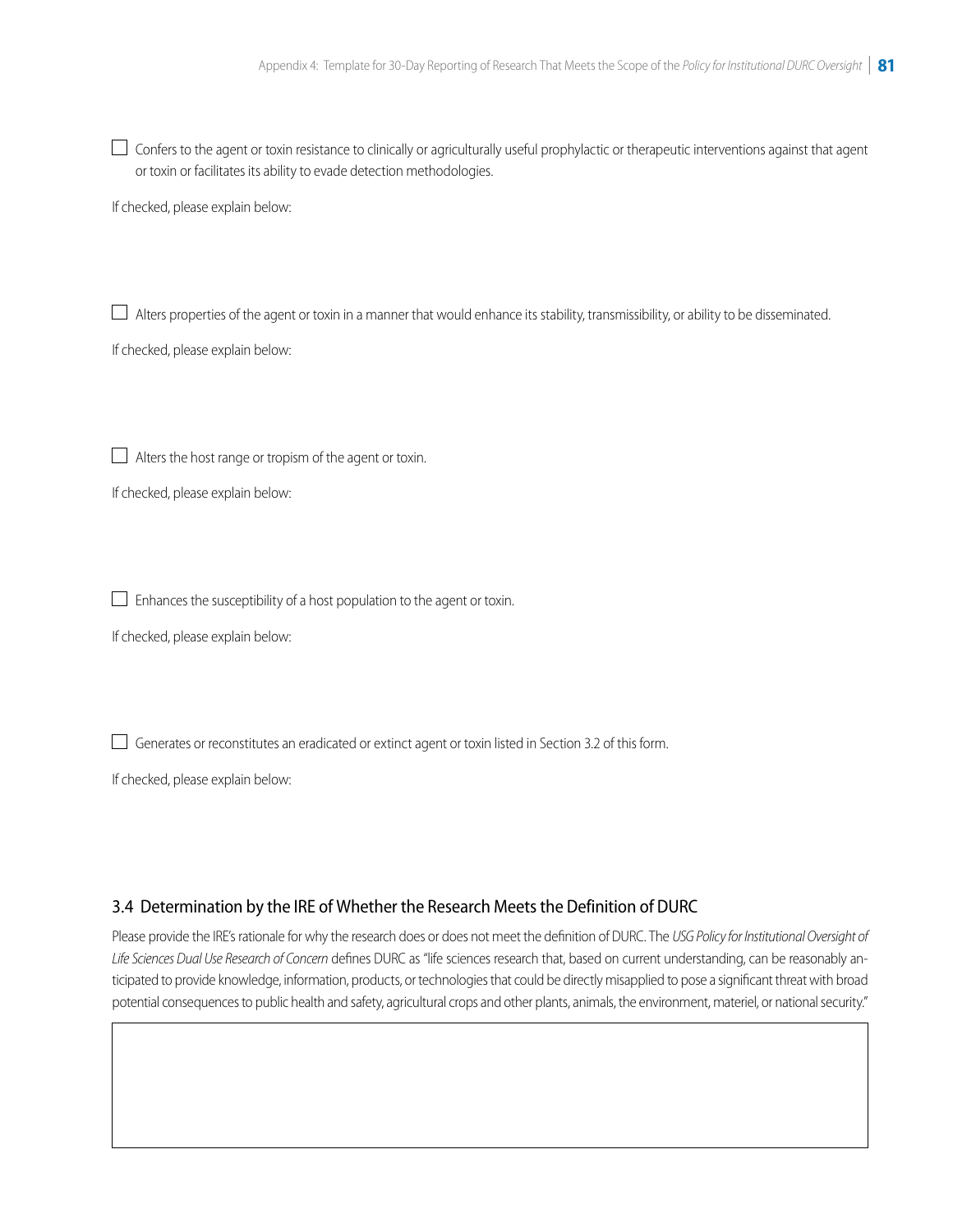# 4. Supplemental Materials

Please provide as attachments any additional information relevant to this research that may aid in the USG funding agency's review and assessment of this research, particularly any elements the IRE used during its institutional review process. These may include the following:

- **Project proposals**
- Progress reports П
- Scientific abstracts П
- Published manuscripts L.
- Assessment by the PI for dual use
- IRE meeting minutes  $\sim$
- Institutional biosafety committee meeting minutes l a
- Risk assessments
- Safety inspections F.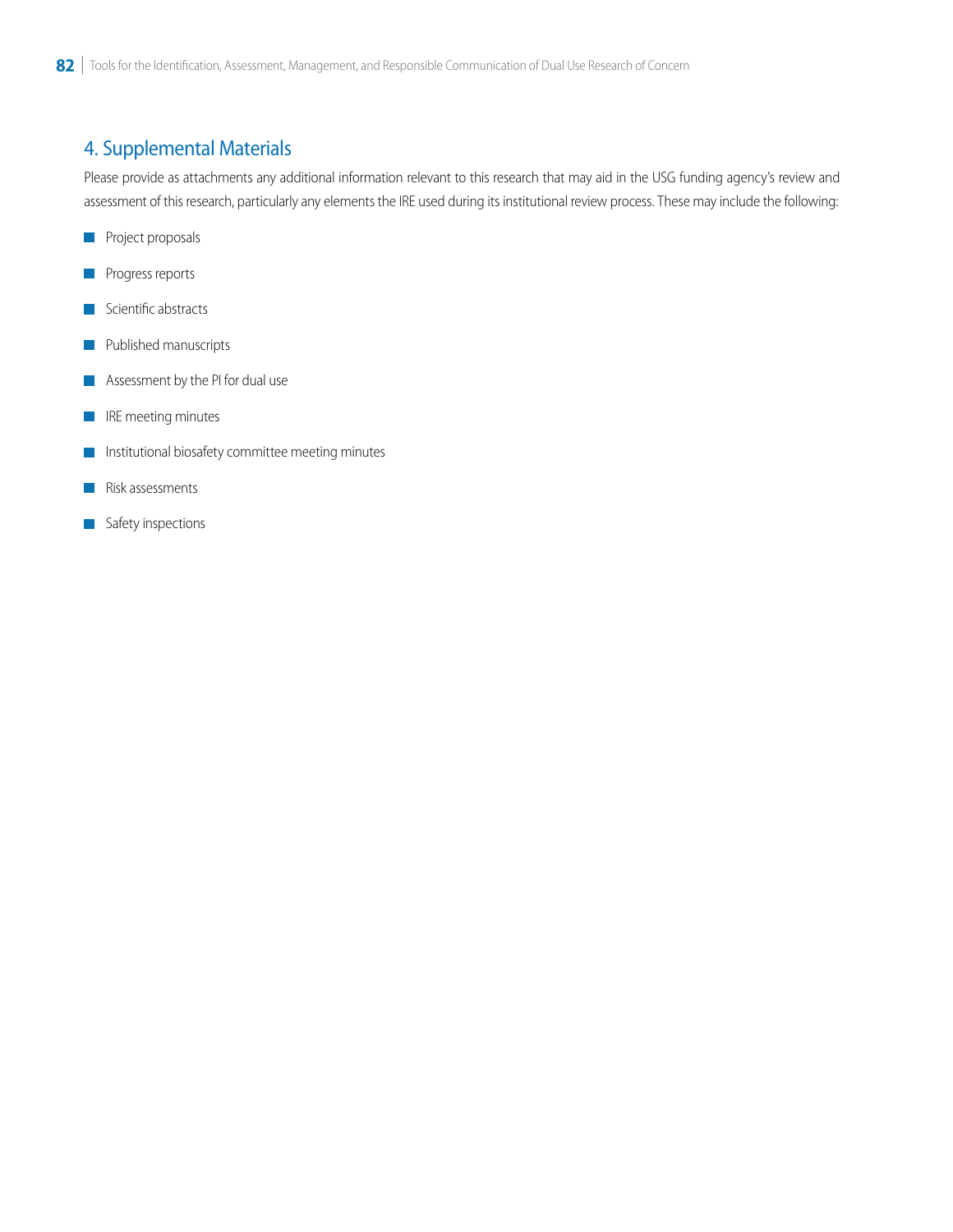# Appendix 5: Export Controls and DURC – Guidance for Institutions and Principal Investigators

#### 1. What are export controls?

Export controls are a mechanism by which the United States regulates the export of controlled goods and activities to ensure consistency with U.S. foreign policy and national security interests, U.S. law, and its international commitments. This includes prohibiting the export of any goods, technology, $26$  or services that would assist anyone in acquiring the capability to develop, produce, stockpile or use weapons of mass destruction (WMD). To implement this prohibition, the United States regulates the transfer of certain technology and materials to foreign parties (including individuals) by requiring export licenses.

#### 2. Which export regulations apply to DURC?

It is expected that most DURC that is subject to export controls would be controlled under the Export Administration Regulations (EAR) administered by the Department of Commerce, Bureau of Industry and Security. There are generally two types of export transactions: (1) transferring controlled material or technology outside the United States; and (2) transferring controlled technology to non-U.S. persons who are within the United States which is considered a "deemed export."

However, under certain circumstances, the International Traffic in Arms Regulations (ITAR) may apply to DURC items (including materials and information). For information on these controls, see Title 22, Code of Federal Regulations, Parts 120 through 130 (ITAR) - including but not limited to: Part 121.1 Category XIV "Toxicological Agents, Including Chemical Agents, Biological Agents and Associated Equipment," and, Part 120.11 "Public Domain." For further assistance, please see [www.pmddtc.state.gov.](http://www.pmddtc.state.gov) Note that the order of precedence for export controls first requires a determination of whether an item is ITAR-controlled. If it is not ITAR-controlled, DURC may be subject to the EAR. The remainder of this guidance document applies only to the EAR.

*Please note that this guide includes discussion on certain aspects of the EAR and may not include all the details associated with the control of an item. For more details on the application of controls and compliance with these controls, please review the applicable regulations, including those listed in Question 8.* 

### 3. How do EAR export controls apply to research identified under the USG DURC Oversight policies?

The fifteen agents listed in the USG DURC Oversight policies are all included on the EAR control list (For the complete list, see Part 774 of the EAR available under the "Regulations" tab on the Bureau of Industry and Security homepage at [www.bis.doc.gov.](http://www.bis.doc.gov)) This means that transfers of these materials and/or information or technology

<sup>&</sup>lt;sup>26</sup>The EAR define "technology" as specific information necessary for the "development", "production", or "use" of a product (Part 772).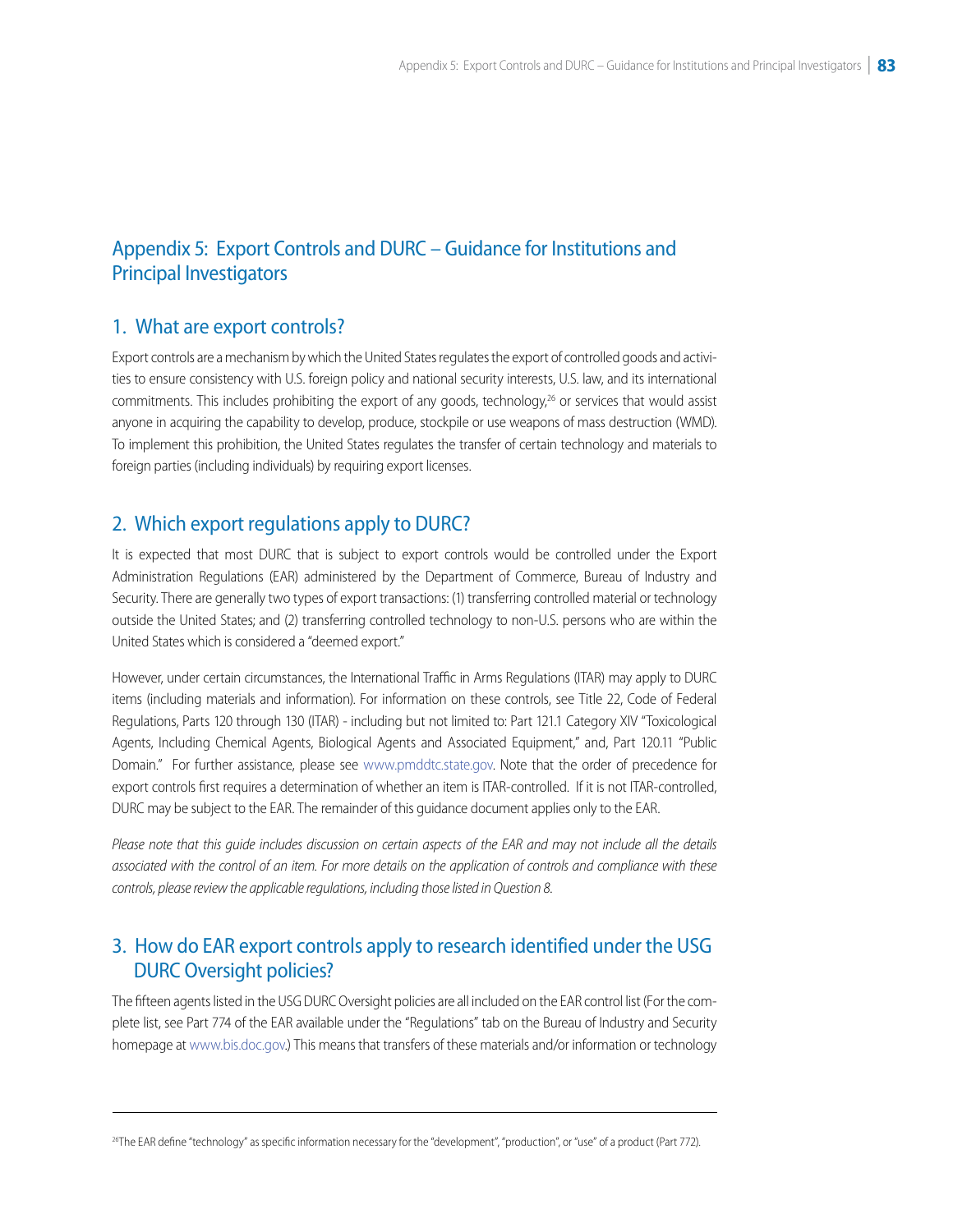related to their development, production, or manipulation are subject to the EAR and may require an export license or a deemed export license.<br>To foster scientific advances, certain information and technology are exempted from this export license require-

ment as described in Question 4 below, including information that is in the public domain, information resulting from fundamental research, and information that is normally published. This information is not subject to the EAR.

**Note:** Identification of research as DURC has no direct bearing on whether or not an export license is required. However, certain risk mitigation measures (e.g., the imposition or acceptance of restrictions on publication) MAY affect whether the research is subject to the EAR. Institutions and researchers should be aware of this possibility. Assistance is available from the Department of Commerce, Bureau of Industry and Security for determining licensing and other requirements. Please see [www.bis.doc.gov](http://www.bis.doc.gov).

#### 4. What types of information are not subject to the EAR (15 CFR Parts 734.7-10)?27

- Information resulting from fundamental research (see details below).
- Publicly available information: generally accessible to the interested public in any form.
- Printed books.
- Educational information: released by instruction in catalog courses and associated teaching laboratories of academic institutions.
- Information contained in patent applications.
- Technology that is subject to other export regulations (see Question 8).

### 5. What is considered fundamental research under the EAR (15 CFR Part 734.8)?

Fundamental research is described in the EAR as "basic and applied research in science and engineering, where the resulting information is ordinarily published and shared broadly within the scientific community." The techniques used during the research are normally publicly available or are part of the published information. (Please note: The fundamental research exclusion does not apply to physical objects such as pathogens or equipment.)

**Example:** Researchers from two universities, one in the U.S. and the other in the United Kingdom (UK), are collaborating on a project that involves vector identification for Marburg virus. There are no restrictions on publication of findings generated from the research. Therefore, the research would be considered fundamental and the information resulting from this research, such as the results and methods, are not subject to the EAR. There would be no "deemed export" required for foreign nationals working at the U.S. university and no export license required for discussing research methods and outcomes between the two universities. However, an export license would be required for the export of the Marburg virus samples to the UK university.

<sup>&</sup>lt;sup>27</sup>The items listed here are not an exclusive list. For additional information, please see 15 CFR Parts 734.7-10.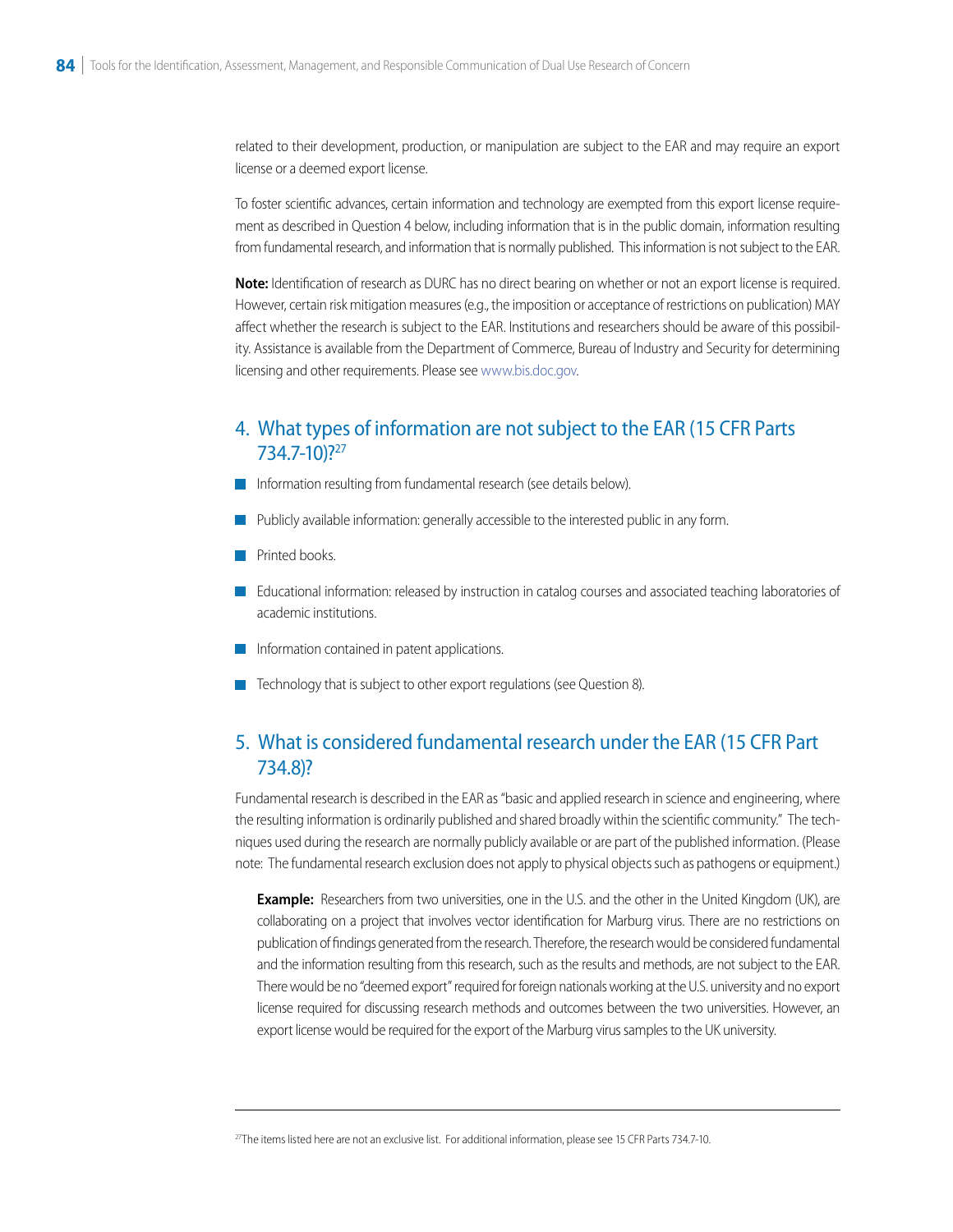## 6. What types of research are NOT considered fundamental research under the EAR (15 CFR Part 734.8)?

Research is not considered fundamental research when the Laboratory, Company, University or researcher restricts the publication of the outcome of the research or restricts the publication of the methods used during the research. The following are examples of research that is not considered fundamental and information that becomes subject to the EAR:

- **Proprietary research.**
- Any research methods or outcomes of government-funded research for which a decision has been taken to specifically restrict publication. Only the information that is redacted would become subject to the EAR; the remainder of the research methods and outcomes that have not been subject to restriction would be considered information resulting from fundamental research.
- Any research methods or outcomes of government-funded research that have been communicated in violation of any condition that may exist in the funding instrument that requires prepublication security review of the research communication. (Government funding agencies have the discretion to require future prepublication security review of the methods or outcomes of research without changing the fundamental nature of the research as it is being conducted.)
- Research methods or outcomes that an investigator voluntarily decides should not be communicated widely because of a decision that has been taken to specifically restrict publication. Only the information that is redacted would become subject to the EAR; the remainder of the research methods and outcomes that have not been subject to a decision taken to restrict publication would be considered information resulting from fundamental research.

**Example:** Government-funded researchers studying *Bacillus anthracis* accept national security prepublication review of their research. If the group complies with the review requirement and does not communicate this research without the required reviews, their research remains fundamental research. However, any of the information resulting from this research for which a decision is taken to restrict from publication due to DURC concerns will become subject to the EAR. Research methods and outcomes from the same project that are not subject to a decision taken to restrict publication would remain information resulting from fundamental research and not subject to the EAR.

Specific decisions taken to restrict publication, regardless of the source of the decision, would mean that the technology not published is technology subject to the EAR. This decision is not retroactive so it would not impose a license requirement for exports of the information that have already taken place, but may trigger a license requirement for future exports of the information and future deemed export licenses as necessary. If you have questions about whether or not your research is considered fundamental research, then you or

someone designated by your institution should contact Kimberly Orr at the Department of Commerce at [Kim](mailto:Kimberly.orr@bis.doc.gov)[berly.orr@bis.doc.gov.](mailto:Kimberly.orr@bis.doc.gov)

## 7. Do the Export Administration Regulations restrict my ability to publish the results of my research?

Export Administration Regulations are not export "bans." They do not and should not impede legitimate academic freedom and information exchange that are unrelated to chemical and biological weapons, to include